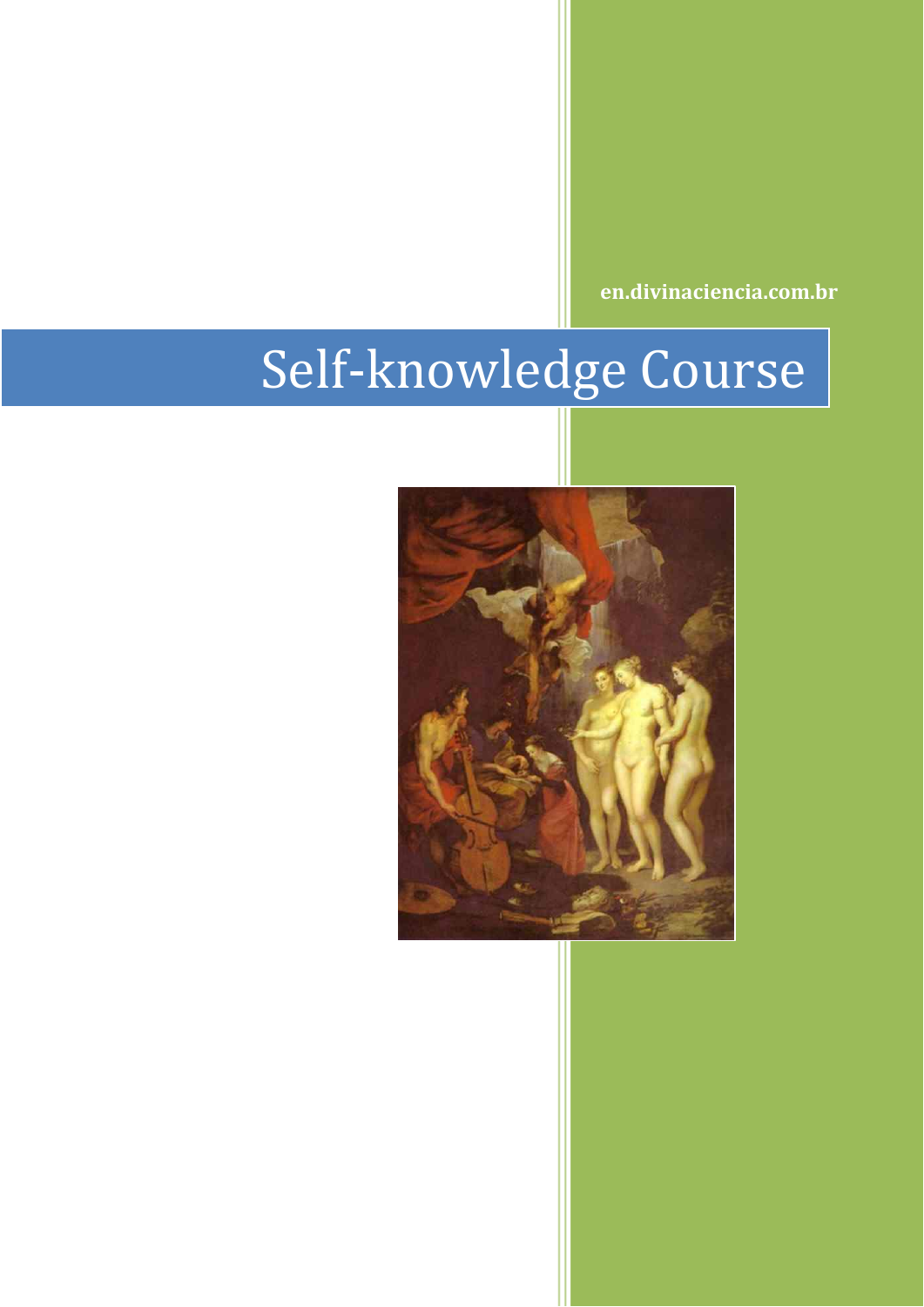# **Table of contents**

| 21 – The Revolution of the Consciousness.<br>56 |
|-------------------------------------------------|
|                                                 |
|                                                 |
|                                                 |
|                                                 |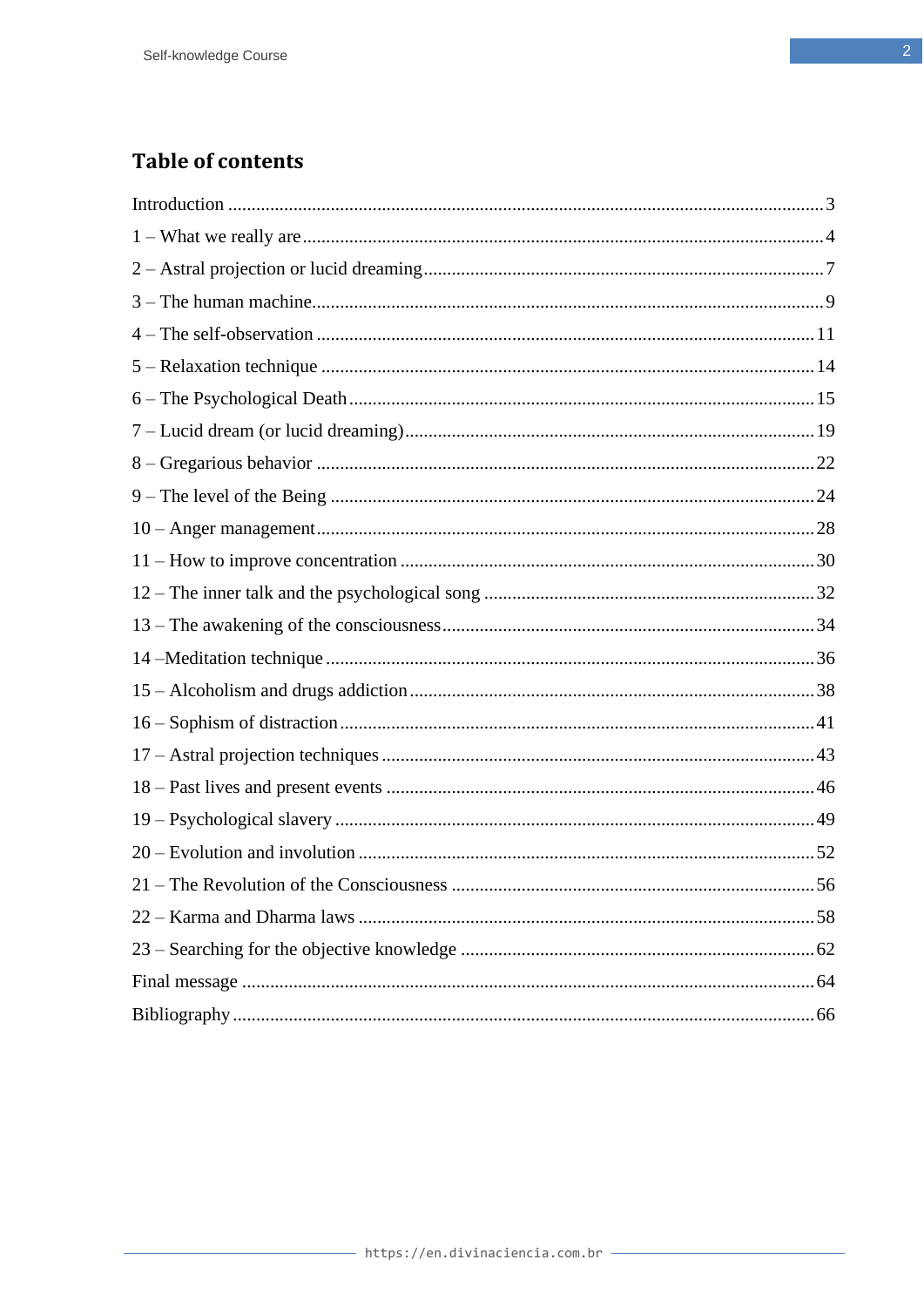# <span id="page-2-0"></span>**Introduction**

Before we start the course, we would like firstly to welcome you and say a few words about this course.

If you have been interested in this course it is because something inside yourself, in some way, is telling that you need to change, that you need to know something that makes you meet a new and surprising reality.

Exaggeration? Certainly not, my dear friend.

In fact, there is another reality that will give you a completely new sense for your life, very different from the one we have learned and accepted since we were a child: only to be born, growing up, fighting for living, to reproduce, growing old and dying.

As you will see through the course's lessons, there will be some issues that will seem slightly strange. This is perfectly comprehensible, especially when we consider that we have not been educated for this kind of knowledge and, for a long time, we have been taught exactly the opposite.

You can try by yourself all that is taught in this course. Many people did and continue to do this, because what you will learn will be useful for your entire life.

However, it is necessary to practice continuously all that will be taught. Don't think that you'll be able to try something or get results only by reading texts and storing a lot of information. The theory is useless without the practice.

After these initial words, we wish that you appreciate and get the maximum from this brief course, which is no more than an entrance door for this new reality but is a door that needs to be crossed.

Best regards.

Divina Ciencia team.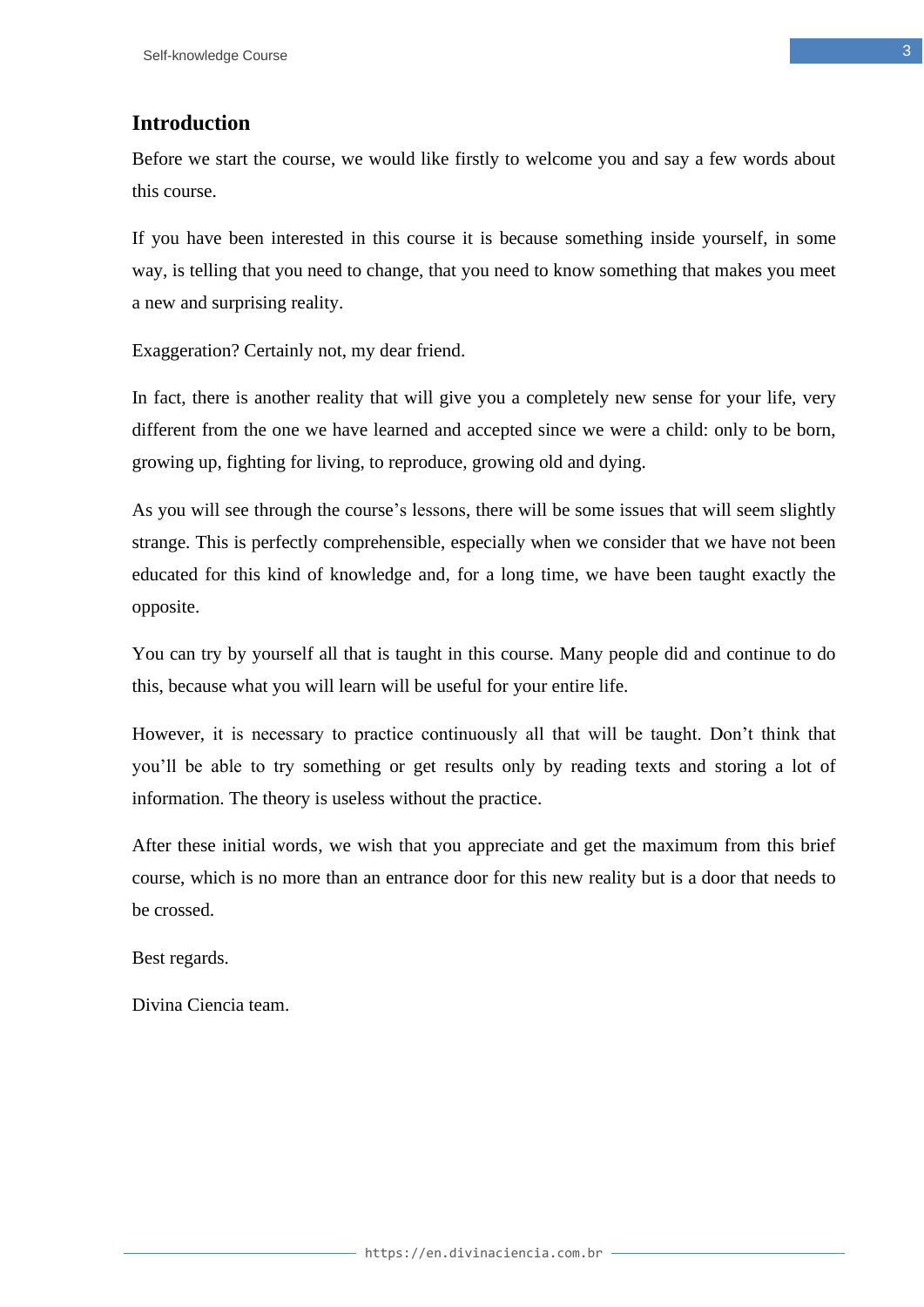## <span id="page-3-0"></span>**1 – What we really are**

We are much more than what we can see and touch.

The constitution of the human being goes beyond the physical body, and this was not ignored by the ancient and wise forms of Egyptian, Chinese, Indian medicine, among others.

We will talk in this first lesson about the bodies or vehicles that are part of the human being constitution and about its psychological aspects as well.

The following graphic shows us a representation of the human being constitution:



**Physical Body** is the vehicle with which we express ourselves in this physical, threedimensional world. This body is subject to time; it deteriorates as time passes until someday its biological functions ceases. It is the physical death of this vehicle.

**Vital Body** is a section of the physical body correspondent to the fourth dimension, or in other words, it is a body closely linked to the physical body that does not belongs to our wellknown three-dimensional world; it belongs to the fourth dimension.

The vital body is also known as aura or etheric body. It is this body that gives vitality to the physical body.

When the vital body starts to deteriorate because it is also subject to time, the physical body follows to the same way. When the death of the physical body occurs, the vital body also disintegrates.

**Astral Body** is the vehicle with which we express ourselves in the astral world or the world of the dreams. This vehicle is not subject to time, doesn't die or disintegrates when the physical death occurs.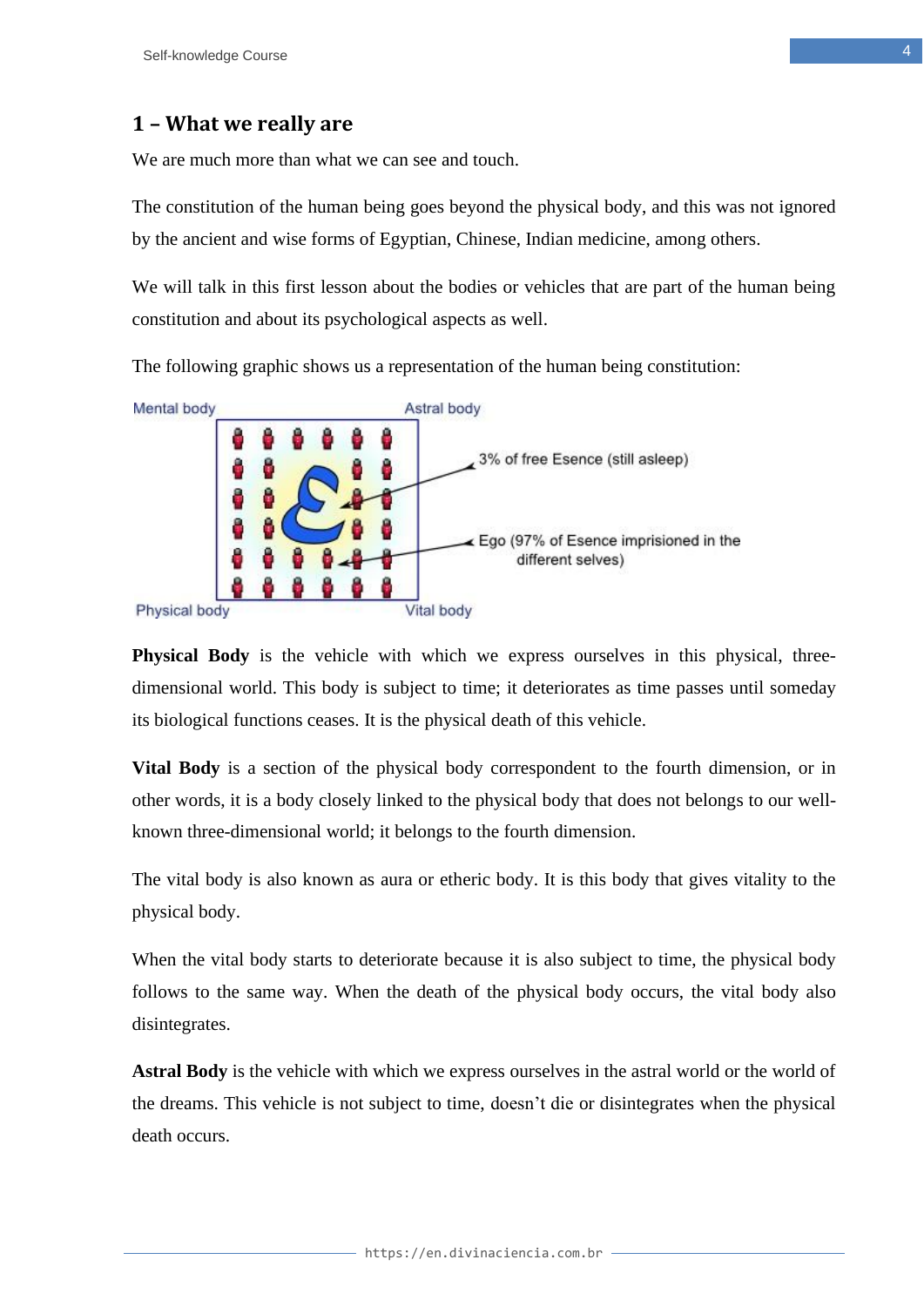This body is linked to the physical body by the so-called silver cord; also know by cord of the life. It is an energy thread that only breaks at the moment of the physical death.

With the astral body we can act consciously out of the physical body and visit several places in the astral world. It is what is known as astral journey, astral projection, lucid dreaming etc. This issue will be addressed in detail in this course.

**Mental Body** is the vehicle with which we express ourselves in the mental world and, as the astral body, it doesn't die nor disintegrate when the physical death occurs. The mental body is related to our thoughts and mental functionalisms.

We have mentioned above the vehicles or bodies we have. Let's see what control these vehicles, what we are inside.

**Essence**, conscience, or soul is what the most noble we have. In the East the Essence is also known as Budhata.

It is what we really are, but unfortunately it is so asleep and imprisoned in our so many psychological defects (which we also call "selves") that rarely can express itself.

The Essence is immortal.

In a newborn, the Essence express itself free from the psychological defects, what makes these children beautiful, innocents and lovely.

Unfortunately, the Essence turns back to be imprisoned in the "selves" over time, and that spontaneous beauty starts to fade.

**Ego** is the set of all psychological defects we have, also called "selves" or "self details". In spite of its inhuman nature, it is also what we are.

As the imprisoned Essence rarely expresses itself, what is on the control of our bodies and our actions is the Ego at most of the time. And that is really bad as we will see along the course.

As the previous graphic shows, we have:

- 3% of free Essence (nevertheless asleep)
- 97% of an Essence imprisoned in the Ego.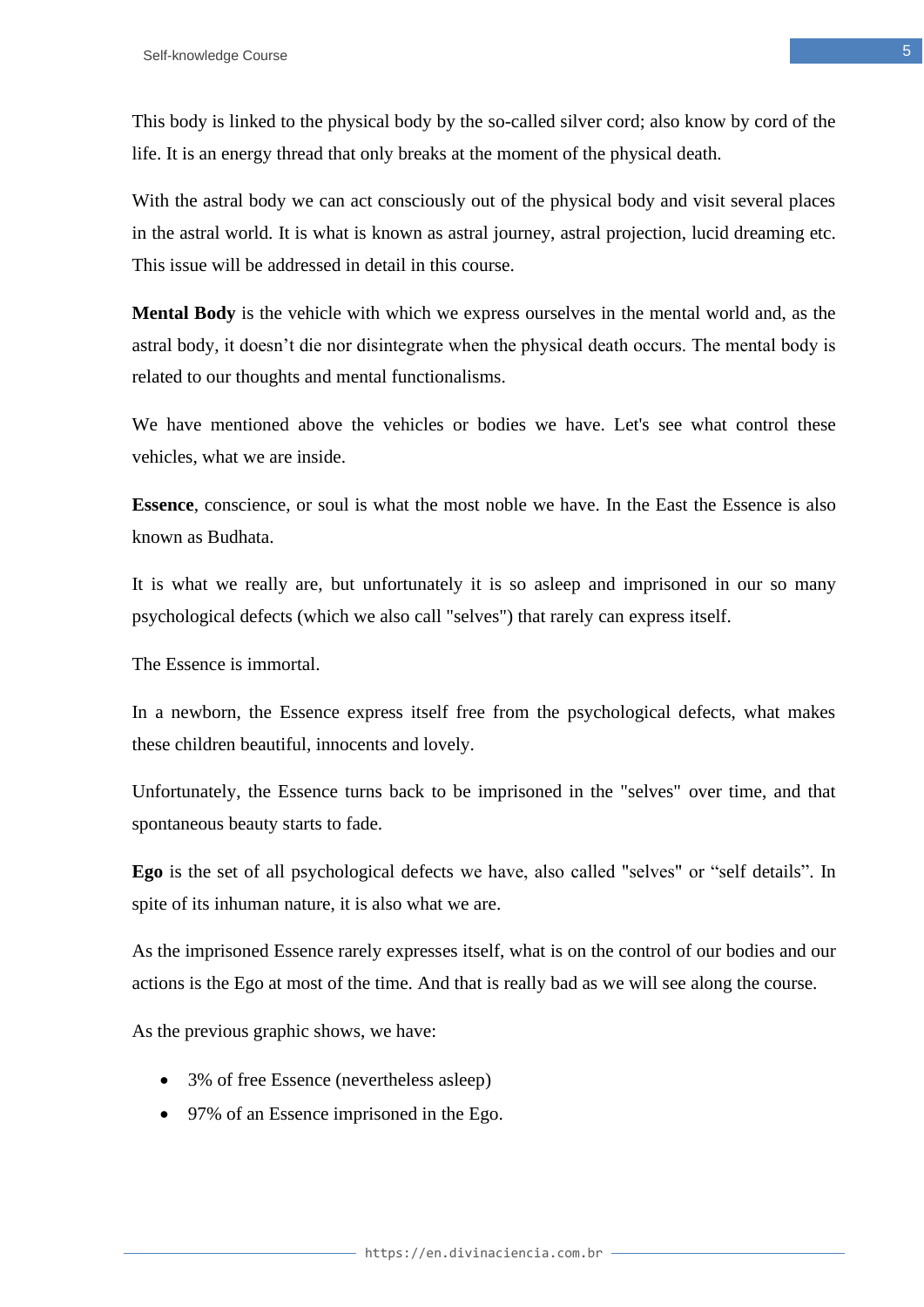The selves are like different people living inside us, each one with its own interests, opinions, desires, thoughts etc. Each one of these "people" constantly fights for superiority, to become the commander of the human machine.

There is nothing superior or divine in the ego. Without any doubt the ego is the cause of our sufferings, unconsciousness, and limitations.

The ego doesn't die when the physical death occurs. Happily, as we will see, it can be eliminated from us, by ourselves, in a conscious and voluntary way.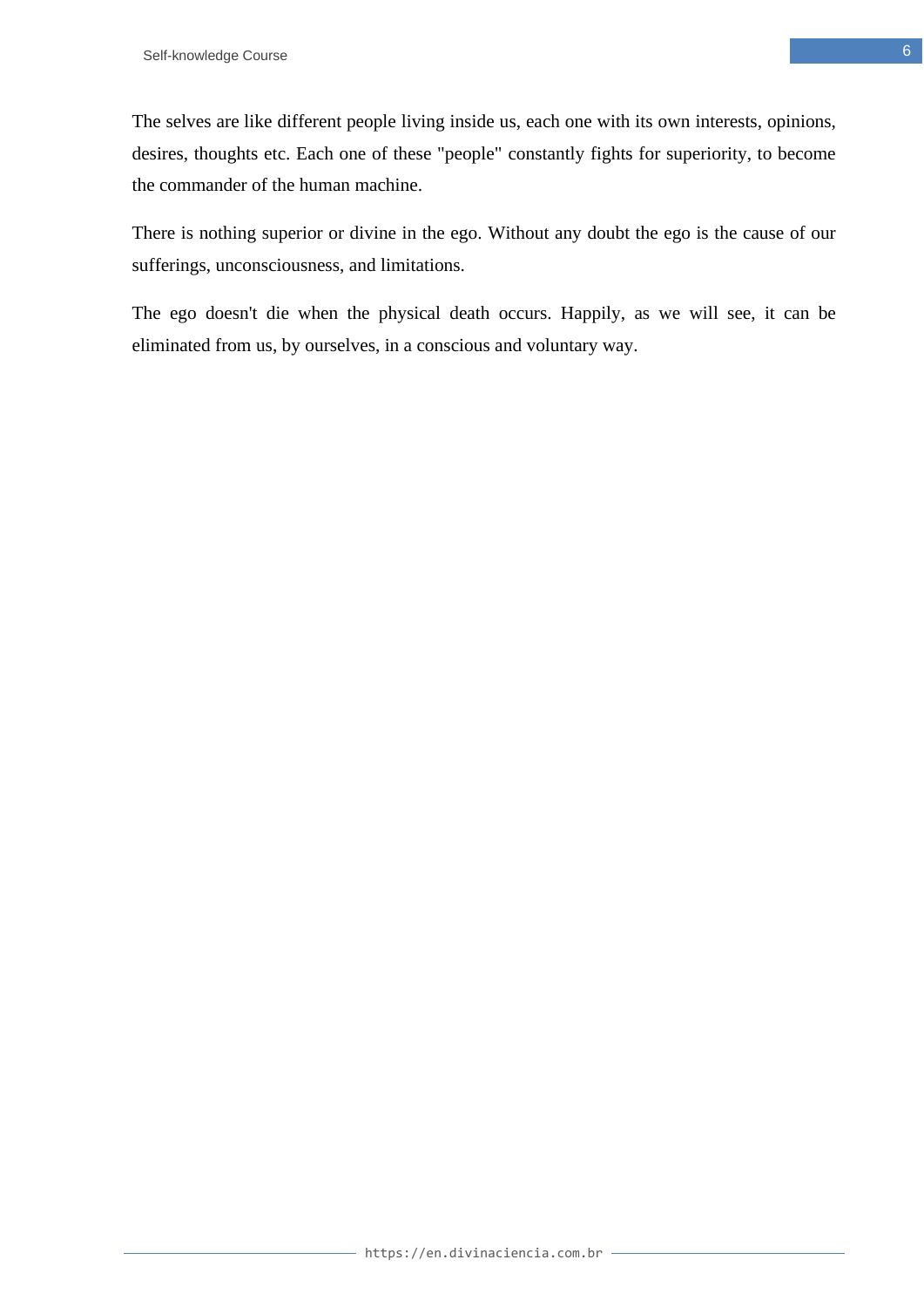# <span id="page-6-0"></span>**2 – Astral projection or lucid dreaming**

On this lesson we will start to know and understand a natural phenomenon in human beings that always takes place when we fall asleep.

This phenomenon is the astral projection, also known as astral journey or even lucid dreaming.

In spite of accepting this idea, the fact is that we have experienced this phenomenon since we were born.

The reason to study this subject is that we can develop the ability of controlling the astral projection.

As we have seen in the previous lesson, we have an astral body, and this body is the vehicle for the manifestation of our consciousness or Essence in the astral world.

This means that if we can control the astral projection we can act consciously in the astral world, an entirely new world where the time doesn't exist and that keeps many secrets about ourselves, about the world, about the life, about the Universe and all the creation.

We also can say that all that exist in the physical world also exist in the astral world (at least in some way), but not the opposite. This statement includes the people.

By the way, could a person exist in the astral world and not in the physical?

The answer is yes. As we saw in the previous lesson, neither the Essence nor the astral body dies when the physical body dies. Thus, what we really are, the Essence continues to exist in the astral world.

But unfortunately, the ego too.

For this reason, the Essence continues to be imprisoned by the ego, stays unconscious, dreaming like a sleepwalker, having no idea what is happening. Just like before.

To start we will see how the unconscious astral projection process occurs.

Always when we fall asleep, we (the Essence) leave the physical body "dressed" in the astral body.

Due to our asleep conscience, we cannot perceive this process, and all happen as if nothing really had happening.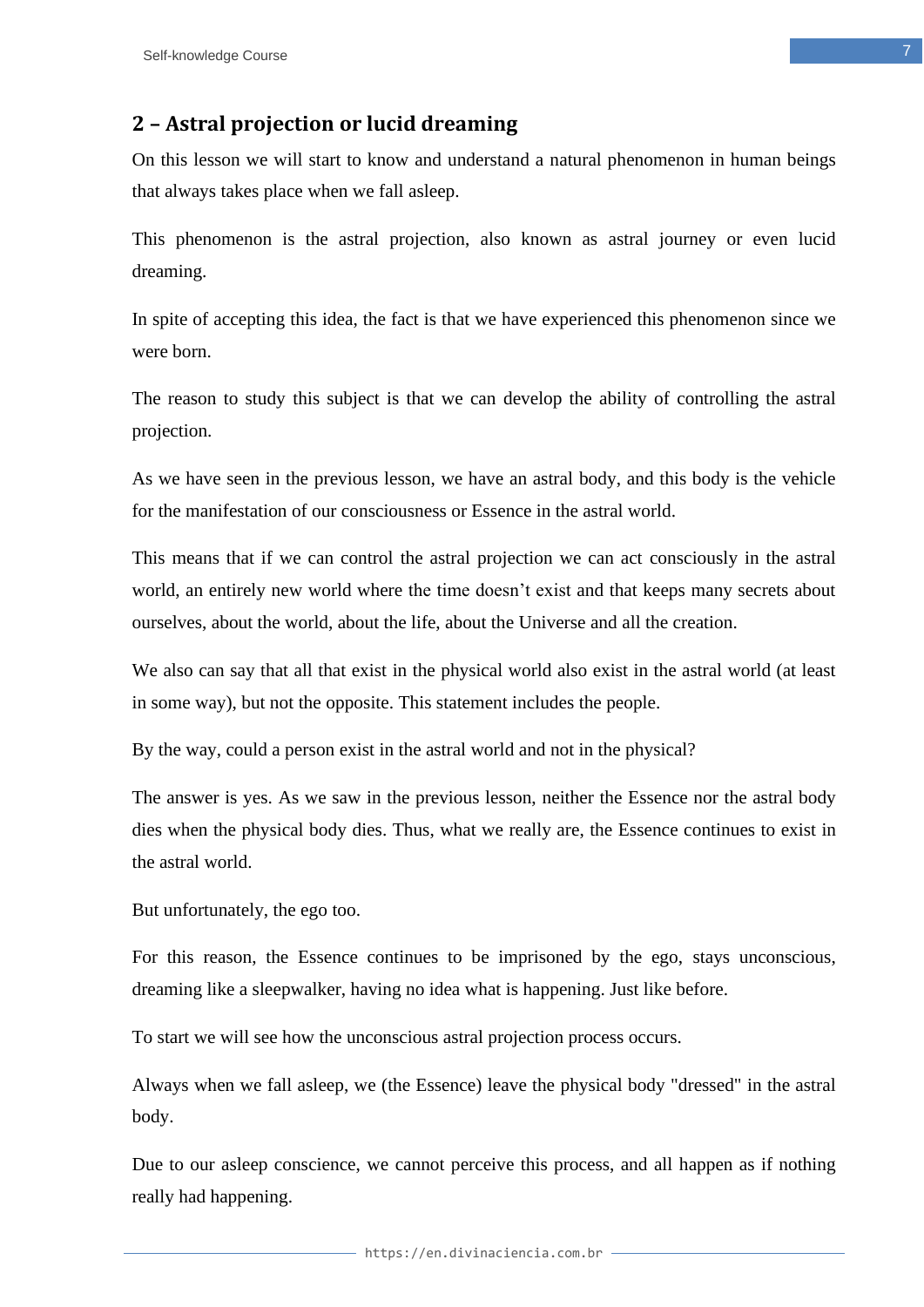When we return to the physical body (what always happen by the way) and awake, we normally remember only some parts of the dreams.

The clearness and the intensity of the remembrances that are brought from the astral world may vary much from person to person. Some people can remember many details and others can simply awake without remember anything.

In this lesson we had an introduction to the astral projection.

In the next lesson about this subject, we will go a little deeper and start learning how to get conscious astral experiences, being aware when we are in the astral world and controlling our dreams.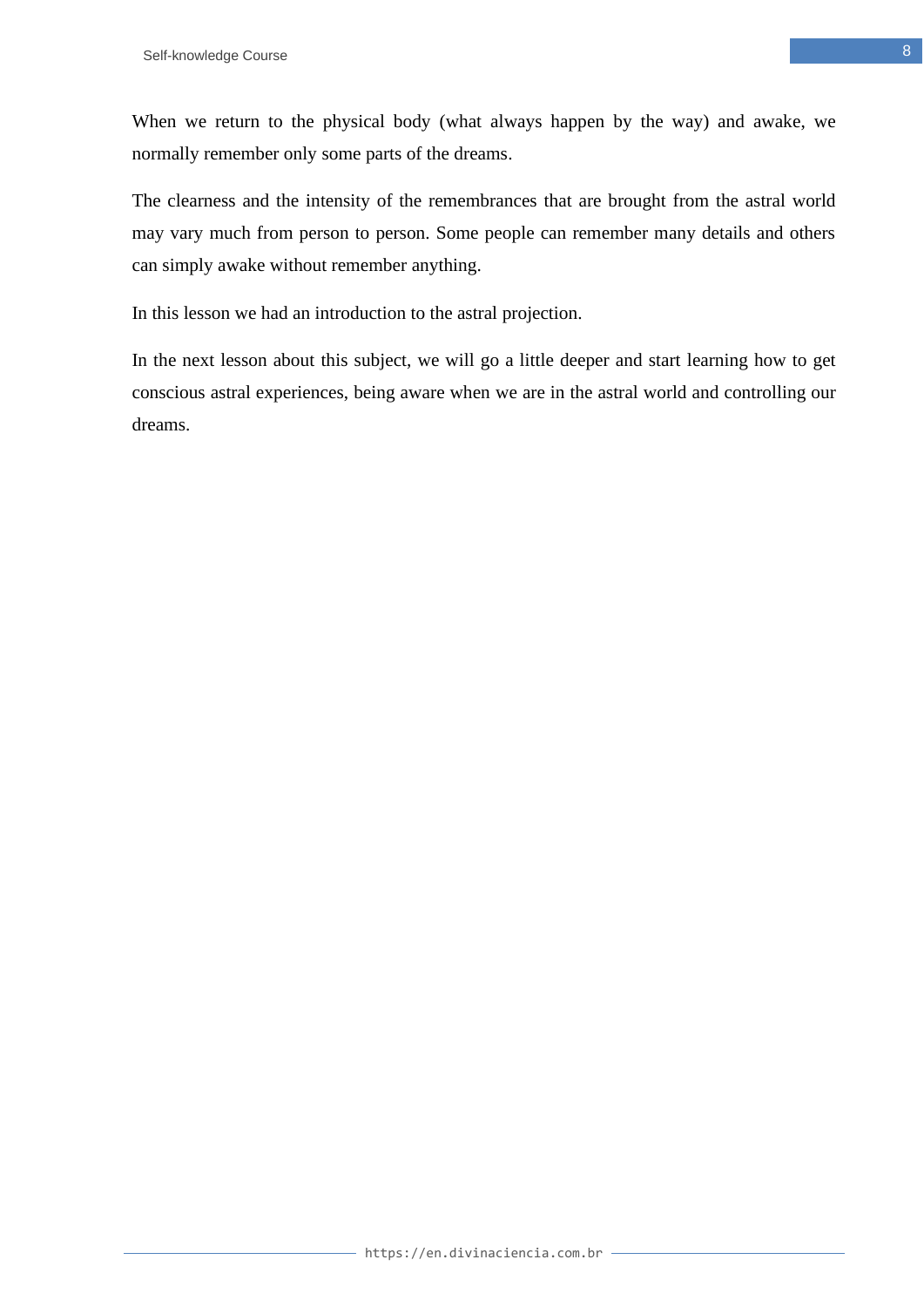## <span id="page-8-0"></span>**3 – The human machine**

On this lesson we will talk a little more about the hidden anatomy of the human being and see something about the seven centers that control the human machine.

This subject is simple but very important, because it is fundamental to understand the next lessons and to practice the techniques that will be taught.

Our body has some control centers that are responsible for specific physical and psychological functions. There are seven centers that control the human machine: two are superior centers and five are inferior.

The two superior centers, the superior emotional and mental centers, are as "disconnected" from the human being due to our limited psychological and spiritual condition.

The human being has extraordinary possibilities of self-development and can reach a perfect order inside him making all the five centers of the human machine perfectly balanced and harmoniously "connected" to the other two superior centers.

Such a being has total self-control; is the lord of his psychological processes.

All human beings have the five inferior centers. They are indispensable to our existence.

Each center works with your own type of energy and its excessive use (what we could call abuse) exhausts one person and can cause a collapse of his functions. This is what's generally known as stress.

The five centers are the following:

**Intellectual Center**: located in the brain this center works with mental energy and is responsible for the reasoning and thinking processes. For example, when a person is studying or reasoning to solve a problem is using the energy of the intellectual center.

**Motor Center**: located in the top of the spinal column this center controls our movements. For this reason, an injury in the spinal column may seriously affect the control of the body movements. When we do a lot of physical effort, we are abusing this center.

**Emotional Center**: it is the only control center that has two points: one in the heart and the other in the solar plexus (navel region). This center works with the emotional energy.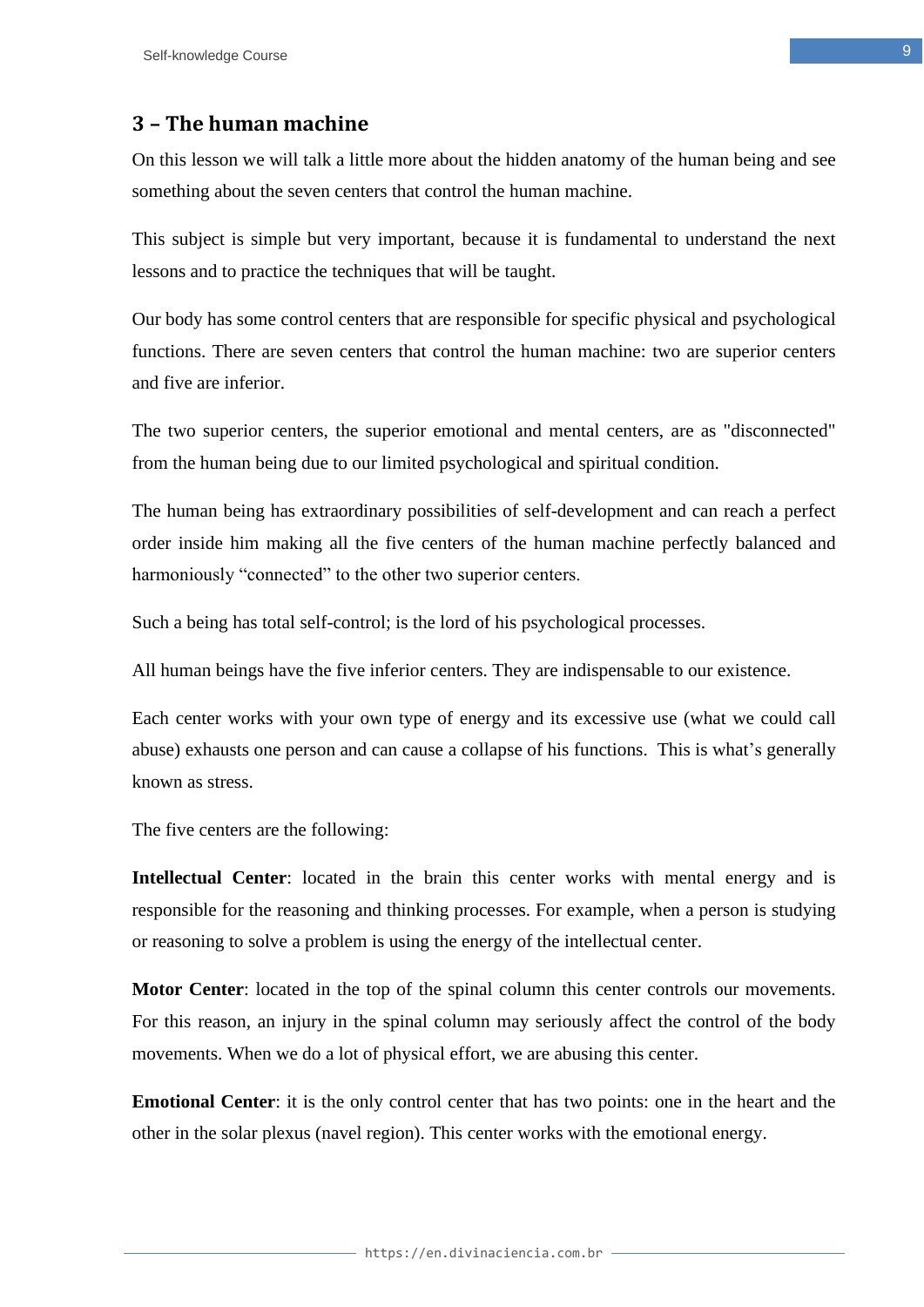Maybe you have already noticed that when we are going through some events in our lives, sometimes we feel a strange sensation in the heart, a kind of fear or something like that. Note that these sensations are perceivable exactly in the points of the emotional center.

**Instinctive Center**: this center is in the bottom of the spinal column and controls the human being natural instincts, like the surviving instinct, maternal instinct etc.

**Sexual Center**: located in the sexual organs it works with the sexual energy. The sexual energy is the most powerful of all energies. It is the only energy that has the power of creation.

Unfortunately, due to our already known psychological defects, these centers do not work correctly and causes bad physical and psychological performance of the human machine. As a consequence, this can bring all kinds of deceases.

The ego acts in these centers at every moment, misusing the energy, wearing out it and controlling the human machine.

The most unbelievable is that no one suspects what is going on inside oneself. People just suffer the consequences without knowing the causes.

But from now on this situation will start to change.

How can we perceive the action of the ego on these centers?

There is within us a sense that is atrophied because has not been used. It is the Selfobservation.

With this sense we can perceive the psychological defects acting on each center and, more important, eliminate those psychological defects from us through what we call Psychological death.

The Self-observation and Psychological death will be explained in the next lessons. They are indispensable to know and change our inner world.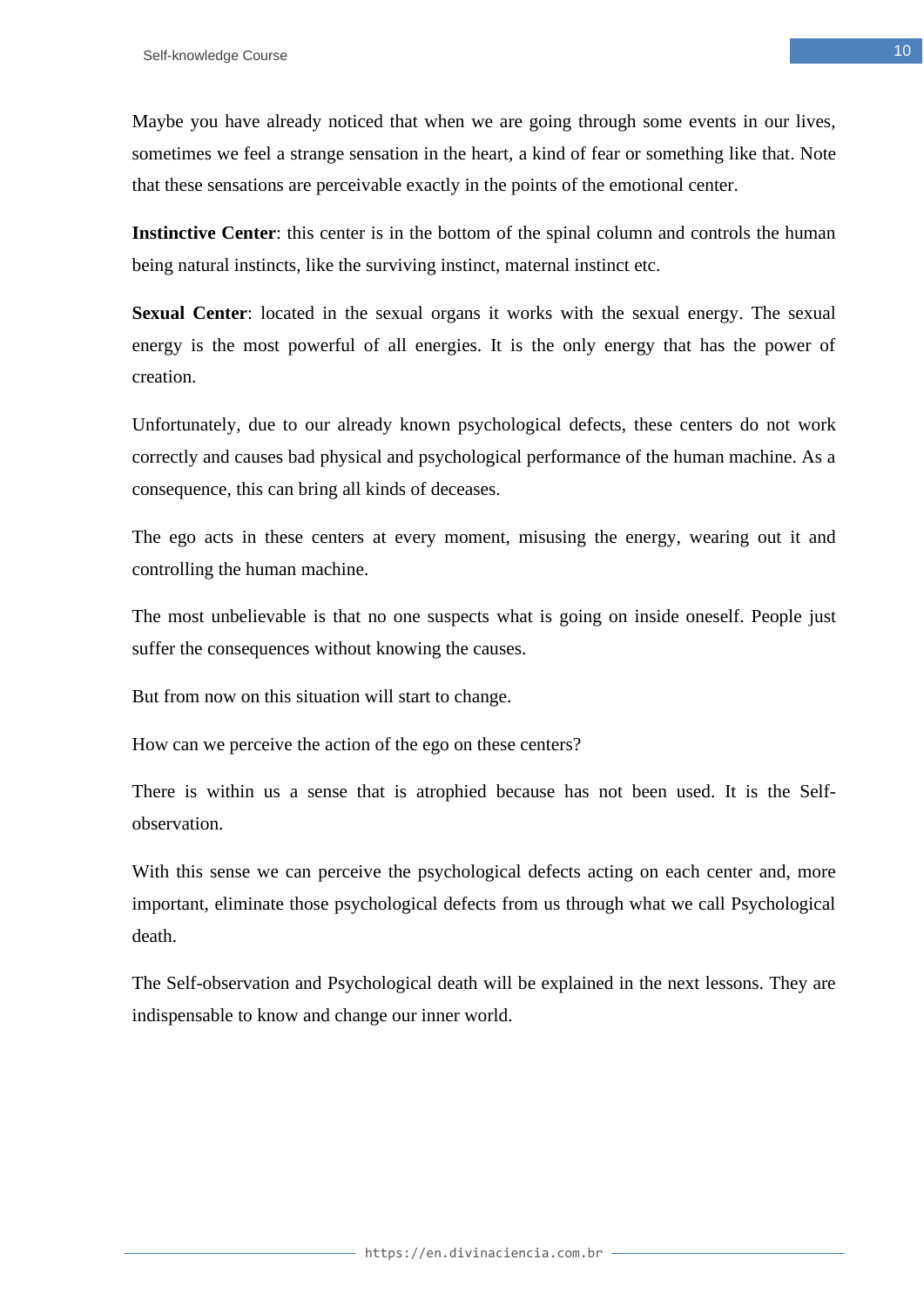## <span id="page-10-0"></span>**4 – The self-observation**

On this lesson we will learn about a precious sense that all we have but, unfortunately, is atrophied by disuse.

However, as we start using this sense, it will be developed gradually and opening a "window" in ourselves. A window that has been closed for a long time and now it will allow light to enter and illuminate our inner world.

The more we exercise this sense, the more the window opens and consequently more light comes in. Then we can see more and more the things that were hidden so far.

This sense is called self-observation and understanding this subject is extremely important. We cannot know ourselves thoroughly without the self-observation.

But in short, what are we going to observe in us?

Through the self-observation we'll see and feel what is going on in the human machine five centers studied in the previous lesson.

As we'll see in this lesson, in these centers, at every time something is happening without our knowledge or consent.

How do we do the self-observation?

Simply, knowing which are the human machine centers (intellectual – motor – emotional – instinctive – sexual), we will have to observe them, lead our attention to these centers.

It is not necessary to stop what we are doing when we do the self-observation.

Practicing the self-observation, you will see that this sense allows us to see and feel what happens inside us and, at the same time, paying total attention to the external world and to what we are doing.

As we have seen in the previous lesson, the psychological defects act in the human machine centers feeding themselves with the energy of these centers and causing physical and psychological disturbances.

When we say act means that psychological defects cause, depending on the center and the nature of the psychological defect, specific types of thoughts or feelings, sometimes painful enough to cause a deep distress.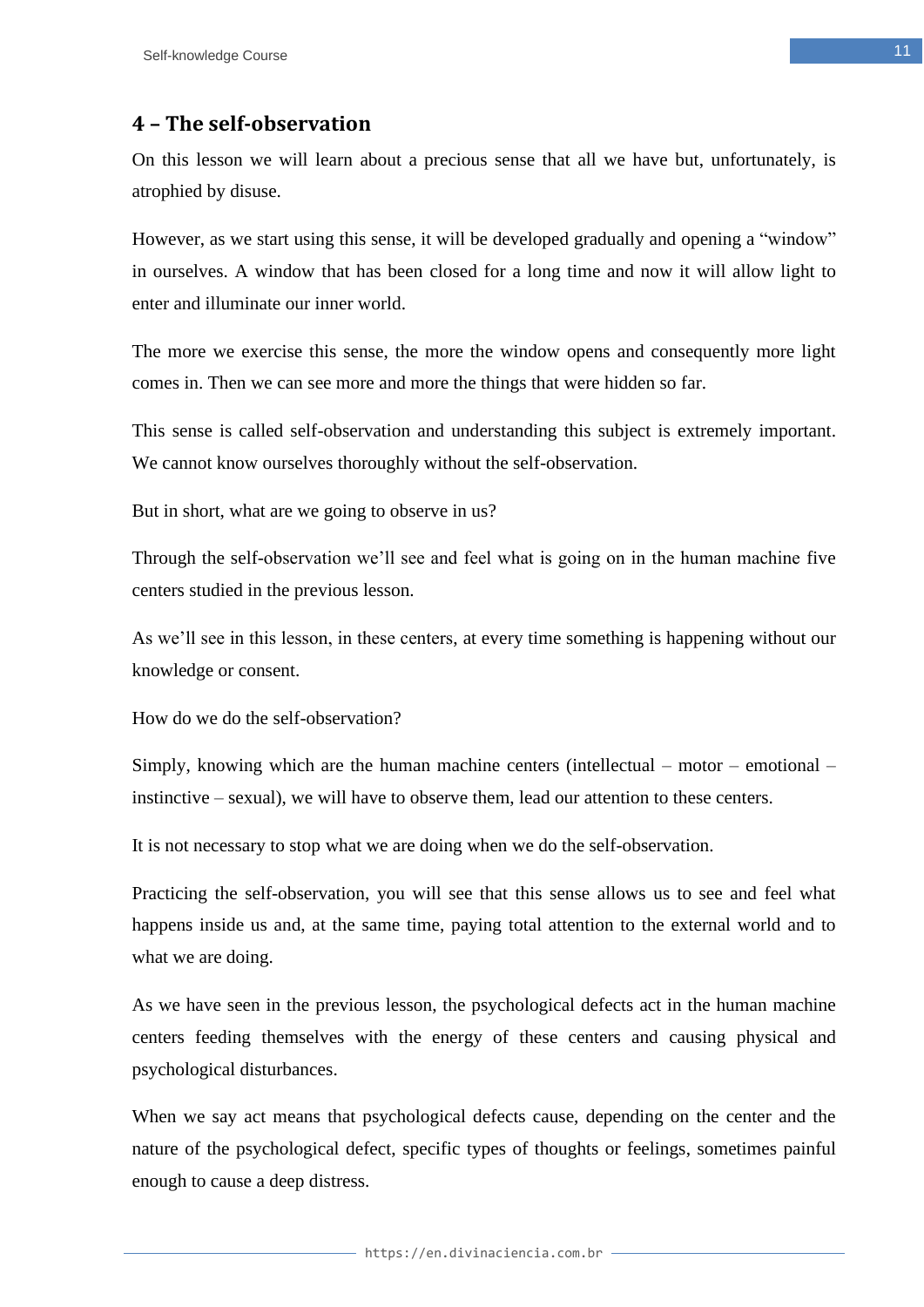In the following are some examples of what we can observe in each one of the five human machine centers:

**Intellectual Center**: morbid and negative thoughts about yourself or other people, like anger, lust, envy, greed, dishonesty, treason, theft, slander etc.

Another issue is that in most of the time we think about the things we did or the things we are going to do, what we have seen in the television, what we should have said or what are we going to say to so-and-so etc. In short, a succession of thoughts without control and normally related to the past or to the future.

It is important try focusing on the present moment, in just what we are doing. For this reason, in this course we'll learn how to improve concentration.

**Motor Center**: in this center what we can observe are movements that we make automatically. A classic example is when we are driving a car and at the same time we are thinking in many other things, continuing to change gears, accelerating, stopping etc.

Again, it is important try focusing on what we are doing.

**Emotional Center**: negative emotions of all kinds like anger, fear (it does not matter of what kind), envy, anguish, anxiety, impatience, attachment to the things and persons, exaggerated feelings etc.

**Instinctive Center**: in this center what we observe is the abuse of some natural instincts.

The most common kind of abuse is related to the survival instinct that, among other things, tells us that we need food to survive.

In this case the psychological defects act making the person eating more food than necessary. It is the well-known gluttony defect.

**Sexual Center**: abuse of sexual energies, which the ego spends foolishly watching pictures and scenes of pornographic or immoral nature, morbid thoughts, dishonest conversation etc. The abuse of the sexual energies can quickly lead to impotence.

More than one psychological defect can act in a situation. For example, when someone says something we don't like.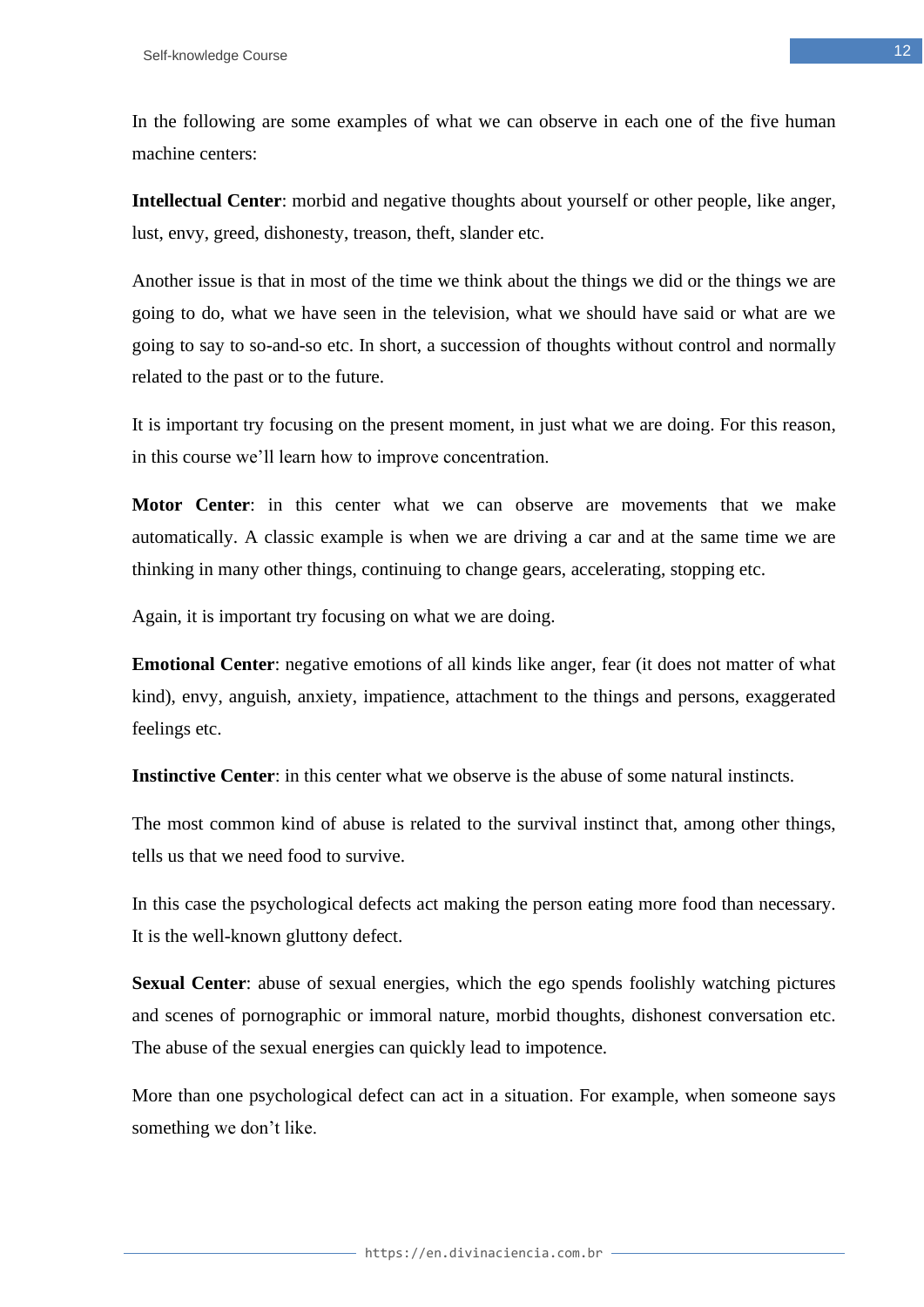We may get angry (emotional center) and immediately think to react or in a lot of things we should have said, done etc. (intellectual center).

We may be even more involved with the situation and make gestures or to get into a fight.

Notice in this example that the ego controlled the entire human machine as if it was a puppet, starting by controlling the emotional center, then the intellectual and finally the motor center.

If we are in self-observation, we'll see this sort of thing happening all the time.

When we start practicing the self-observation, we usually can do it very little, maybe a few times a day. It varies from person to person and depends on how atrophied the sense of selfobservation is.

However, by practicing, the time of self-observation will increase gradually.

And when we are in self-observation and perceive a psychological defect, what do we do to eliminate it?

We'll apply the psychological death, a technique that allows us to eliminate each psychological defect we perceive through the self-observation.

We'll learn about this subject in the following lessons.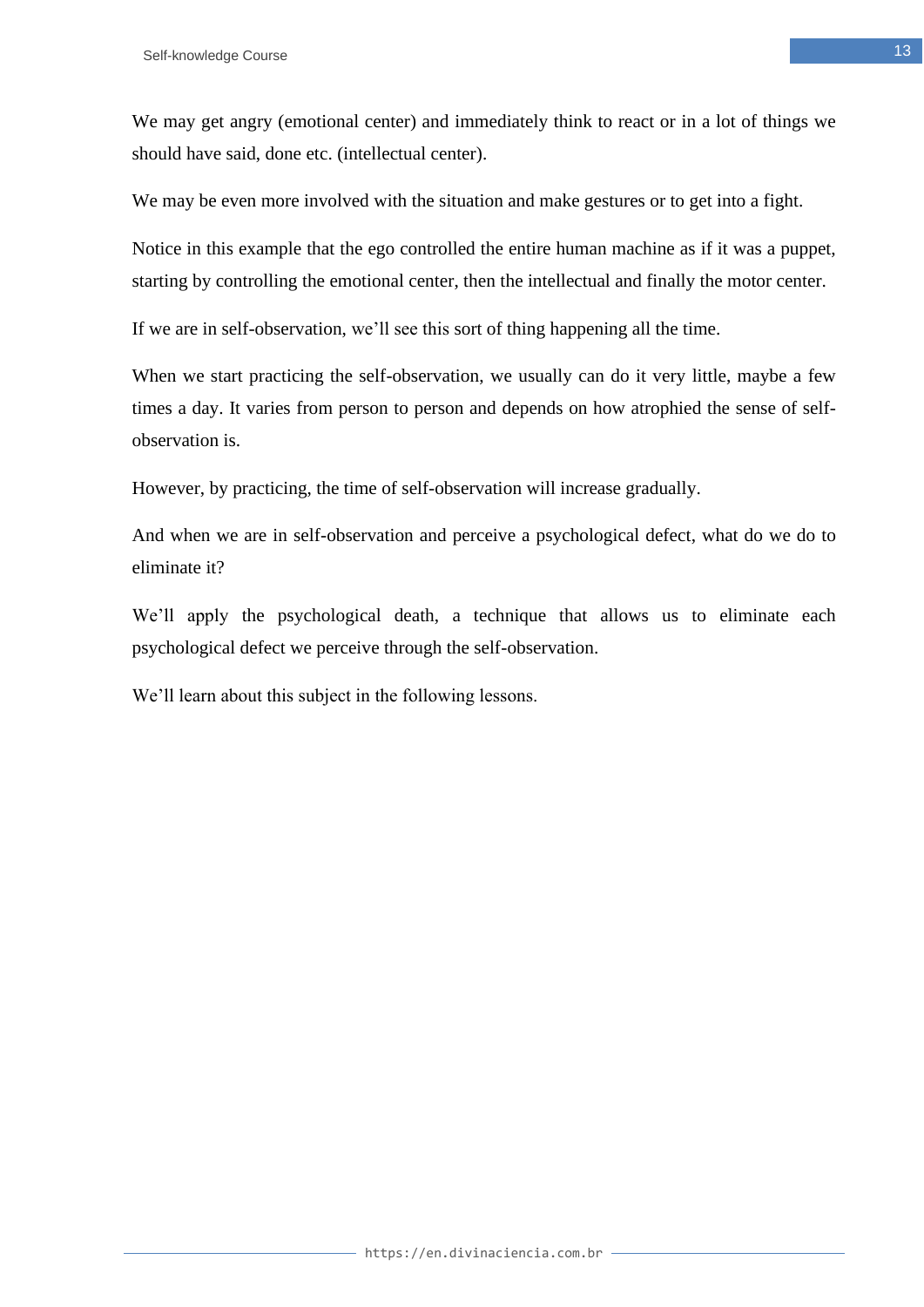# <span id="page-13-0"></span>**5 – Relaxation technique**

On this lesson we will learn a relaxation technique.

Besides the benefits of the relaxation itself, such as counteract the physical and mental effects of the stress, this technique will be very useful for us when we start practicing other techniques that will be taught in this course, like for the meditation for example.

When we practice the relaxation, our objective is to "forget" our body, that is, keep it so relaxed and without tensions in such a way that it would be as if it was not there, as if in that moment we had not a physical body.

The technique we will learn now is called "The blue light technique". It is very simple and effective at the same time.

This technique requires that we combine both concentration and imagination, as described below:

First lay down in a comfortable position in a place you can relax and not be disturbed.

Next, close your eyes and start imagining, that is, visualize with the mind's eye, your body laid down from the feet to the head.

Do it slowly, see the details, try to keep the focus on the practice.

Now start imagining a heavenly blue light filling your body, starting in the toes, filling the whole foot, the ankle, the calves and so on till the top of the head.

Don't imagine that this light only covers your body, but also imagine that it fills all your body as if it was empty.

Make the previous steps without hurry and imagining the whole process as best as you can, feeling the body relaxing when the blue light passes through it.

At the end the body will be totally filled by the blue light and relaxed as well.

You may have some difficulty keeping the focus. It is due to the lack of control we have over ourselves, in this case over the intellectual center.

But don't worry. The more you practice the technique the more your concentration will be improved.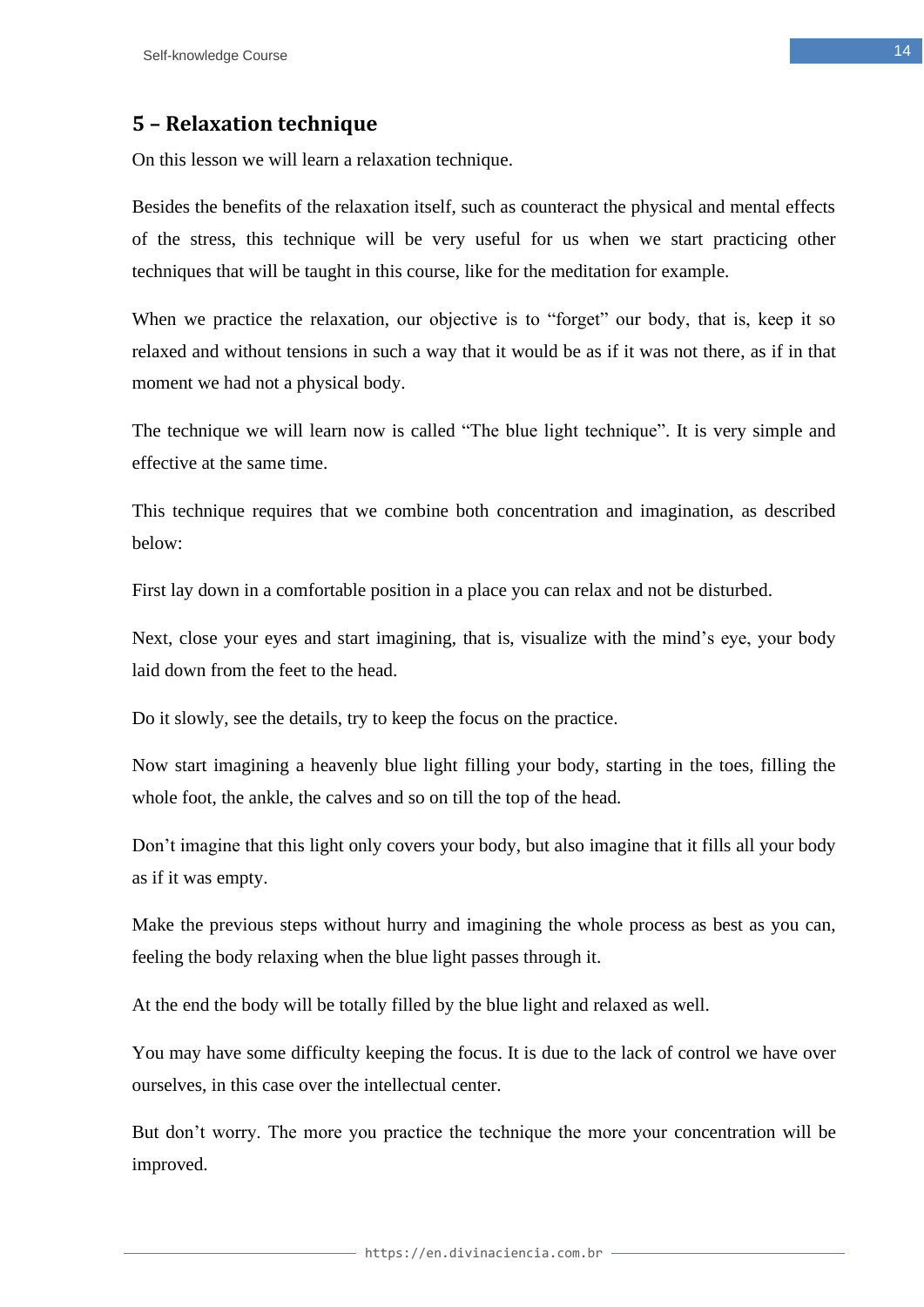# <span id="page-14-0"></span>**6 – The Psychological Death**

In this lesson we will learn about the main subject of the whole course.

This subject is the psychological death, which is intended to eliminate the undesirable psychological defects that are responsible for our limitations, unconsciousness and sufferings.

Let's take a look in the graphic bellow that shows our inner constitution:



It is important to know at this point the concepts of Essence and Ego.

#### **The ego**

The ego is the sum of our many psychological defects, which were created and continue to be fed by ourselves.

These defects feed themselves with the energies of the human machine centers. Each one of these defects is also called by self or detail of the ego.

There is nothing divine or superior in the ego, it is really the cause of our suffering, unconsciousness, mistakes, vices etc.

In ancient Egypt the ego was known as the Seth's red demons, which Osiris should fight.

In the Bhagavad-Gita the ego is symbolized as the relatives, with whom Arjuna should engage in terrible combats.

In the mythology the ego is, among other symbolisms, represented by Medusa, who petrifies whoever sees her and that is beheaded by the sword of Perseus.

In the Bible we can recognize the ego in the passage which the great Master Jesus asks the name of the demon inside the possessed man, and gets the answer:

"My name is Legion, for we are many." (Mark - 5,1-10).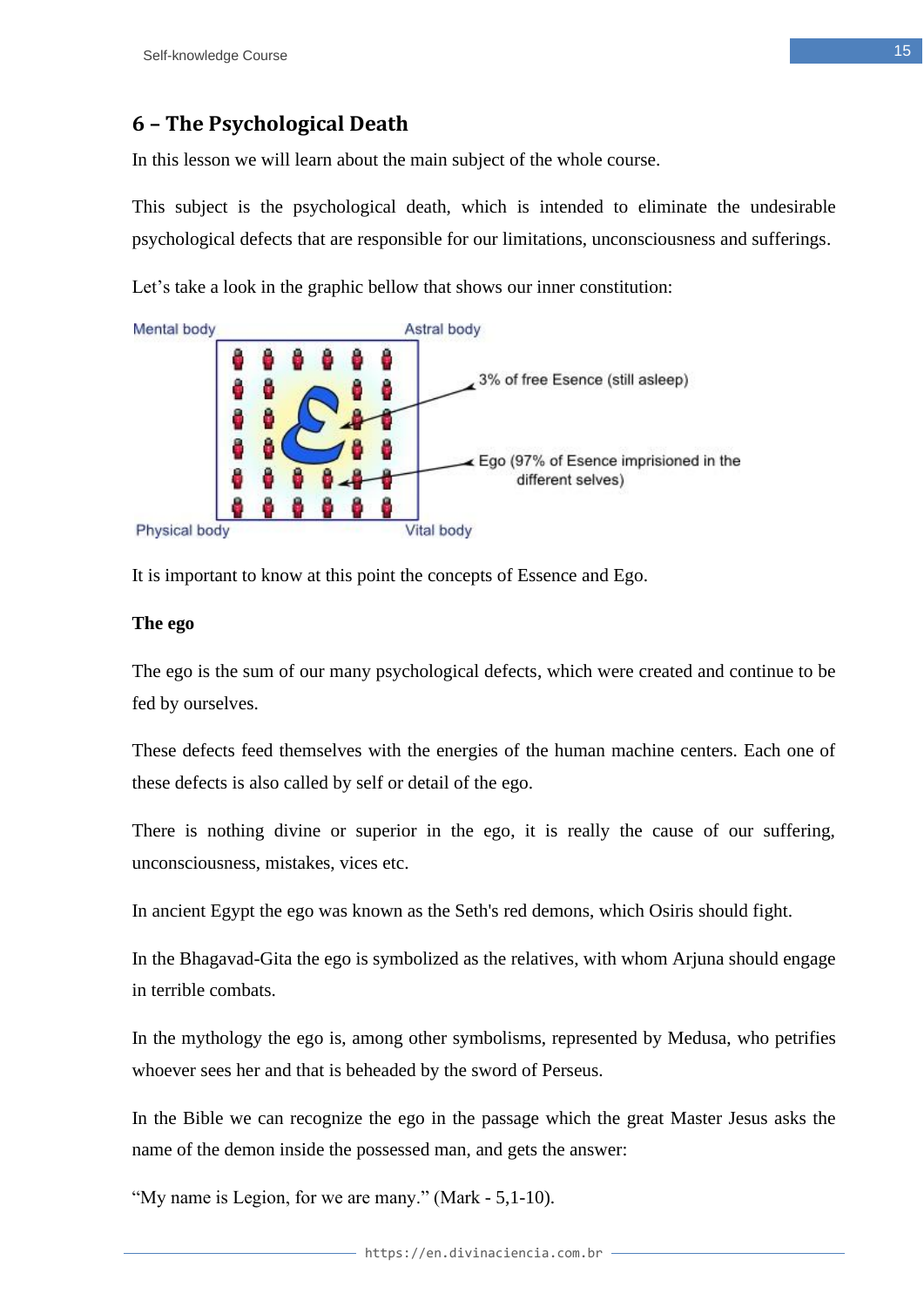Also, the ego is exposed in the so called Seven Deadly Sins: lust, wrath, envy, greed, gluttony, sloth, and pride.

While we keep this inhumane nature, we will be limited creatures, unconscious, sufferers and victims of the circumstances.

If the human beings had not the ego, the world would be a true paradise.

#### **The Essence**

Our consciousness is a divine particle, that we may call Essence.

As wrote Victor Hugo:

"Listen to your consciousness before you act, because the consciousness is God present in the man".

The Essence is what of most noble we have and it is immortal.

As we eliminate the ego, we strength the consciousness because each self keeps imprisoned a fraction of our Essence. Consider each self as a bottle that keeps a little of our consciousness imprisoned. When we break the bottle that fraction of our consciousness is released.

This is the way which we can replace, little by little, our many psychological defects by noble and beautiful virtues.

#### **The Divine Mother**

There is also in ourselves another divine particle that we call Divine Mother. In the ancient cultures she was always known and venerated.

The Egyptian Isis, the Aztec Tonantzin, the Hindu Shakti, the Stella Maris of the medieval alchemists, the Mary – the Christians' Our Lady etc. are the other names assigned to the Divine Mother in the symbolism of each culture and time.

Like our physical mother, she takes care of her son or daughter, and she is individual. Each human being has his own Divine Mother.

We should always ask her help, her comfort, and her protection. She never abandons the suppliant son since he has a right behavior.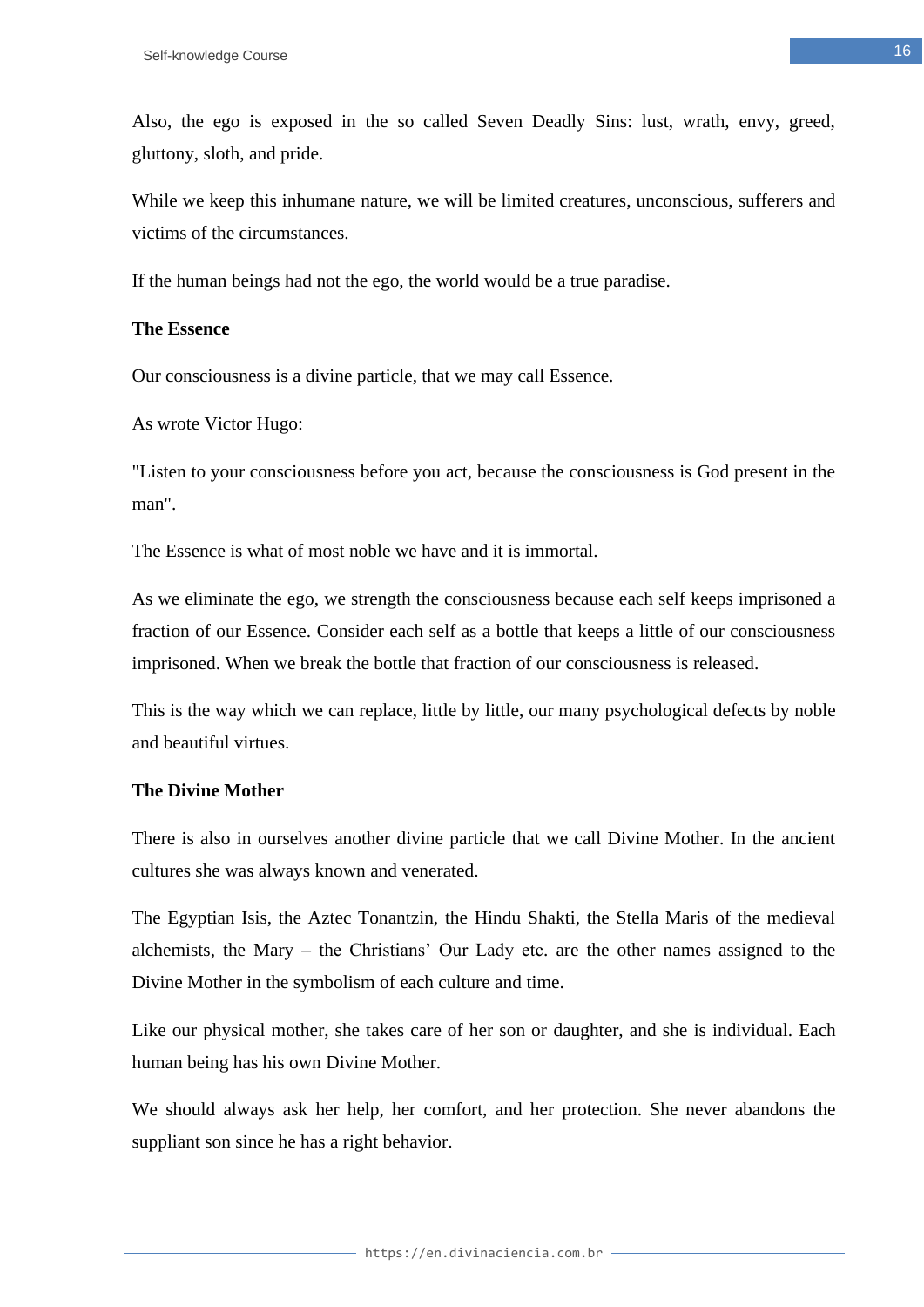Her main mission is helping us in the elimination of the ego, of each psychological defect that we can perceive through the self-observation.

#### **The Psychological Death**

The psychological death is very old and has always been taught to mankind by several Masters or Avatars who came to instruct it, to show how to put an end to its own sufferings and limitations.

Jesus Christ (the most exalted of them), Buddha, Quetzalcoatl (The Aztec Christ), Hermes Trismegistus in Egypt, Krishna among others.

Each of them taught the same doctrine, although adapted to their time and place, with their own words and symbols.

Unfortunately, when the Master leaves, men manipulated by their own egos start to distort the doctrine and little by little the main teachings are lost or hidden from mankind.

#### **How to do the psychological death**

First, we must be in self-observation, that is, paying attention to our feelings, thoughts etc.

Thus, when we perceive that a psychological defect is acting in one of the human machine centers, we mentally ask our Divine Mother to eliminate the defect, to disintegrate it.

The defect is then eliminated immediately, and we recover a fraction of the consciousness that was imprisoned by that defect.

It is really very simple.

We must ask from the heart, as when a son asks something urgent to his mother. His mother then readily attends. Each one has his own words, but an example is:

#### **"My mother, eliminate this defect, disintegrate it!"**

If the same type of defect insists and acts continuously, we should ask again for its elimination.

This happens (very often by the way) when a defect is very strong, when it has been fed for a long time.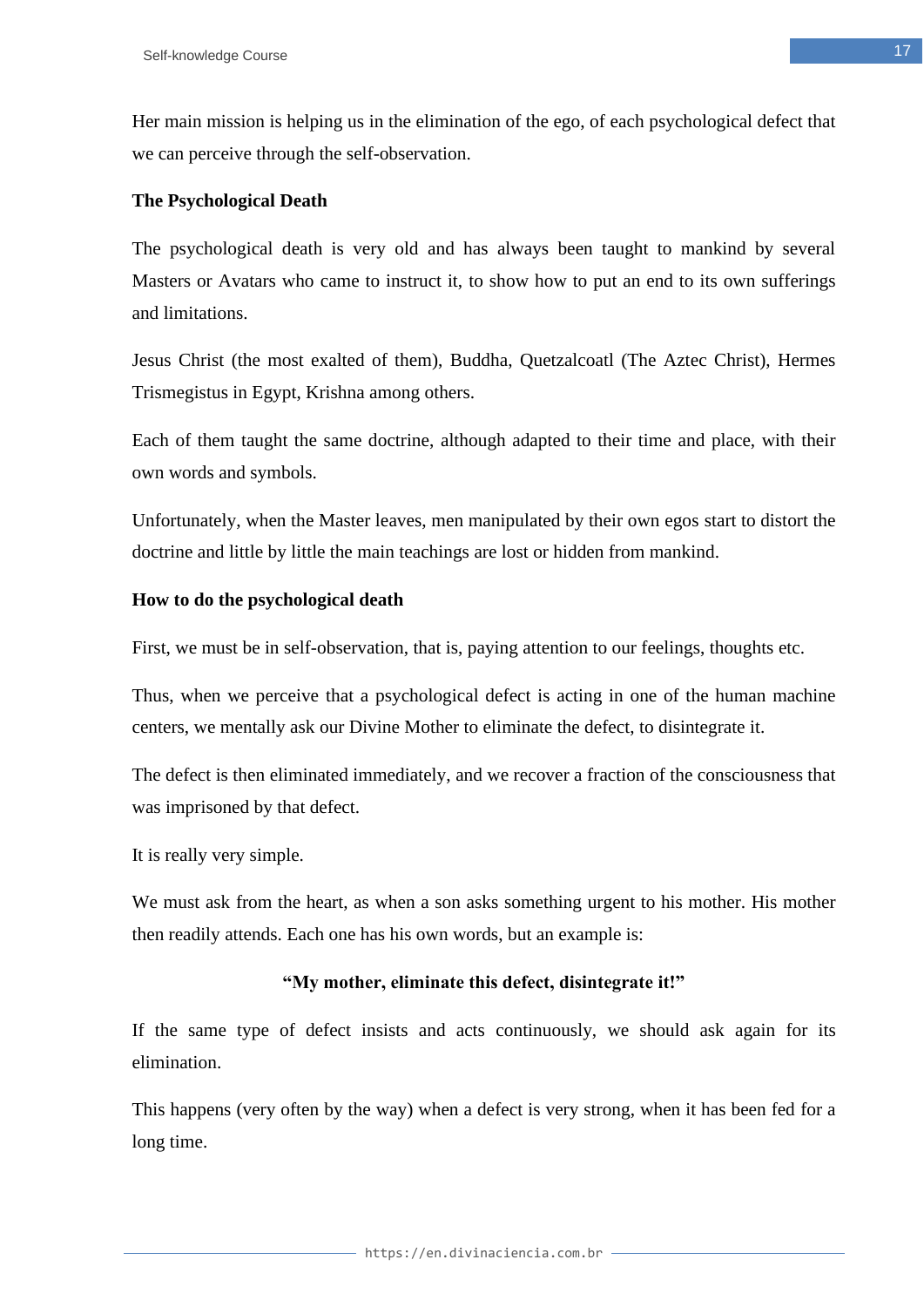However, applying the psychological death every time the defect acts, it will be losing its strength until finally die.

We can make an analogy between the ego and a tree.

A tree develops and keep itself alive and strong taking from the ground the necessary nutrients for its survival, and for this it depends entirely on its roots, since they are the part of the tree that effectively take the nutrients from the earth.

Now let's consider the ego as a tree that depends totally on the little details or selves (that we may compare to the roots of a tree), since they are the ones that take the energy from the human machine centers and this way keeps the ego alive.

If we cut the ego roots (that are the psychological defects) through the psychological death, the ego will gradually lose its strength, starving and dying, such as it would happen with a tree if we cut its roots.

The opposite is also true, that is, if we allow the selves to act all the time in the human machine centers the ego will become stronger.

This is what has happened to us so far.

We will learn more about the psychological defects in the next lessons and understand why we have some attitudes and behaviors that really cause harm to ourselves and to the others.

But the way to eliminate any psychological defect will be always the psychological death.

For this reason, you should start practicing now what we have learned in this lesson.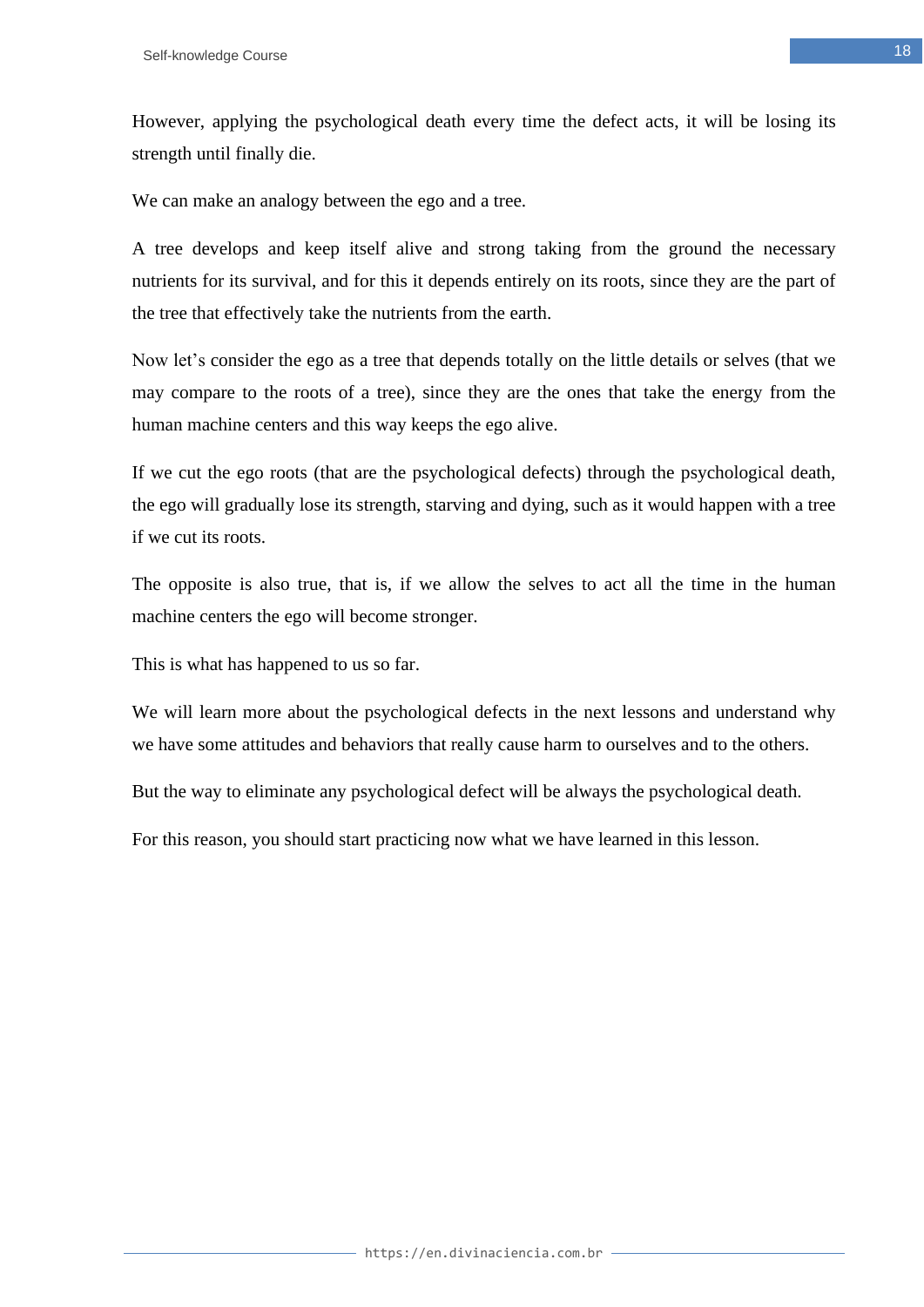# <span id="page-18-0"></span>**7 – Lucid dream (or lucid dreaming)**

On the lesson 2, we learned a little bit about the phenomenon of the astral projection, about the dreams and about the astral world.

Continuing our study on the astral projection, we will learn in this lesson a technique to awake the consciousness in the astral world, that is, awakening the consciousness when we are already sleeping and dreaming, becoming aware that we are in the astral world and so controlling our astral experience.

You may know this kind of technique as lucid dream or lucid dreaming. Some consider astral projection only when someone leaves the physical body consciously before fall asleep (which we also learn in this course).

However, for us that doesn't make any difference. What is important is to be conscious in the astral world instead of only dreaming as a sleepwalker.

#### **The little jump technique.**

The technique of the little jump is a discipline that we practice in our routine. This discipline is the following:

In our day-to-day, we should pay attention to what surrounds us, like persons, objects, places etc. In the astral world there are many things and phenomena that do not exist in the physical world such as flying objects, odd beings, unknown creatures and many other things.

Then, when we see something that seems a little strange, unusual or different (a person with extravagant clothes, a different building, an uncommon object etc.), that is, anything or any situation a little bit different we should ask ourselves "Am I now in the physical world or in the astral one?", and then make a little jump with the intention of floating in the environment.

The idea here is to execute this technique many times during the day in order to repeat it automatically (make the question and jump) when we are dreaming and see some of the stranger things of the astral world.

If you don't float it obvious that you are in the physical world, but if you float this means that until that moment you were dreaming and now you are conscious in the astral world.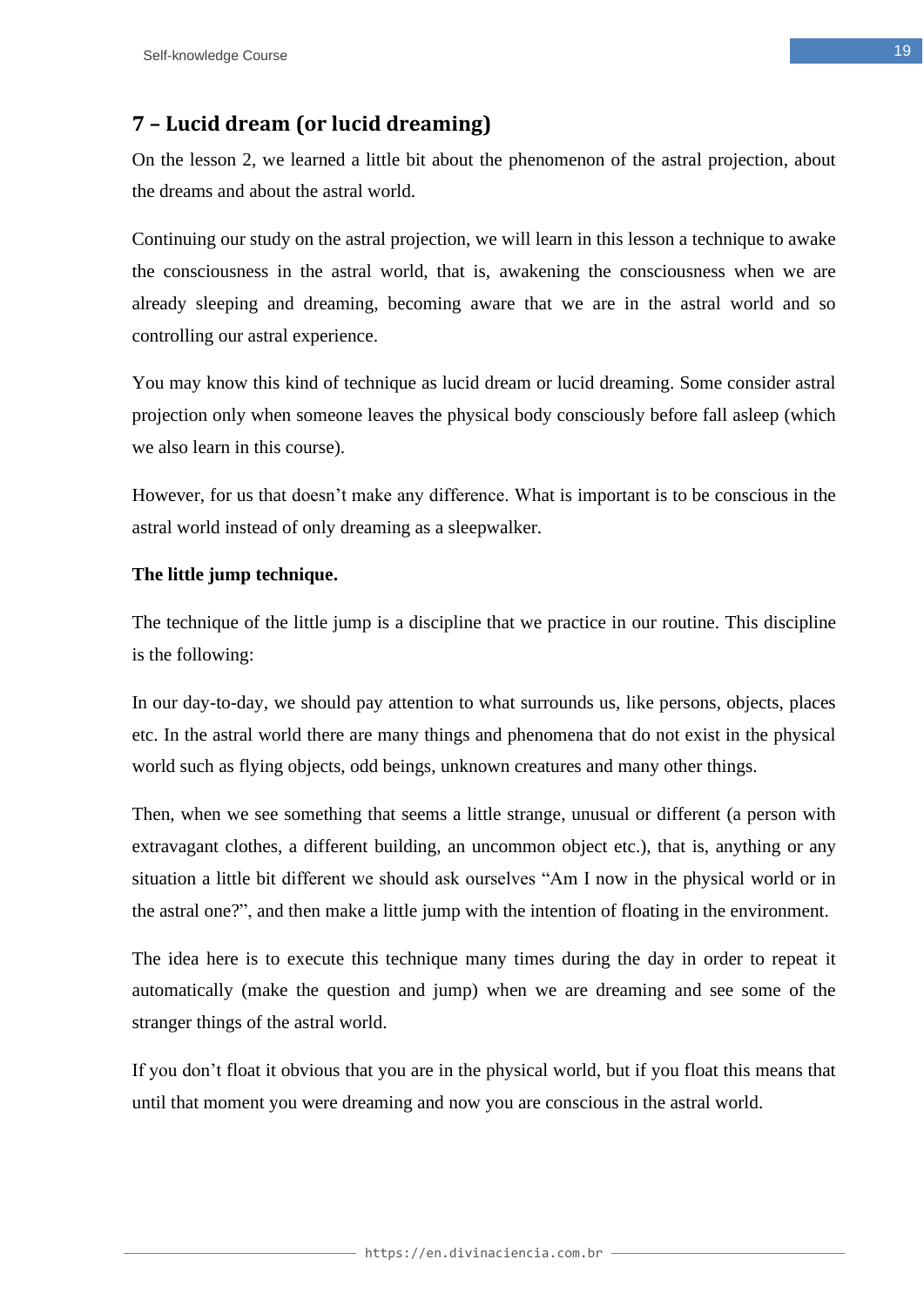The more you do this during the day the better; it will be easier to awake in the astral.

The ideal is always to make the little jump, but it may not be possible in certain situations or places, such as in the workplace, near other people etc.

In these situations, after we see something that we consider a little strange and ask ourselves if we are in the physical or in the astral world, we can do another thing: pull on a finger of the hand with the intention of stretching it.

This also works because when we pull on the finger in the astral world it stretches as if it was made of rubber and, by seeing this, we awake in the astral world.

It is very important to do this technique really doubting if we are in the physical or in the astral world, otherwise all will happen as if you were in the physical world, that is, you will not float, or your finger will not stretch when you'll be in the astral world.

We transcribe below a passage from the book "Yes there is hell, yes there is devil, yes there is karma", by V.M Samael Aun Weor, that illustrates the subject of this lesson:

*"On one night of so many, I entered through the doors of a marvelous mansion. Silently, I passed through the beautiful garden, until I arrived at an ostentatious living room. Moved by an inner impulse, I moved a little further on and daringly entered the office of an attorney.*

*Seated at the desk, I found a lady of average height, with gray hair, a pale face, thin lips and a Roman nose. It was that lady of respectable appearance and medium height. Her body was not very thin but was not too fat either. Her look could be described as melancholic and serene.*

*With a sweet and quiet voice, the lady invited me to sit in front of the desk. In those moments something unheard of happens; I see on the desk two glass butterflies that had life of their own, they moved their wings, breathed, saw etc.*

*The situation certainly seemed to me too exotic and strange. Two glass butterflies and with life of their own?*

*Accustomed as I was to divide my attention in three parts, firstly, I did not forget myself; secondly, I did not identify myself with those glass butterflies; thirdly, I carefully observed the place.*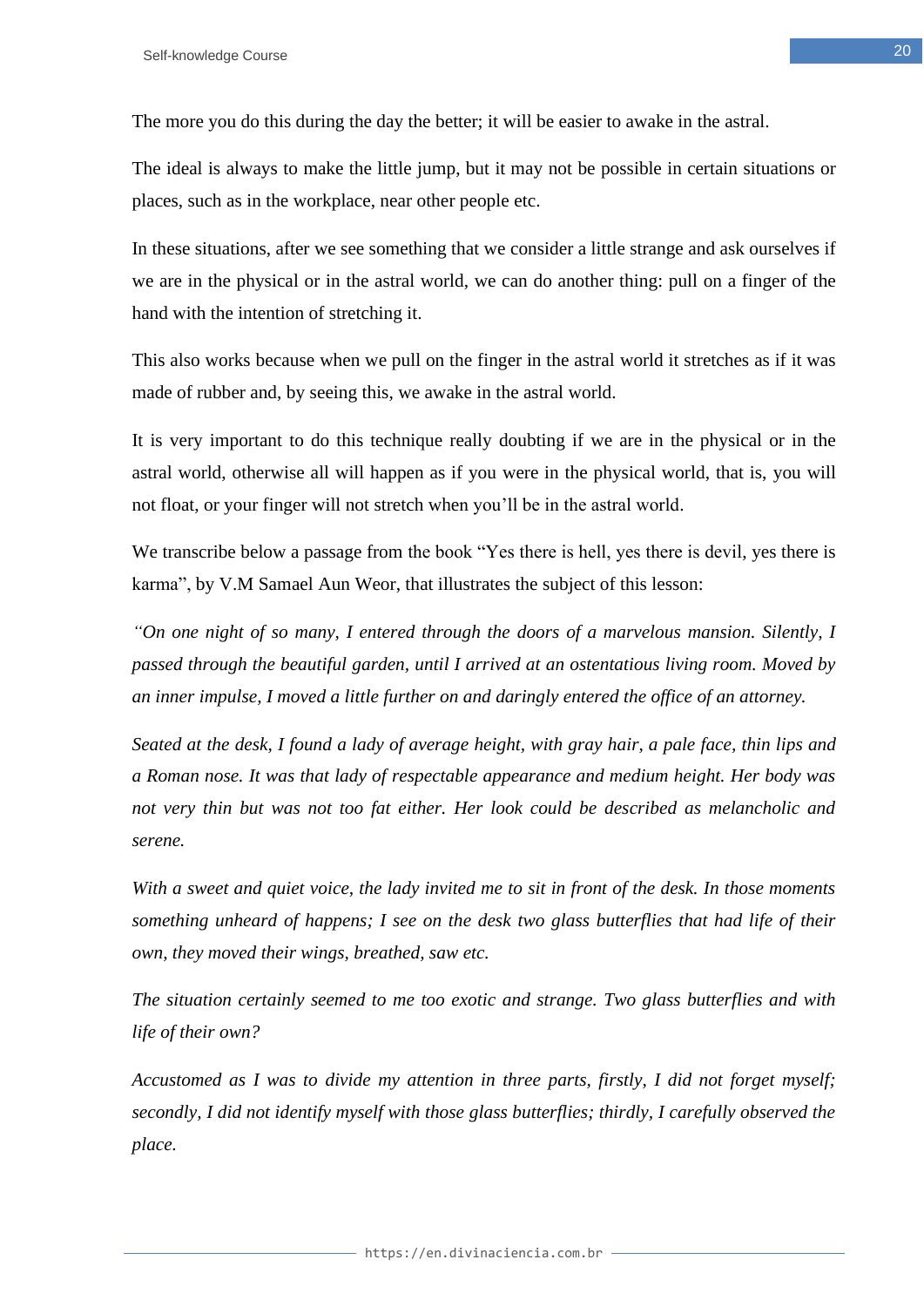*On contemplating such glass animal, I told myself: this cannot be a phenomenon of the physical world because in the three-dimensional region of Euclid I have never known of glass butterflies with life of their own. Unquestionably, this can be a phenomenon of the astral world.*

*I then looked around me and ask myself the following questions: Why am I here? Why have I come here? What am I doing here?*

*Addressing the lady, I then talked to her in the following manner: "Madam, excuse me a minute while I go out to the garden, and I will soon return". The lady assented with a nod, and I abandoned that office for a moment.*

*Once outside in the garden, I jumped with the intention of floating in the surrounding environment; great was my astonishment when I verified for myself that I was outside of my physical body. Then I understood that I was in the astral world.*

*In such moments I remembered that it had been quite some time ago, several hours, that I had abandoned my physical body and the former, unquestionably, was now to be found resting in the bed.*

*Once the unique proof was made I returned to the office where the lady waited for me. Then I wanted to convince her that I was outside the physical body; "Lady", I said, "you and I are outside of the physical body; I want you to remember that quite a few hours you lay down to sleep in your bed and now find yourself here conversing with me, outside the physical body, since it is known that when the body sleeps the conscience, the Essence, unfortunately stuck within the ego wanders outside of the physical body".*

*Once these words were said, the lady looked at me with somnambulist eyes, but she did not understand. I understood that such a lady had an asleep consciousness. Not wanting to insist anymore I bade her farewell and abandoned the place.*

*Then I headed for California, with the purpose of carrying out certain important investigations".*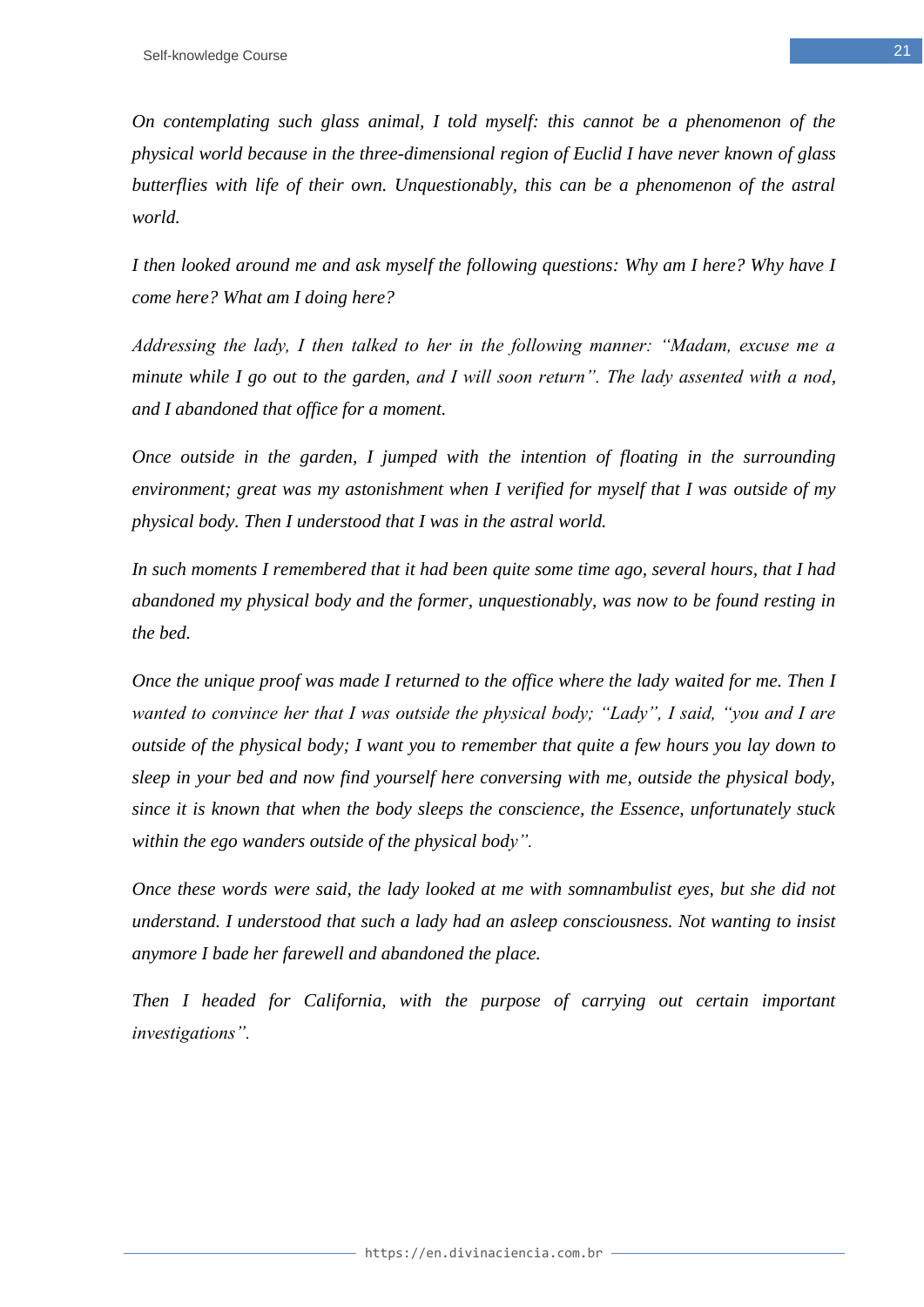# <span id="page-21-0"></span>**8 – Gregarious behavior**

On this lesson we'll see an ego facet that leads us to have mistaken attitudes, which can harm ourselves and other people as well.

This facet is called gregarious conduct, and it is well explained below in the excerpt from the book "The Revolution of the Dialectic", by V.M. Samael Aun Weor.

*"Gregarious behavior is the tendency that the human machine has to mix with others, without distinction and without control of any type. Let us see what one does when in a group or in multitudes.* 

*I am sure that very few persons would dare to go out into the street to throw stones at someone. However, when in a group, they do so. Someone can slip into a public demonstration and on being fired up with enthusiasm, ends up joining the masses in throwing stones, although later he will ask himself, why did I do it?*

*When in a group, the human being behaves very differently. He does things that he would never do when alone. What is this due to? It is due to negative impressions to which he opens the doors, and he ends up doing things that he would never do alone.* 

*When one opens the doors to negative impressions, he not only alters the order of the emotional center which is in the heart, but he also makes it negative. One opens his doors, for example, to a negative emotion that a person brings full of anger because someone hurt him. Then, we end up aligning ourselves with that person, against the other who hurt him and also full of anger, without playing any role in the matter.* 

*Let us suppose that one opens the doors to the negative impressions of a drunkard, one ends up accepting a drink, then two, three, ten. In conclusion, one ends up a drunkard too.* 

Let us suppose that one opens the doors to the negative impressions of a person of the *opposite sex, one ends up most probably fornicating and committing all types of transgressions.* 

*If we open the doors to the negative impressions of a drug addict, we end up maybe smoking marijuana or consuming some type of drug. As a conclusion, failure will come.* 

*In this manner human beings infect each other within negative atmospheres.*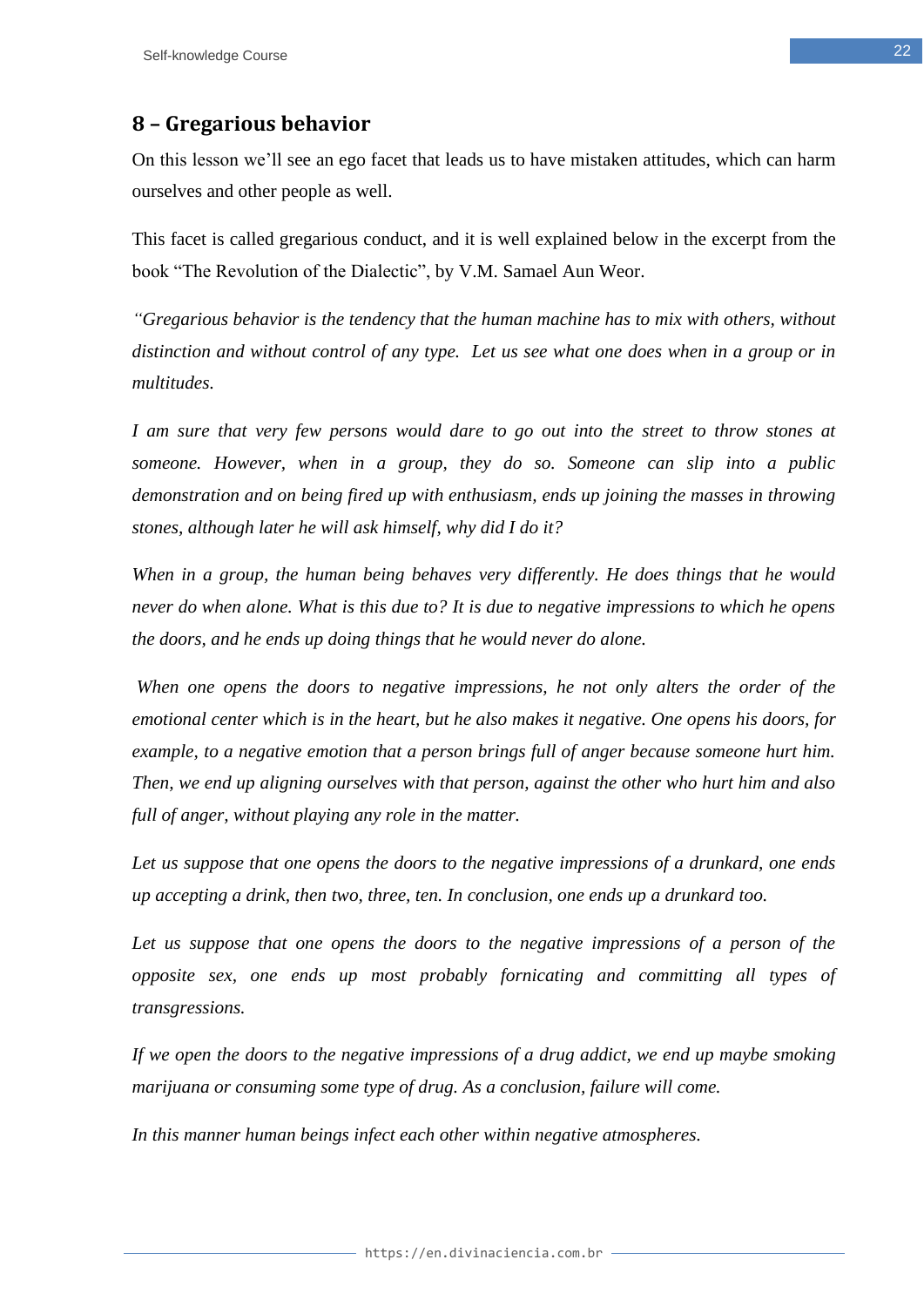*Thieves make other persons into thieves. Murderers infect someone else. Drug addicts infect other people, and drug addicts, thieves, usurers, murderers etc. multiply. Why? Because we commit the error of always opening our doors to negative emotions and that is never right.* 

*Let us select our emotions.* 

*If someone brings us positive emotions of light, of beauty, of harmony, of happiness, of love, of perfection, let us open the doors of our heart to him. But if someone brings us negative emotions of hate, violence, jealousy, of drugs, alcohol, of fornication and adultery, why should we open the doors of our heart? Let us close them! Close the doors to negative emotions.* 

*When one reflects on gregarious conduct, one can modify it perfectly and make something better of your life."*

As we have seen above the human being has inside the tendency of having gregarious behavior.

This is due to our unconsciousness that makes us accept things automatically, without think about it and even without considering the consequences that may come.

Good character people end up making serious mistakes because they accept unconsciously the suggestions and emotions proceeding from other people or group of people.

For this reason, we must pay attention to any type of emotion and suggestion that are brought to us.

Don't accept nothing without analyze if it will contribute with something positive and moral to your life.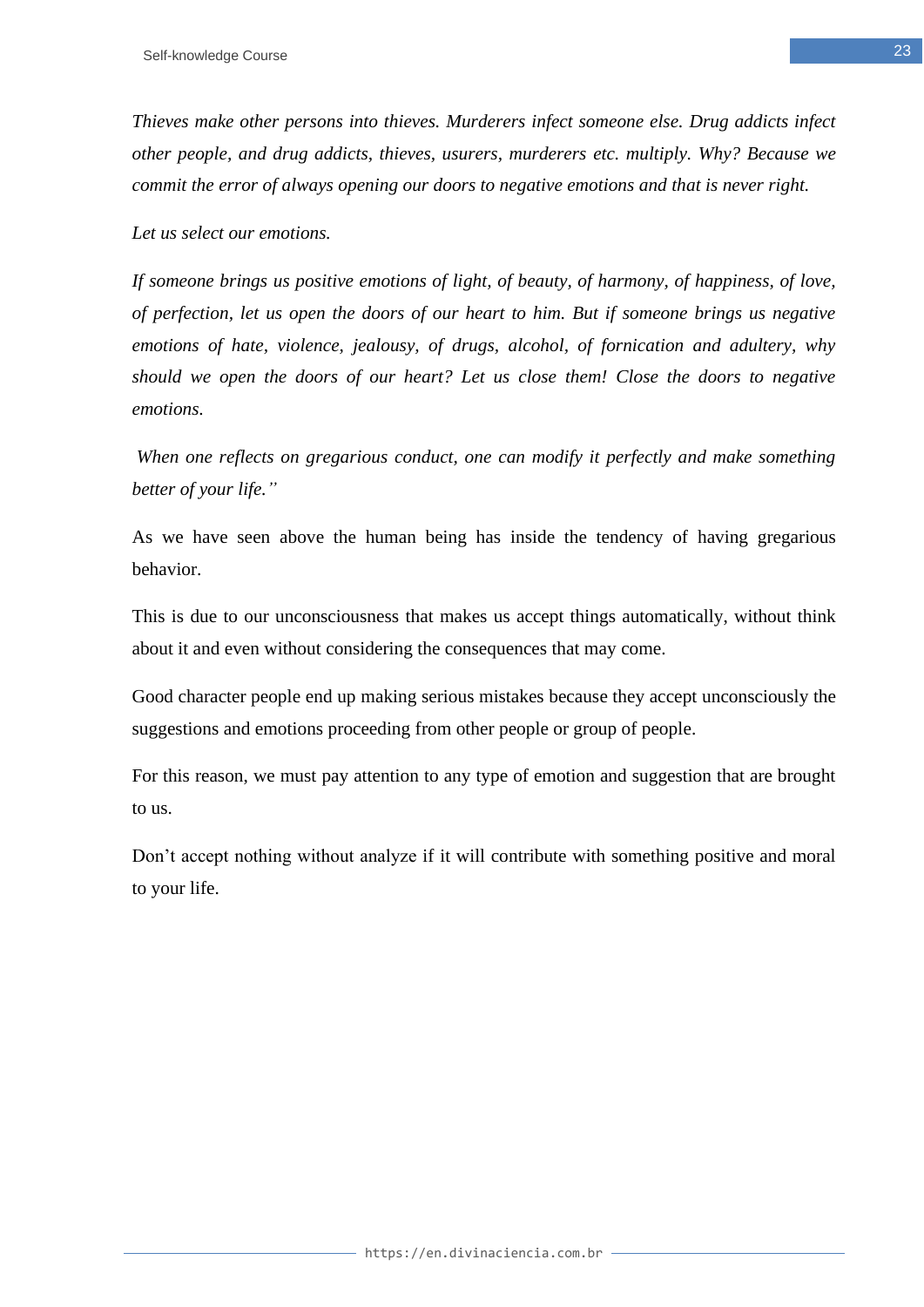# <span id="page-23-0"></span>**9 – The level of the Being**

*"What is the real objective of our existence? We are here for what? Why? This is something that we have to elucidate with meridian clarity; this is something we should weigh, analyze, and calmly judge.* 

*We live in the world with what objective? We suffer the unspeakable for what? We strive to get this that is called bread, garment and shelter and, after all, what? Where are all our efforts?* 

*Live for living, work for living and immediately die is, by chance, something wonderful?* 

*Truly, my friends, it is necessary to understand the meaning of our existence, the meaning of living.* 

*There are two lines in the life: one of them we could call horizontal, other the vertical. They form a cross within us, here and now, neither even a second further nor a second behind.* 

*We need to clarify a little these two lines. The horizontal starts with the birth and ends with the death; before each cradle there is the perspective of a tomb, all that is born shall die.* 

*In the horizontal is the whole process of be born, grow up, reproduce, getting old and soon die. In the horizontal are the vain pleasures of the life: liquors, fornications, adulteries etc.*

In the horizontal is the fight for the daily bread, the fight for not die, for exist under the *sunlight. In the horizontal are all those inner sufferings of the practical life, of the home, of the street, of the office etc.*

*Nothing wonderful the horizontal line can offer to us.* 

*But there exists other line totally different; I want to mention, with emphasis, to the vertical one. This vertical is interesting.* 

*In it we find the different levels of the Being; in it are the transcendental powers and transcendences of the Real Being; in this vertical are the esoteric powers, the powers that divinize, the Revolution of the Consciousness etc.*

*With the powers of the vertical we can decisively influence over the horizontal aspects of the practical life; we can change totally our own destiny, make something different of our life,*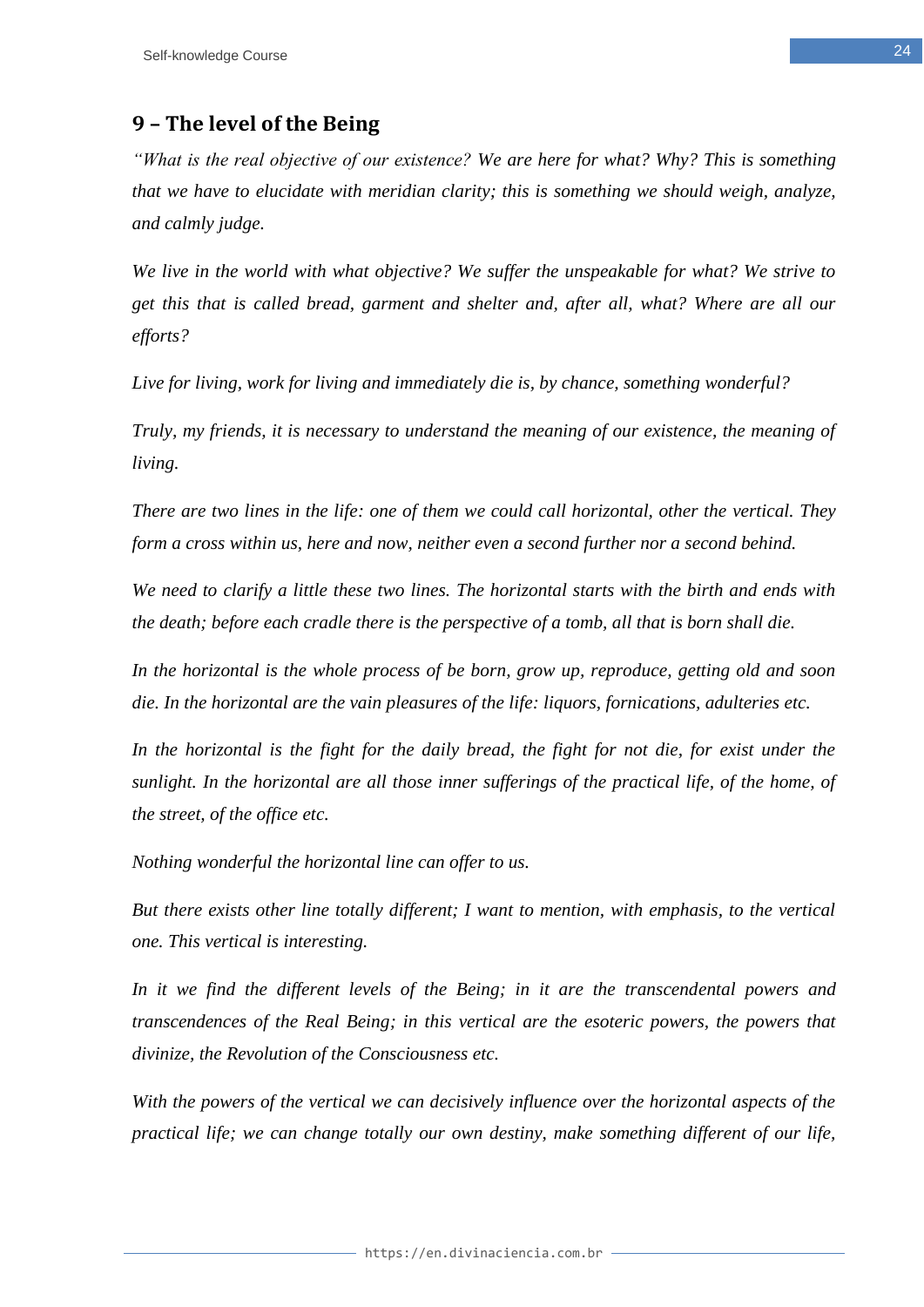*something distinct and turn to be something totally distinct of what we were, of what we are, of what we have known in this bitter existence.* 

*The vertical is, therefore, wonderful, revolutionary by nature; nevertheless, it is necessary to have a bit of restlessness.* 

*Before everything, I ask myself and ask the others:* 

*Are we, by chance, glad about what we are? Who of you feels happy, in the most complete sense of the word?"*

The above was transcribed from the book "Treatise of the Revolutionary Psychology", by Samael Aun Weor, to clarify the theme of this lesson – the Level of the Being.

As we have seen in the text, we have in our psychological world two lines that cross each other continuously. The horizontal one represents the time of duration of our life contained between our birth and our death.

It is evident that between the birth and the death are all the events and facts of the quotidian that happened and that are going to happen in our life.

There is nothing really interesting related to the horizontal line, and the only certainty we can have related to this line is that it has a beginning and an end.

But the other line, the vertical one, offers to us infinite possibilities, because is the line where are the levels of the Being.

In the vertical line are the virtues, the inner change, the wisdom, the powers and the faculties of the Being, and is totally independent of the horizontal line.

We may compare the vertical line to a ladder in which the higher steps correspond to higher levels of the Being. And, correspondingly, the lower steps correspond to the lower levels of the Being.

The people are at various levels of the Being, and the people with the same level of the Being tend to attract themselves by affinity and establish relations between each other.

For this reason, an abstemious person does not have affinity with a group of drunk; or an honest woman doesn't mix with whores, or an honest man does not have friends that are criminals.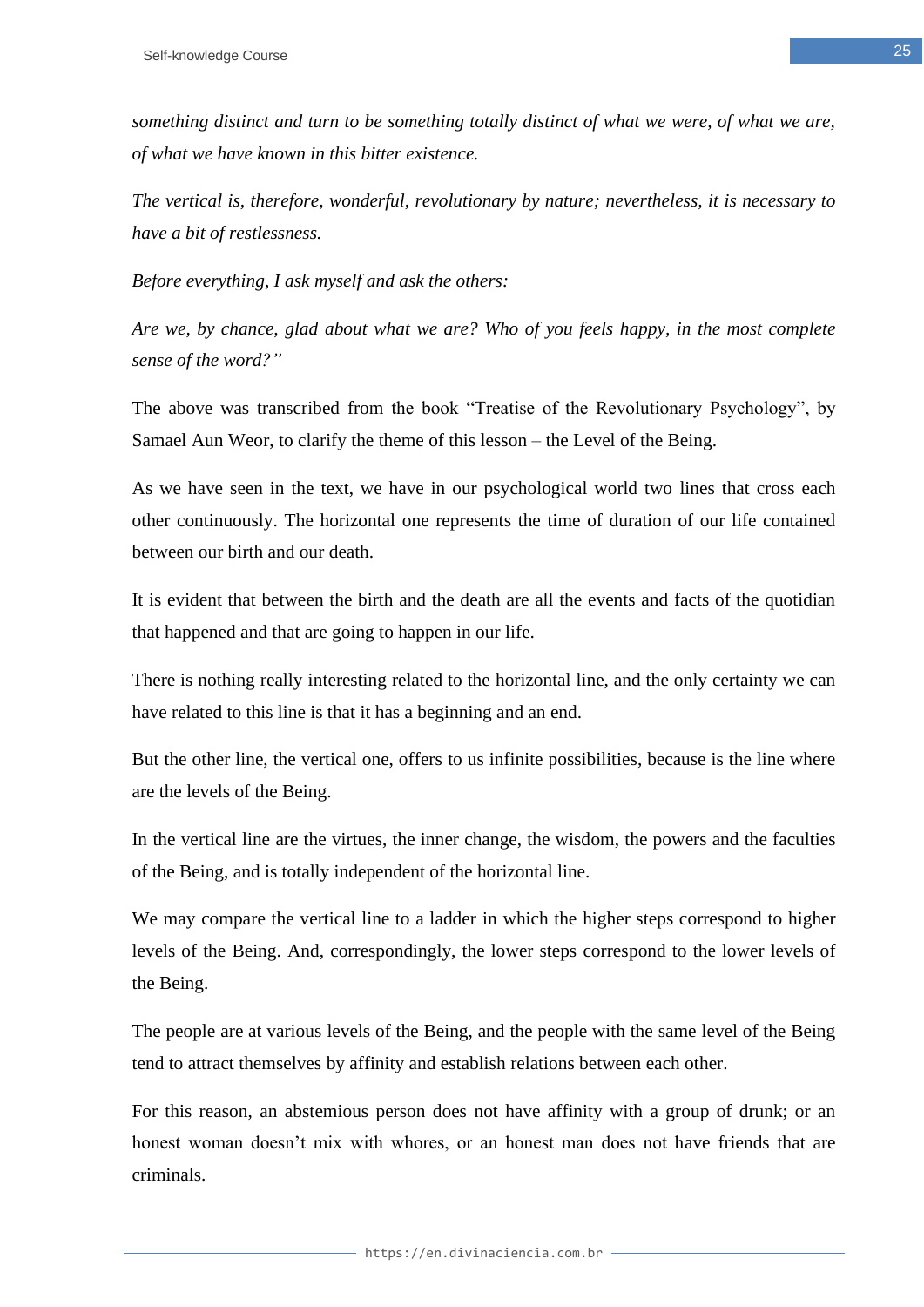Other important fact related to the levels of the Being is that if a person enhances his level of the Being consequently will relate with more decent people than those that he has been related.

This is due to the fact that the affinities change when changes the level of the Being and a person that changed his level of the Being will lose the affinities that had with his relationship circle, and now will feel affinities with people that are in the same level of the Being.

This change of relationships may generate an economic and social change in the life of a person.

In fact, if we want to create new conditions in our existence, if we want to make changes in our life, we have to change necessarily our level of the Being.

Otherwise, we will continue to be only victims of the circumstances and of the events that are awaiting us in the horizontal line.

It is very important to understand that without changing our level of the Being we cannot govern anything in the course of our existence. The facts simply happen according to the mechanical laws of the nature, which are related to the horizontal line.

After all that has been explained about the levels of the Being, still remains a fundamental question:

How to change our level of the Being?

By practicing the self-observation and the psychological death.

The more defects we eliminate higher will be our level of the Being, and also more intense will be the changes that we'll provoke in our existence.

Here it becomes clear the great philosophical dilemma: "To be or not to be."

What we want to make of ourselves and of our life? Are we going to change our level of the Being or not?

In any decision that we make in our life, there are fundamentally only two alternatives:

To be or not to be.

Before each situation ask yourself: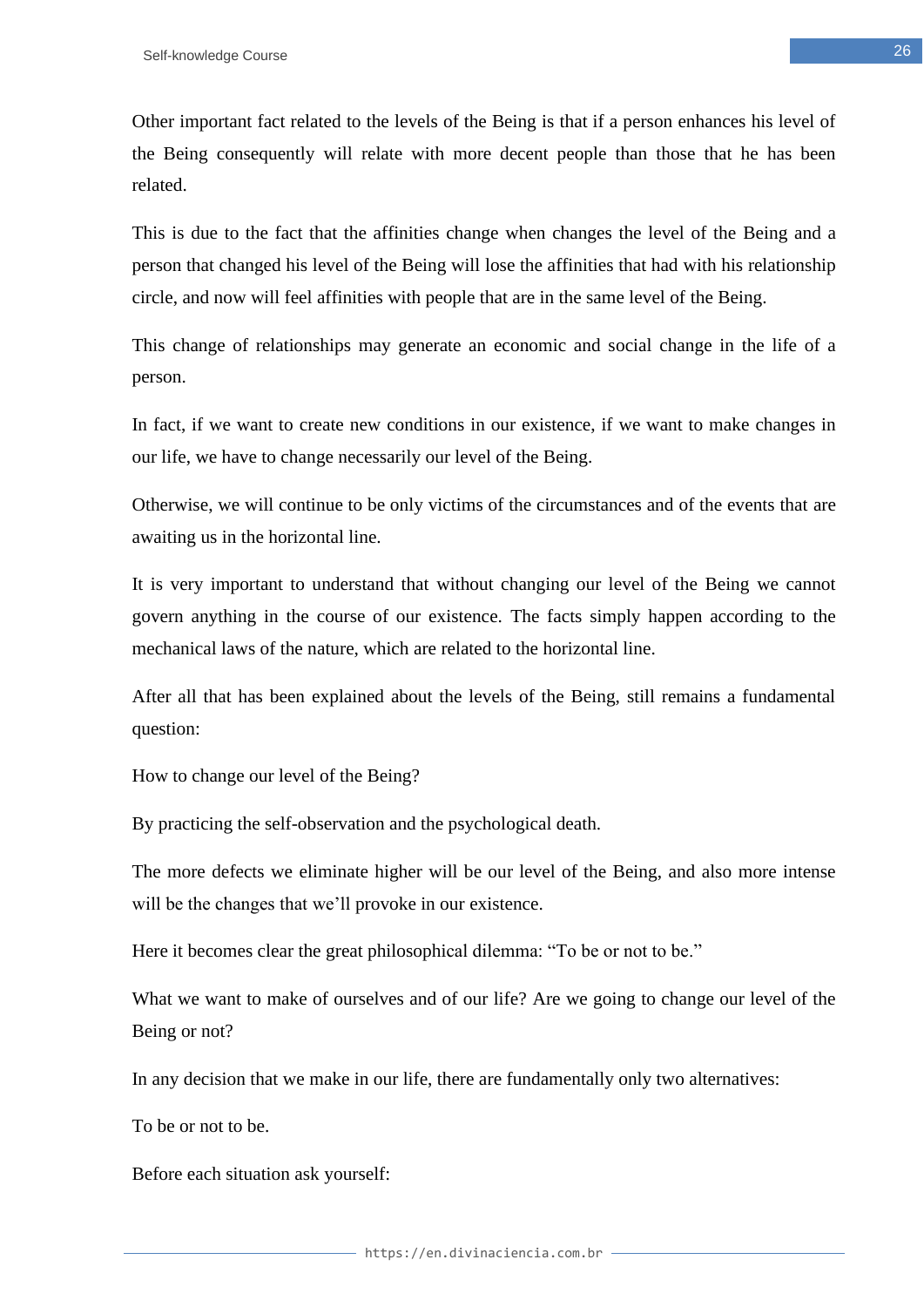Should I act like this or in a way that raises my level of the Being?

Should I give powers to the ego or strengthen the Essence?

Remember that these little decisions in our daily life make all the difference.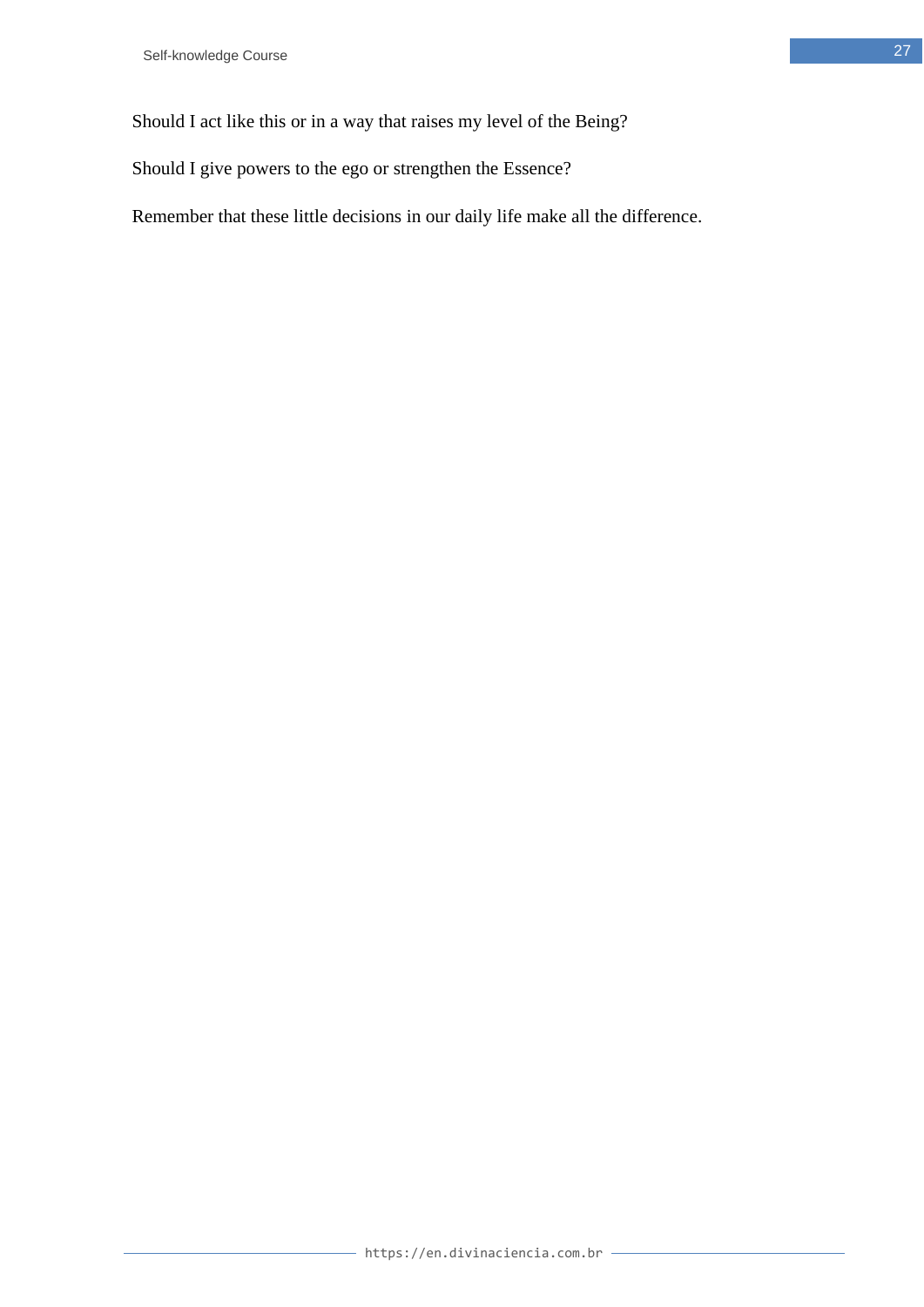## <span id="page-27-0"></span>**10 – Anger management**

On this lesson we will learn about the anger management, that is, how to control the anger, how to manage this terrible feeling and have self-control. Furthermore, we will learn how to eliminate the causes of the anger from ourselves, what is the most important.

We need to understand that the anger is a very common type of psychological defect, which is very easy to detect through the self-observation. However, the anger is one of the most contributors to psychological, physical and social sufferings.

First, let's take a look at the following excerpt from the book "The Revolution of the Dialectic", by Samael Aun Weor:

*"Anger annihilates the capacity to think and resolve the problems it originates. Obviously, anger is a negative emotion.*

*Two negative emotions of anger that confront each other do not achieve peace or creative comprehension.*

*Unquestionably, when we project anger onto another human being, a crumbling of our image is always produced, and this is never convenient in the world of the interrelations.*

*The diverse processes of anger lead the human being towards horrible social, economic and psychological failures. It is clear that one's health is also affected by anger.*

*There exist certain foolish persons who enjoy anger since it gives them a certain air of superiority. In these cases, anger is combined with pride.*

*Anger is also usually combined with conceit and even with self- sufficiency. Kindness is a much more crushing force than anger.*

*An angry argument is nothing but excitement lacking conviction. On confronting anger, we should decide, we should choose the type of emotion that is most convenient to us.*

*Whoever lets himself be controlled by anger destroys his own image. The man who has complete self - control will always be on top.*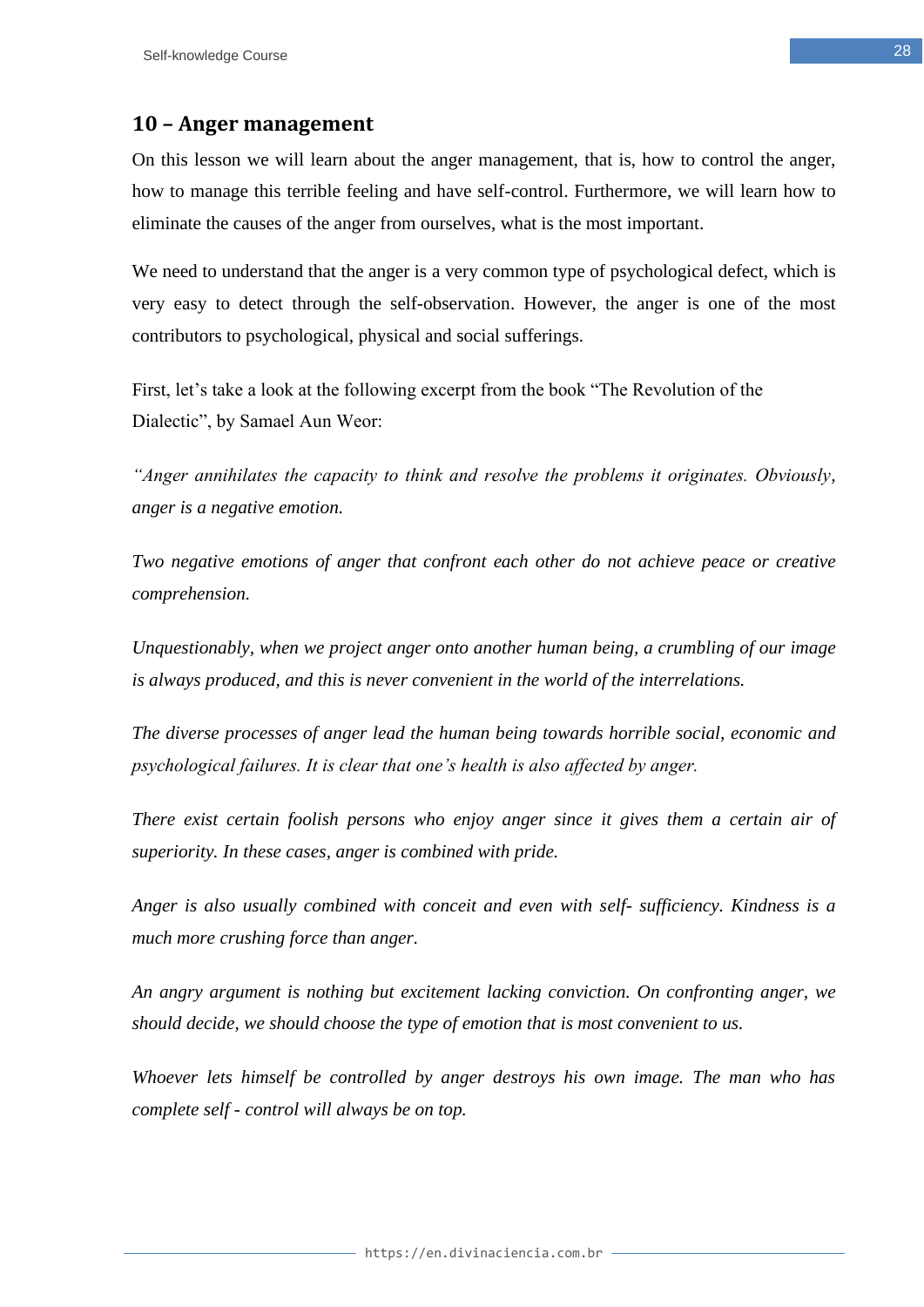*Frustration, fear, doubt and guilt originate the processes of anger. Frustration, fear, doubt and guilt cause anger. Whoever liberates himself from these four negative emotions will dominate the world. To accept negative passions is something that goes against self -respect.*

*Anger is of crazy persons; it serves no purpose. It leads us to violence. The goal of violence is to lead us to violence and the latter produces more violence."*

Pay close attention to the anger because it comes many times and in different ways and produces extremely negatives effects.

The way to eliminate the anger is the same for any other psychological defect: selfobservation and psychological death.

Nothing justifies that we get angry, filled with hate etc.

The ideal, the usual feeling should be to manage the anger in all situations, to keep selfcontrol in all circumstances, whether bad or even disastrous. Unfortunately, that is not truly possible while we keep the anger inside us.

In order to manage the anger, to have self-control we must eliminate the cause of the anger: the "self", the psychological defect. As we eliminate the anger it will be growing inside us, at the same proportion, the virtues of serenity, love, compassion etc.

Below there are some common situations in which the defect of anger manifests itself:

- Having arguments at home or at work.
- Disagreeable and unavoidable situations. Accidents of any kind.
- Facts that generate frustration, like when we are expecting something that doesn't happen.

The anger can, alone, to ruin completely a person's life. It may also include the people who live with that person.

Do not allow this in your life. You already know what to do to avoid it.

*"Blessed are the meek, for they shall inherit the earth."* 

Jesus Christ (Matthews – 5,5)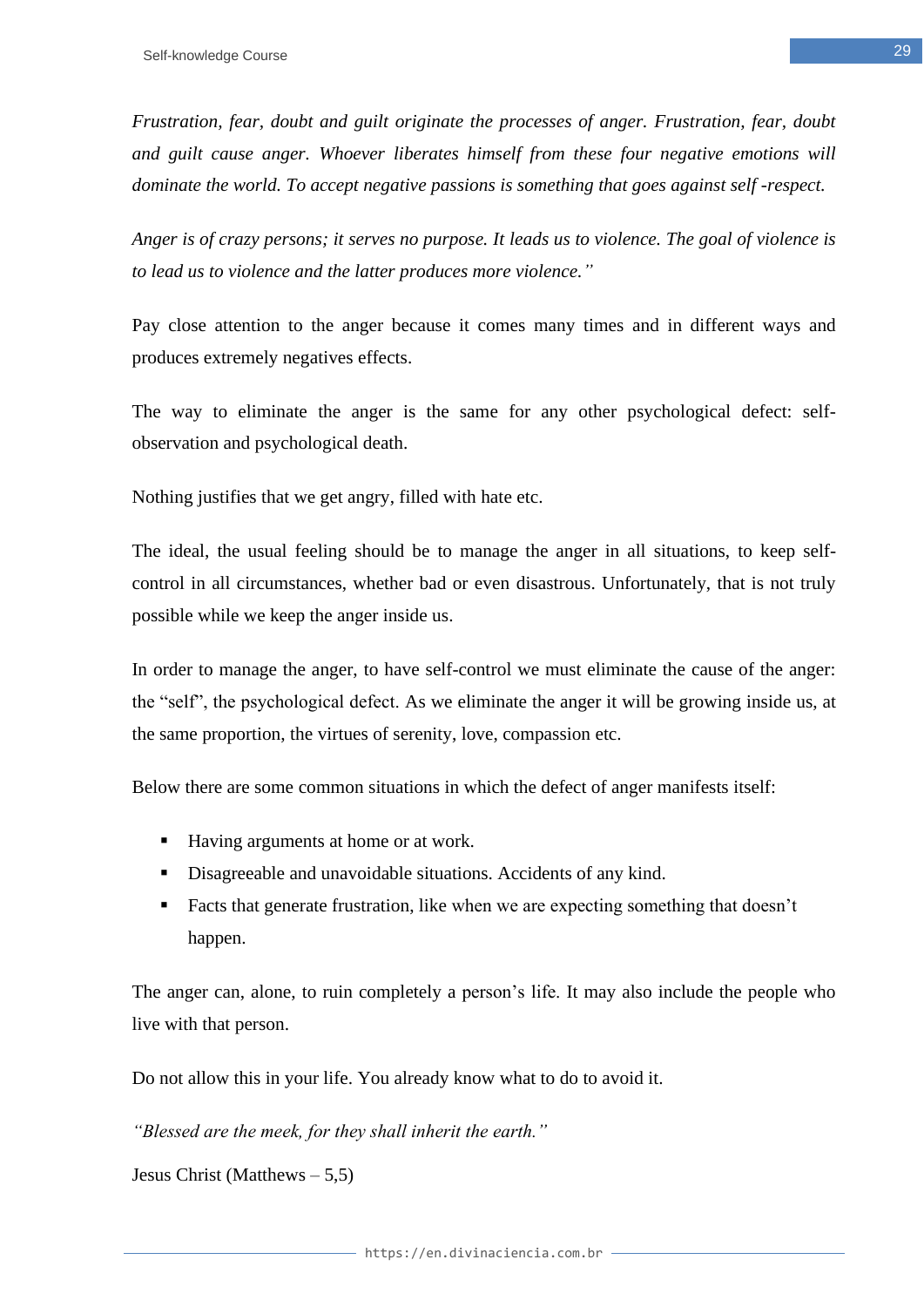## <span id="page-29-0"></span>**11 – How to improve concentration**

On this lesson we will learn about the importance of concentration, how to concentrate on things we want and how to develop this ability in our daily life.

In the preceding lessons we have learned some techniques that require concentration and imagination to be performed. They are the cases of relax and meditation techniques.

Having the ability of concentration is fundamental to get good results in the practices that we are learning throughout the course.

But after all, what exactly is concentration?

Concentration, in the context of this course, is the ability of having only one thought in mind or, in other words, leading the attention to only a single point in mind, a single image, sound etc.

We are concentrated when we have only one object a single mental image.

If, for example, we are trying to imagine something and have a lot of thoughts in our mind (voices, images, sounds) then we are not concentrated. Our attention is dispersed.

So, what should we do to develop concentration?

In order to develop concentration, we need to discipline ourselves for that purpose.

By doing this, when we are going to do some practice (e.g., the meditation) it will be easier because we were accustomed to do all with concentration in our daily life.

Following we will see some simple hints that help us to develop the ability of concentration:

- Firstly, it must be very clear that we can do only one thing at a time, and when we are doing that activity we should have all our attention focused on it. That may seem obvious, but in general a person does an activity while is thinking on the next one or in something else.
- Dedicate the necessary time to accomplish the activity you are doing. After finished then go to the next activity, and so successively until the end of the day.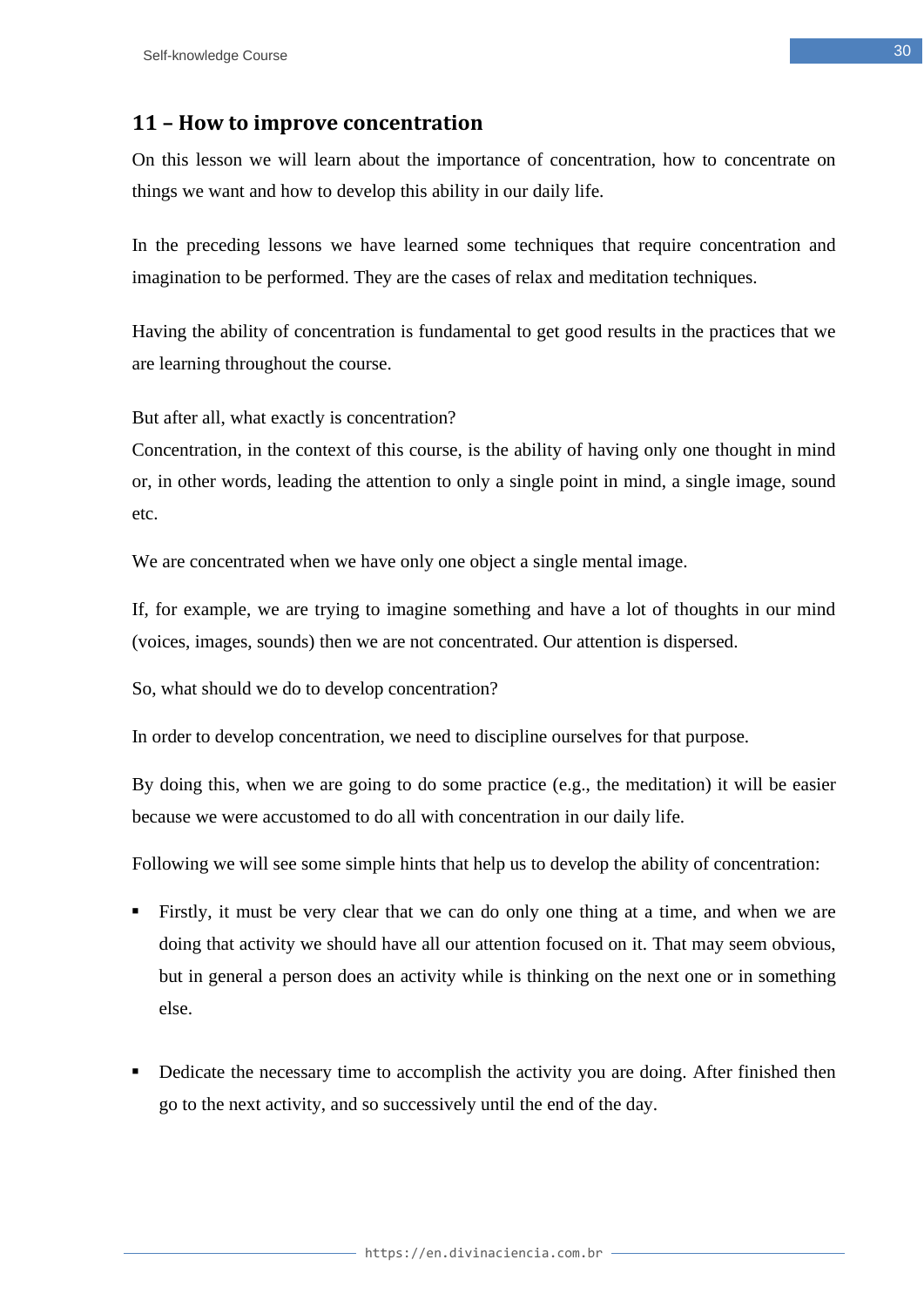- Pay attention to your movements. We are much accustomed to do activities in an automatic way, that is, doing movements without proper attention and thinking in other things that are not related to what we are doing. Some examples are when we are taking a bath, brushing our teeth, driving a car etc.
- When we try to concentrate in something our mind tends to bring other thoughts, since it was never subject to a discipline. When this happens, we should discipline our mind leading our attention immediately to where we were focused on, as much times as necessary.
- **•** If the mind persists disturbing the concentration bringing thoughts, we can also apply the psychological death to those thoughts, since each of them is a manifestation of a psychological defect and, therefore, can be eliminated.

Following this discipline, you surely will develop a lot your ability of concentration. But don't forget that you only will get results with practice and continuity.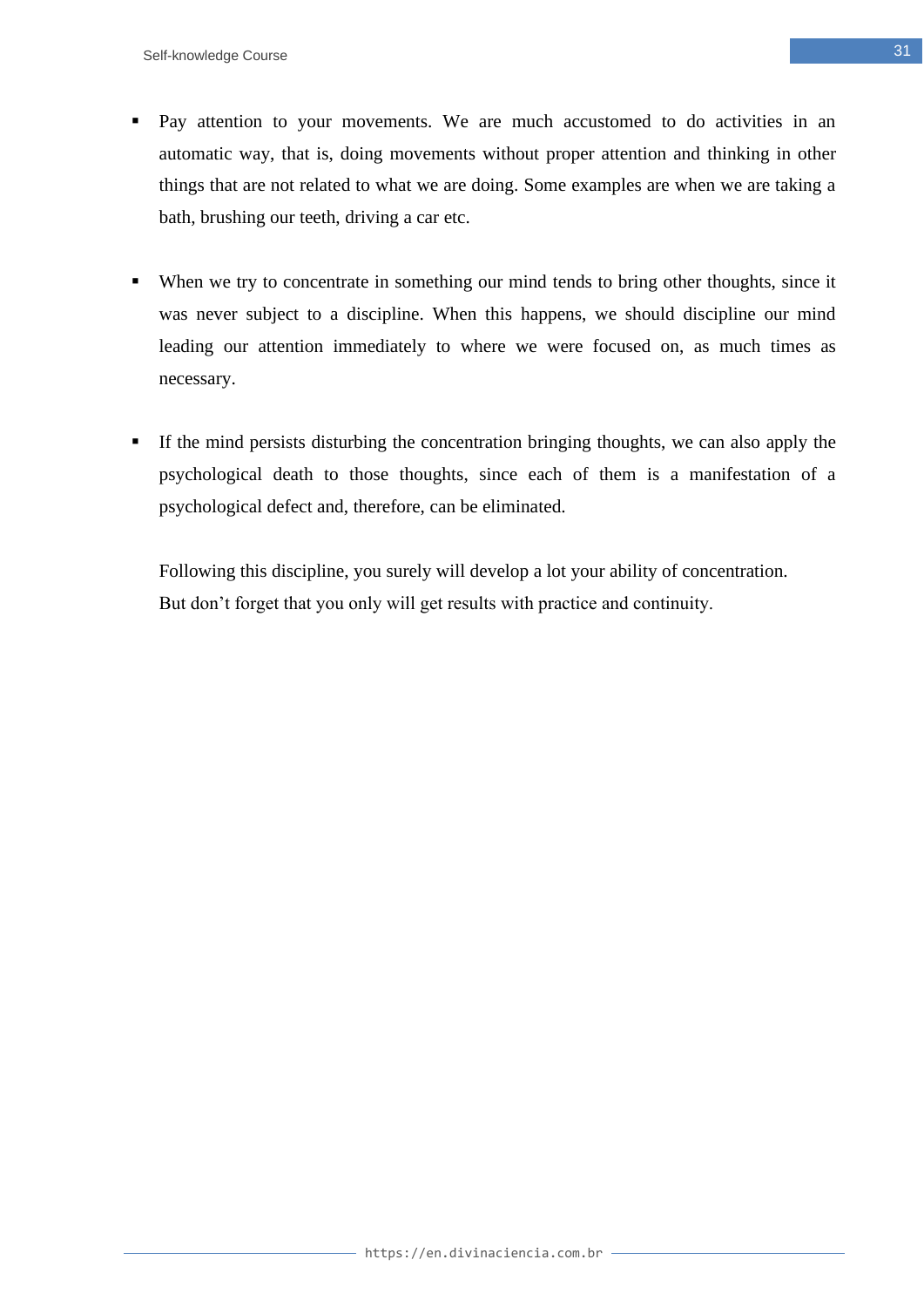# <span id="page-31-0"></span>**12 – The inner talk and the psychological song**

On this lesson we will see other two aspects of how the ego manifests in ourselves, and that can be extremely harmful to our life.

#### **The inner talk.**

The so-called inner talk, like the name suggests, is the sequence of chats, talks, acts etc. that occur in our inner world in the form of thoughts when somebody does or speak to us something that we don't like.

In this case, although we don't say anything verbally, inside us we are speaking horrible things to that person, cursing her, humiliating etc.

Let us suppose that we work at an office and, doing some daily tasks, we made a mistake. Then our boss politely tells us about the mistake, to be more careful next time etc.

That event may be enough to, inside us, humiliating that man, saying terrible things etc.

#### Why that happens?

Because, due to the ego, our emotional life is based on the self-sympathy. This means that we sympathize only with ourselves, with our much beloved ego; and we feel antipathy and even hatred for those who do not sympathize with us.

The main problem is that this inner talk causes a lot of suffering and psychological stress to the person who is in this condition, since it takes too much energy, and it is with the person all the time.

Besides, it may also bring problems in the social relationships. A person that feeds this inner talk is like a bomb ready to explode anytime.

We already know that the inner talk is due to self-sympathy, which is just one more of the psychological defects we have. Thus, the only really effective solution is to apply the psychological death.

So, when we feel that disagreeable feeling that comes when someone says or does something we don't like, we should immediately apply the psychological death.

We should also apply the psychological death when appear in our mind thoughts of hate, of say or do something to a person with whom we don't sympathize.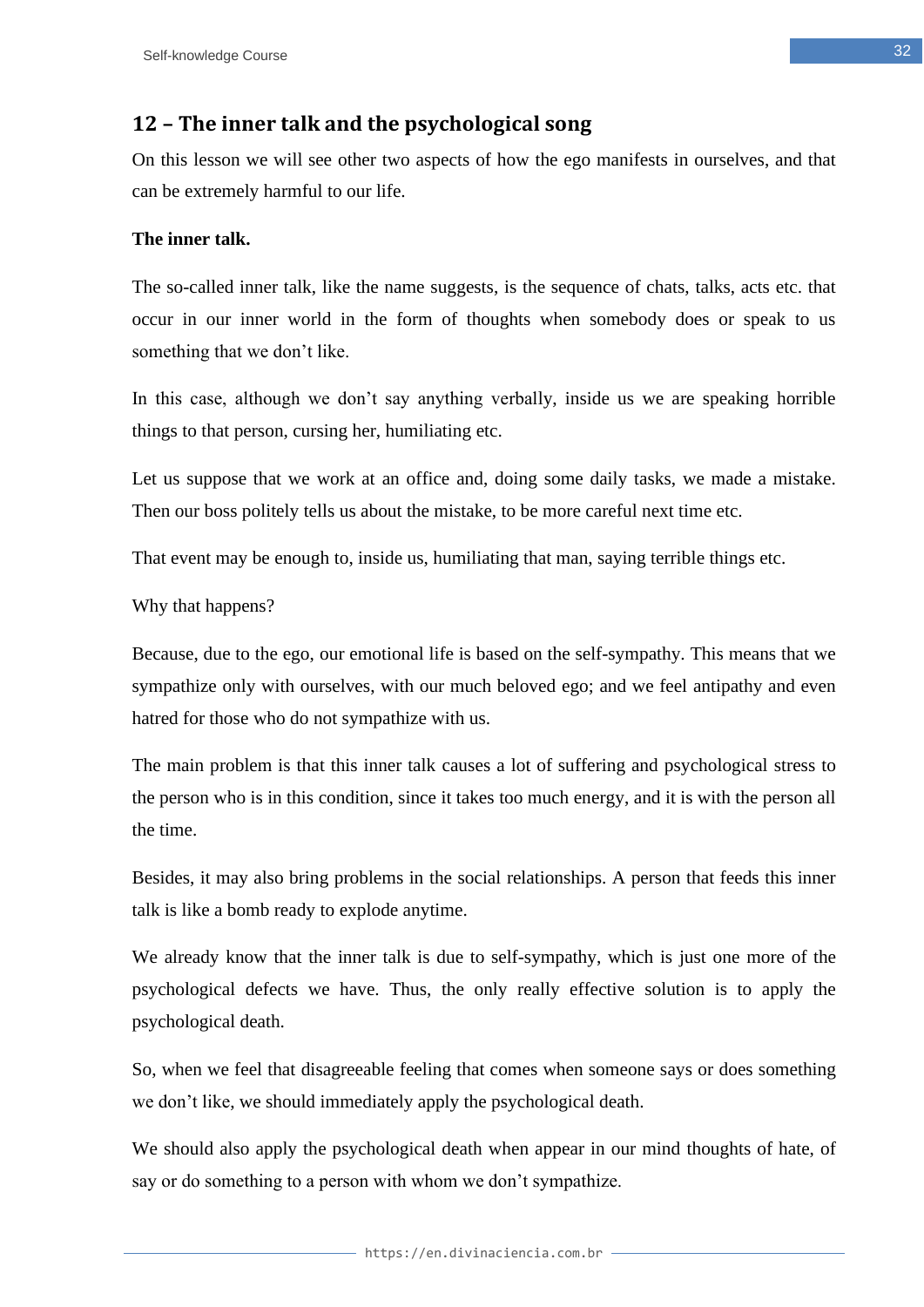## **The psychological song.**

The psychological song is much like the inner talk, since it is also processed in the form of dialogs and words in our psychological world, and also cause suffering and stress.

But the psychological song has other origins and is manifested externally as speech.

The psychological song is related to the self-consideration that happens especially when we identify with ourselves.

Self-consideration means feel sorry for us. It is believed that we always do good things to other people and that they don't recognize it, that they are ungrateful or owe something to us etc.

Like the self-sympathy, the self-consideration is also a psychological defect that should be eliminated through the psychological death.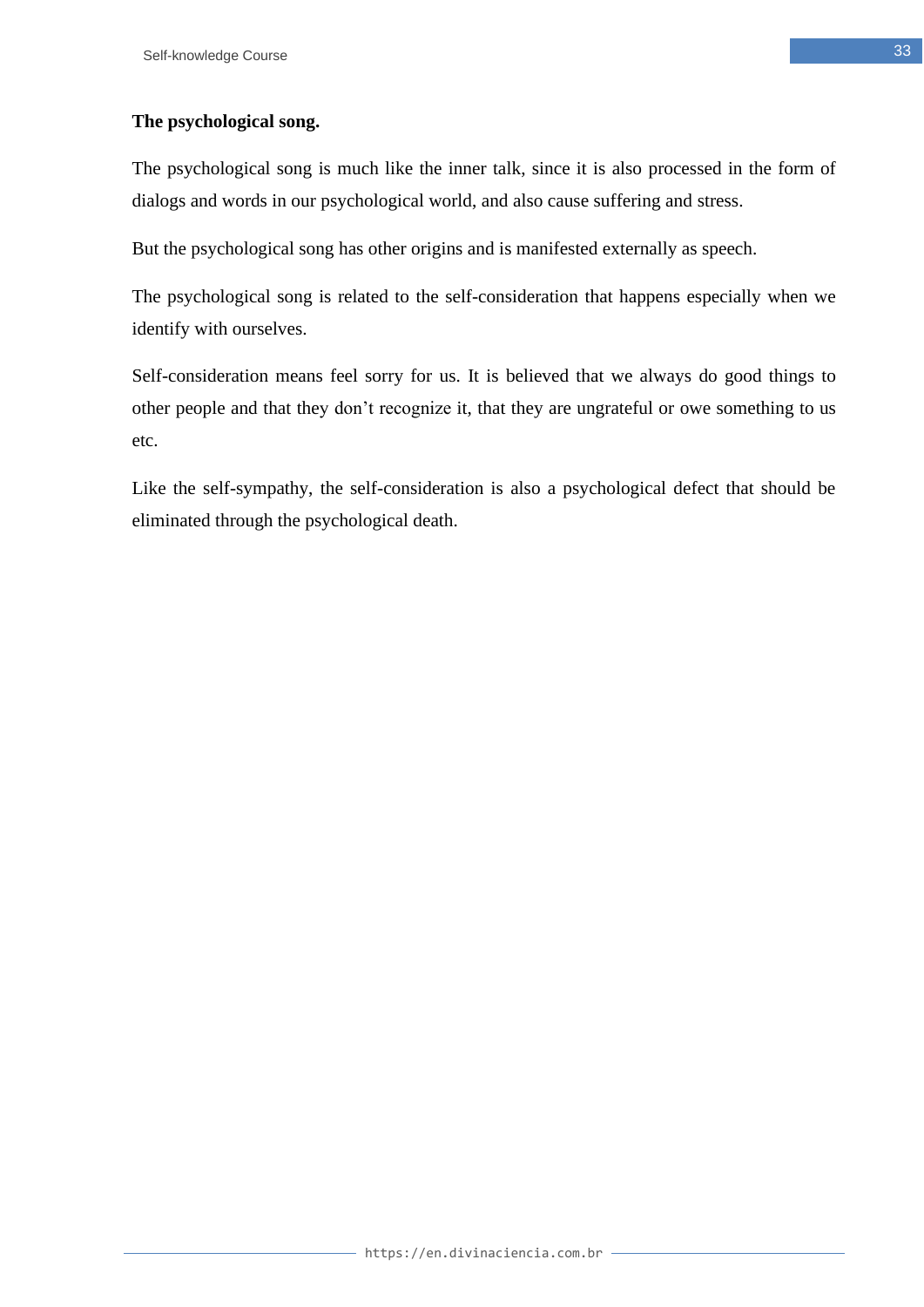# <span id="page-33-0"></span>**13 – The awakening of the consciousness**

Let us study the following text of Samael Aun Weor:

#### **All mankind lives in a deep sleep.**

*"Every human being can come near to the experience of reality. Every human being has the right to live the great existences of the spirit, to know the reigns and nations of the molecular and electronic regions.* 

*Every aspirant has the right to learn at the Master's feet, to enter through the magnificent*  doors of the Temples of the Greatest Mysteries, to talk to the brilliant children of the dawn of *creation's Maha-Manvantara face to face.* 

*Nevertheless, one has to start with the awakening of the consciousness.*

*It's impossible to be awake in the Superior Worlds if here in this cellular, physical, material world, the aspirant is asleep. The one who wants to awaken the consciousness in the internal worlds, should awake here and now, in this dense world.* 

*If the aspirant did not awake consciousness here in this physical world, let alone in the higher worlds.* 

*Who awakens consciousness here and now, awakens in all parts. Who awakens consciousness here in this physical world, in fact and by own right, stays awakened in the Higher Worlds.*

*The first thing that one needs to awaken the consciousness is to know that one is asleep.* 

*This thing of understand that we are asleep is something very difficult, because normally all people are absolutely convinced that they are awake.* 

*When a man understands that he is asleep, then starts the process of self-awakening.*

*We are saying something that nobody accepts. If to any intellectual man should be said that he is asleep, you may be sure that he could feel offended.* 

*People are fully convinced that they are awake.* 

*People work asleep, dreaming... drive cars asleep, dreaming... marry asleep, live asleep, dreaming... and nevertheless, are totally convinced that are awake.*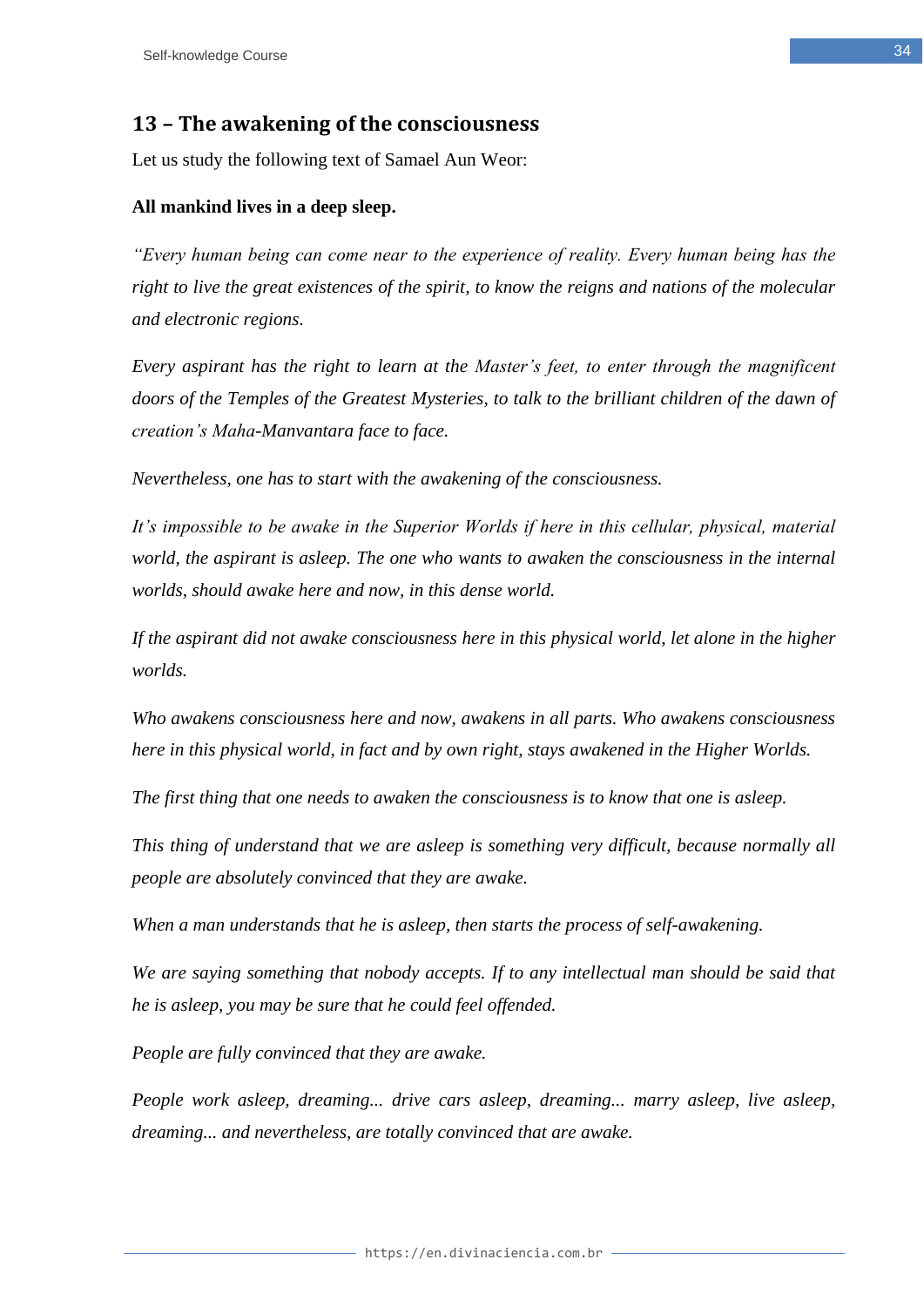*Who wants to awake consciousness here and now, should start by understand the three subconscious factors called: identification, fascination and dream.* 

*Every type of identification produces fascination and dream.*

*We are walking in a street and suddenly we meet with the mobs that are going to protest for something before the palace of Mr. President.*

*If we are not in a state of alertness (self-observation) we identify ourselves with the parade, mix with the multitude, we fascinate and following comes the dream: shout, throw stones, makes things that in other circumstances would not do, nor even for a million dollars.*

*To forget himself is a mistake of incalculable consequences. Identify with something is the culmination of stupidity for the result comes to be the fascination and dream.* 

*It is impossible for someone to awaken consciousness if he allows himself to fascinate, if he falls in the dream. "*

So, what should we do to awaken the consciousness?

To practice what we have learned till now, especially the self-observation and the psychological death, and also what we'll learn in the next lesson: the meditation.

The psychological death and the meditation are the definitive means for the awakening of the consciousness.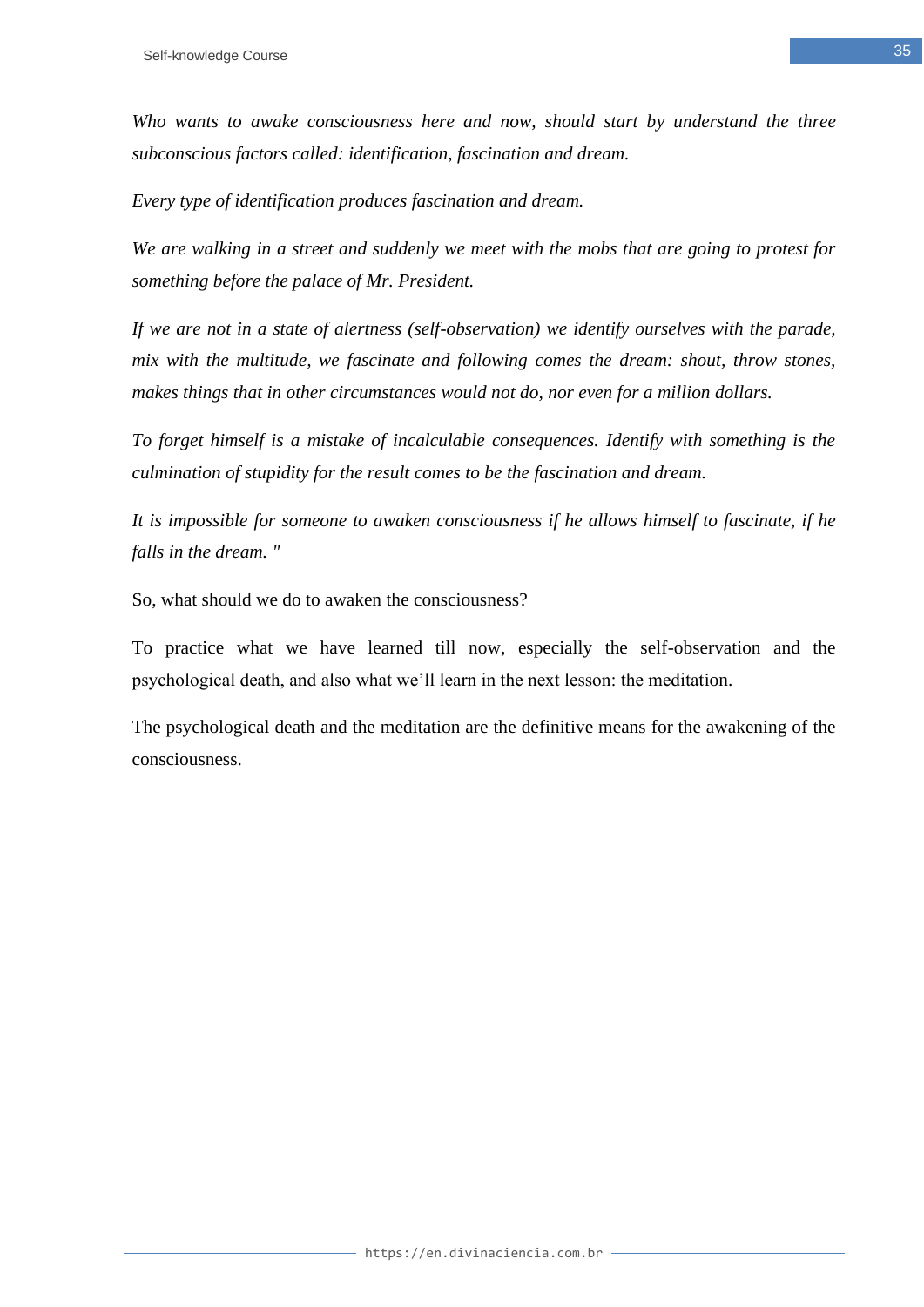# <span id="page-35-0"></span>**14 –Meditation technique**

On this lesson we will learn a simple technique for meditation, but quite effective.

In the previous lesson we saw something about what the awakening of the consciousness is and that the effective ways to do that are the practice of the meditation and the psychological death.

Thus, here is the main purpose of the meditation: to awake our consciousness, what by itself makes us people completely different of what we are, with different capabilities, objectives and perceptions.

#### **Meditation technique.**

Now we are going to learn how to practice the meditation. On this technique for meditation, we will use the koans.

Firstly, we should choose a silent place. Usually, the bedroom is the chosen one.

Next, we should be in a comfortable position which allows us to remain without moving.

We may seat with crossed legs at eastern style or lay down with fully extended legs.

Then we should relax the whole body. Use the technique that we saw in the first lessons of this course.

It is important to understand that when practicing the meditation your only goal should be to silence the mind, to stop the agitation of the thoughts that normally happens.

When we reach the absolute quietness of the mind, that is, the total absence of thoughts is when we experience the Illuminator Void, the mystical ecstasy, the free of the soul.

The more we practice the meditation more the mind is quieting, and closer we will be of achieving the Illuminator Void.

Don't worry about knowing how should be the Illuminator Void or anything like that.

Focus only on the technique of meditation you are doing. During the meditation your goal must be only silent the mind, nothing else.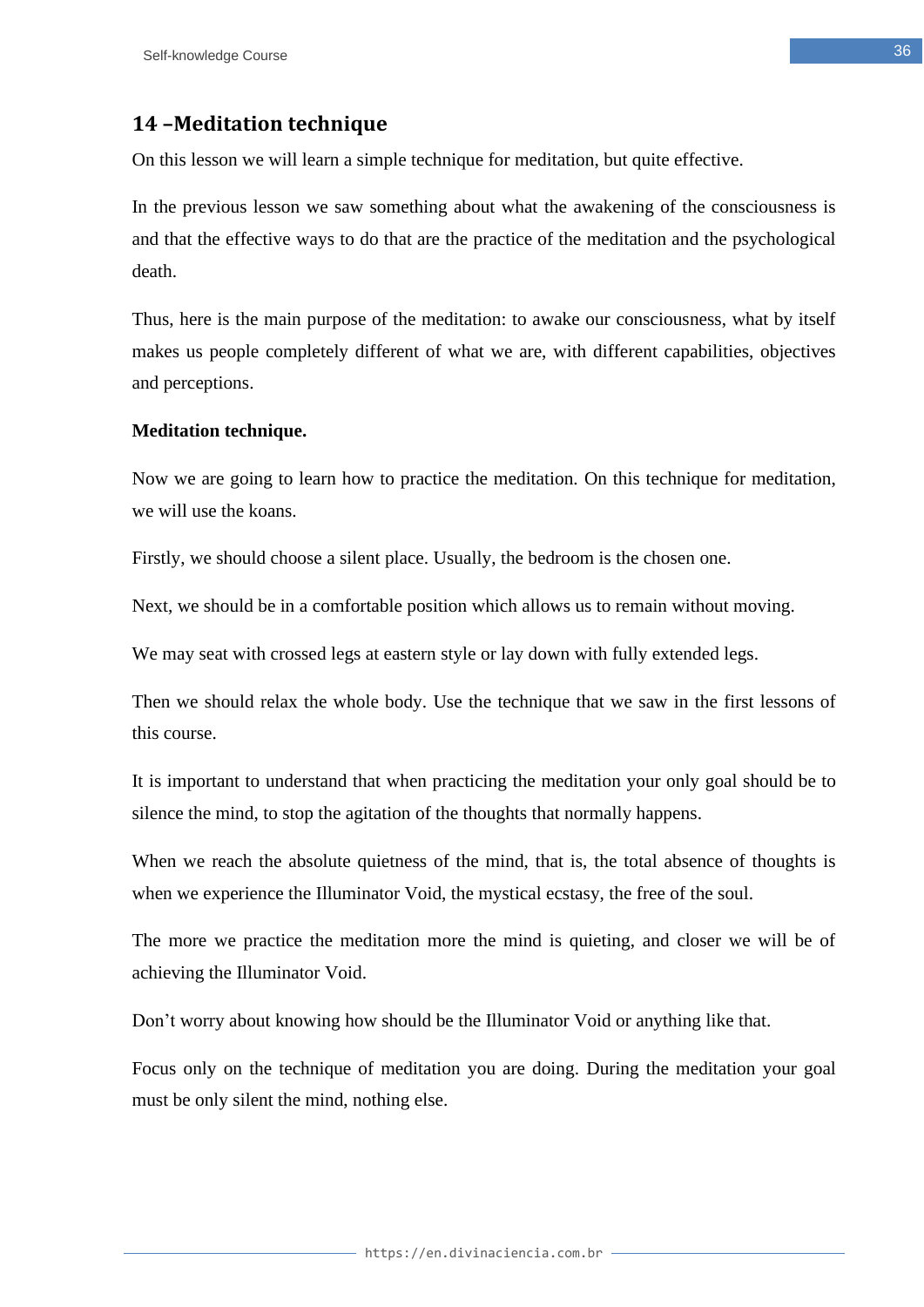#### **The Koans.**

A koan is an enigmatic question which has the goal of proposing a problem to the mind, a problem that it cannot solve.

By doing this, the mind will be tired of looking for an answer that it cannot find, once the answer to a koan is beyond the mind, in a higher level.

As long as the mind is getting tired it is also quieting until be in complete silence.

That is the goal of the koan: silence the mind and at the same time attract sleep slightly.

When we sleep with the mind in silence is when we live the mystical experience.

One may choose one of the following koans to practice the meditation:

*"Who is the one that is in the middle of ten thousand things?"*

*"If everything can be reduced to a unit, to what is reduced the unit?"*

Next, we throw this question to the mind and demand it bring us the answer.

The mind, initially, does not obey; it insists in bringing wrong answers (since it never knows the answer for a koan) or all kinds of other thoughts.

For this reason, we should insist to the mind that it bring us the right answer for the koan, being imperative and saying mentally:

#### *Out! This is not what I am looking for!*

Then we return to focus waiting for the mind's answer.

Remember: any answer brought by the mind will be wrong, since it can never know something that is beyond the mind.

One should practice this technique of meditation (or any other practice) respecting its limits, that is, start practicing for a short time and gradually increasing this time.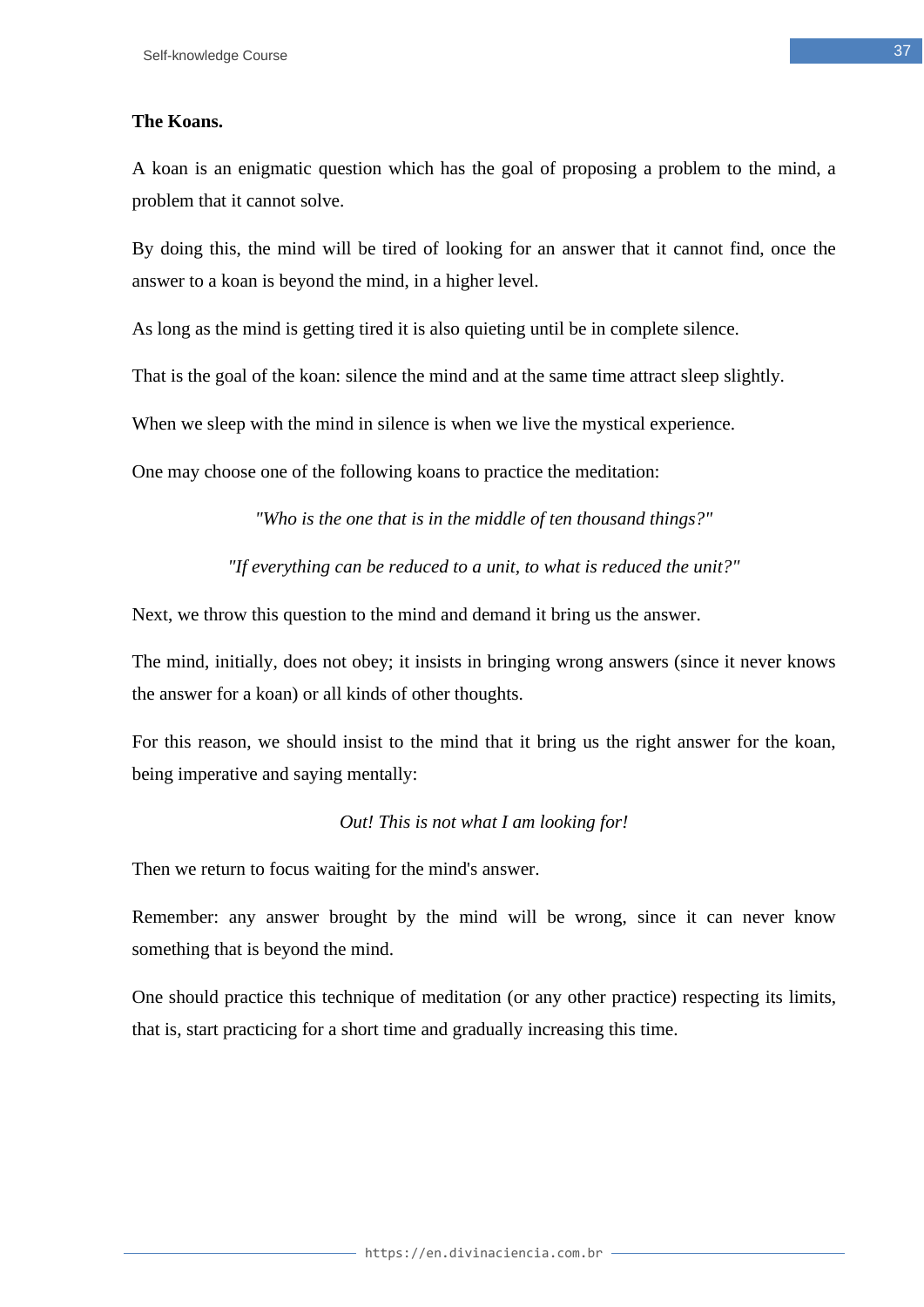# <span id="page-37-0"></span>**15 – Alcoholism and drugs addiction**

In this lesson we will learn about the dangers and the hidden damages due to alcoholism and drugs addiction.

We will see also that any type of addiction can be totally cured. Totally cured, in this case, means to eliminate the psychological causes of the addiction, what is far different of only suppressing addiction, what makes recovering addicts vulnerable to relapse.

#### **The addiction.**

Any kind of addiction is due to our psychological defects, also called selves.

These selves survive by feeding on when we surrender to the addiction, whether it be drinking, smoking or using some other type of drug.

Although are not approached in this lesson, other kinds of addictions like gambling, prostitution etc. have the same causes, effects and solution.

The most serious issue is that whenever a psychological defect is fed it strengthens. In this case more strength means more control over the addict, more power to force him to come back to the addiction.

It is easy to conclude that it will become a snowball; a problem that was apparently small turns in something totally out of control.

#### **The alcoholism.**

The alcoholism brings terrible consequences to the addict. Beside the known damages for the health, from cirrhosis to liver cancer, the alcohol is also harmful to spiritual and social health.

The most dangerous is that the alcohol has been always considered as something sociable, always present in meetings, events, parties, celebrations and even within our homes, without distinction of social class.

For everywhere the alcohol addiction infiltrates subtly.

Below there is a text from the book "The Mystery of the Golden Blossom" written by V.M Samael Aun Weor: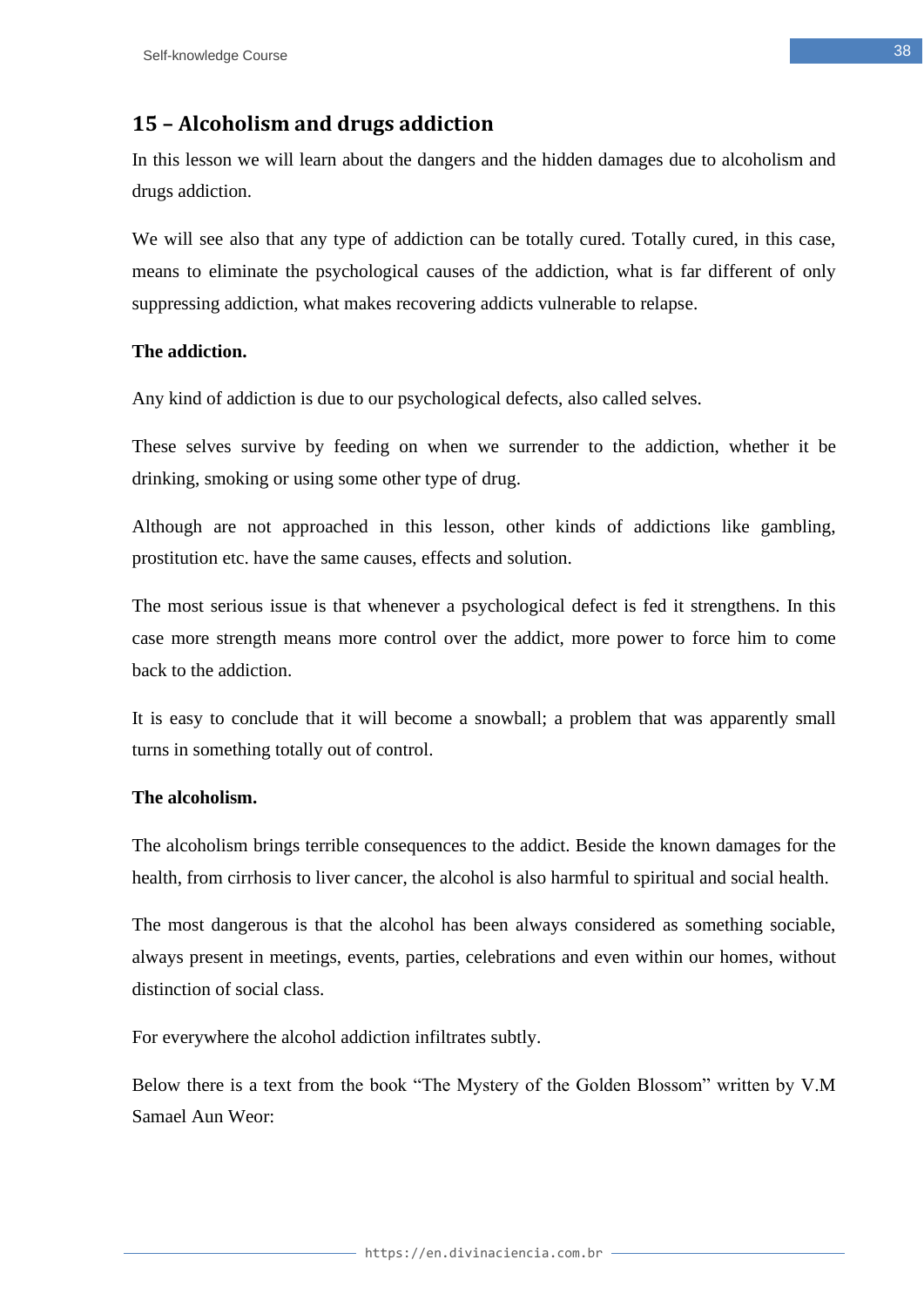"*It is manifestly clear that the alcohol tends to eliminate the capacity for independent thought and calm judgment since it fatally stimulates fantasy. It also shockingly debilitates ethical sense and individual liberty.*

*Dictators from the past, tyrants, were not unaware that it is easier to govern and enslave a nation of drinkers than that of abstainers.*

*It is also well known that with a state of intoxication you can make someone accept any suggestion and carry out deeds which are contrary to their sense of decency and morality.*

*The influence of alcohol on crime is notorious, so much so that it is unnecessary to stress the fact."*

#### **The drugs addiction.**

The drugs problem is another calamity that afflicts mankind, especially the youth.

Huge sums of money were invested, but neither the governments nor the science are able to find a solution for the problem that day by day becomes more serious and affects all different classes of society.

Only through the way we will learn in this lesson we will be able to definitely solve this problem.

The addiction is an internal and psychological problem and must be fought in this field.

The drug effects are as devastating as the alcohol ones, although its damages are felt earlier.

#### **How to heal yourself from addiction?**

Fortunately, inside the human being there is a hidden force that can eradicate any kind of addiction.

As you might be guessing, if addiction is due to psychological defects the way to eliminate it is through the psychological death.

Besides the psychological dependency another problem on eradicating alcoholism and / or the drugs addiction is the chemical dependency, what basically means that a person has reached a level of dependency on the chemical substance such that the body cannot function without it being present.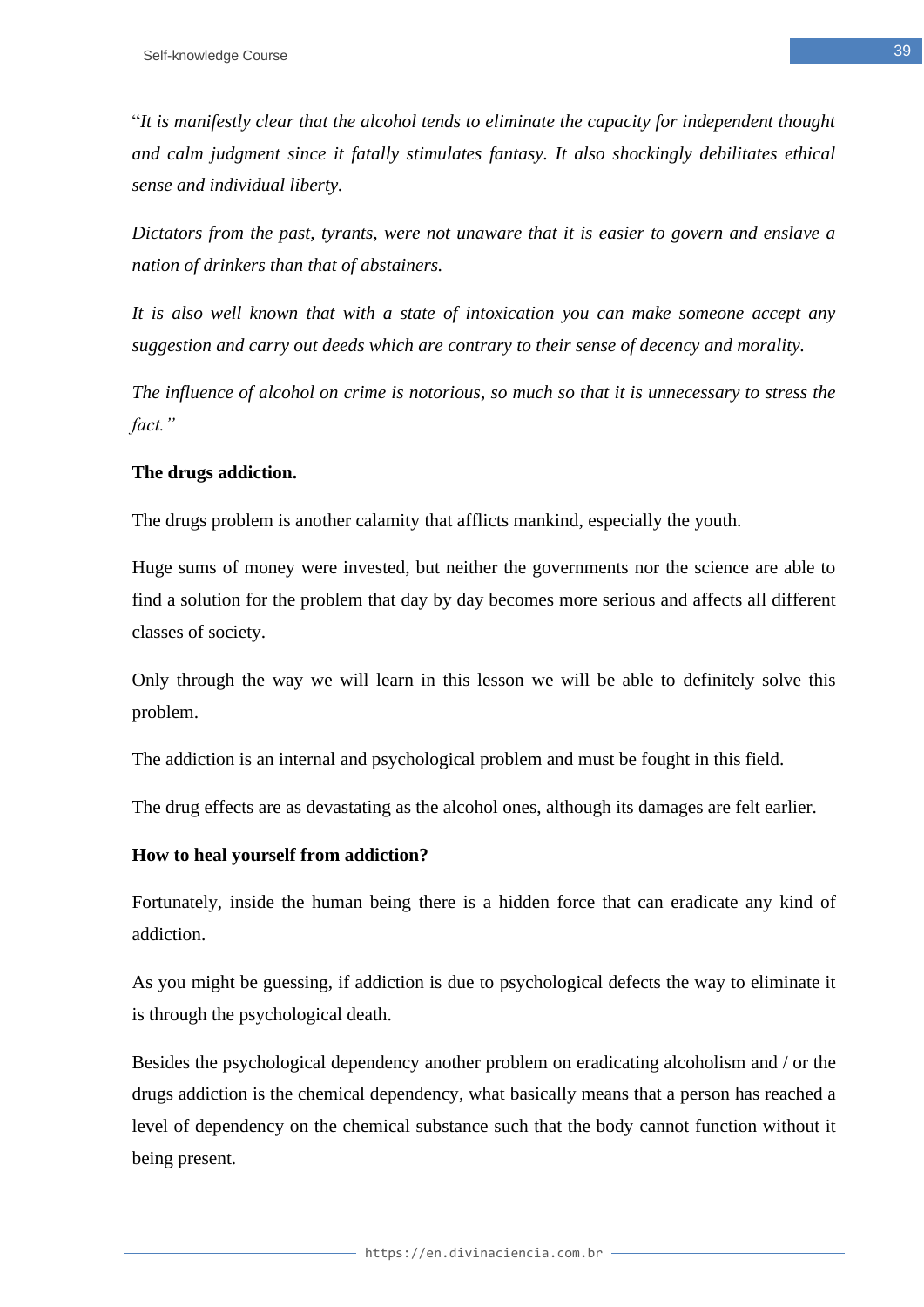Because of that, it may be really hard to leave the addiction and the following procedure is recommended:

Let us suppose that a person used to drink 20 glasses of alcohol per day.

That person should enforce some discipline. In a given week, this person should have a maximum amount of 19 instead of 20 glasses per day, and every time he feels the need for having additional drinks, he must apply the psychological death.

That is the main point: every time a person starts feeling or thinking about drinking (or using any kind of drug) he must applies the psychological death immediately.

If those feelings and thoughts persist (and it will  $-$  at least in the beginning) the psychological death must be applied again and again until overcome the psychological defect.

Thus, in the next week, that person should reduce the drinks to a maximum of 18 glasses per day. Next week reduces to 17 and so on, always applying the psychological death when needed.

By following such procedure, the person will not only stop drinking but also will not have any need or desire of alcohol.

That is how one can overcome the addiction, no matter how strong it can be.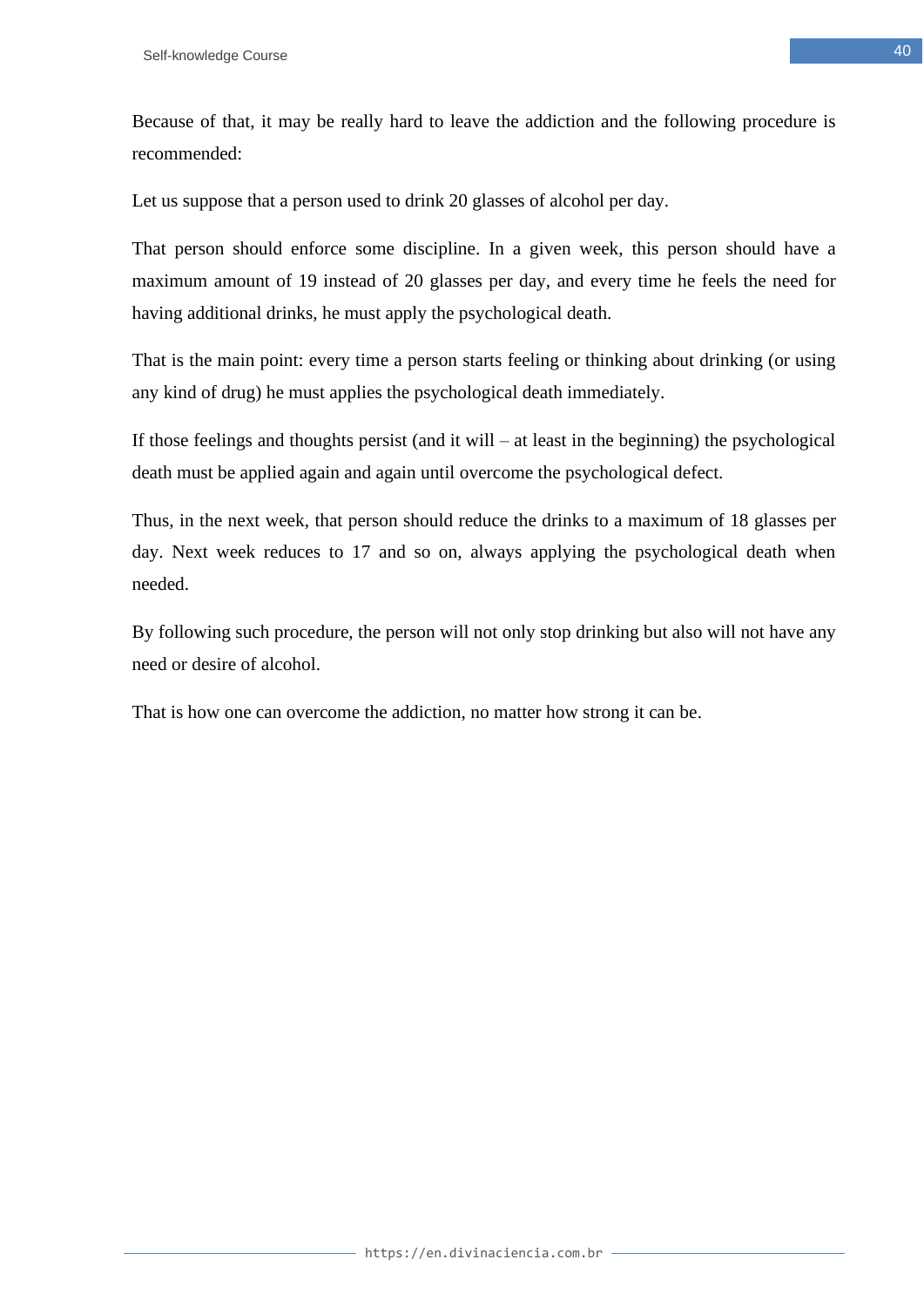# <span id="page-40-0"></span>**16 – Sophism of distraction**

Now we will learn that we act incorrectly but think otherwise in most situations in our life.

The text below from the book "The Revolution of the Dialectic", from V.M Samael Aun Weor, explains when and why we do this:

*"Sophisms are the false reasonings which induce us to err, and which are gestated by the ego in the forty - nine levels of the subconscious.*

*The subconscious is the sepulcher of the past upon which burns the fatuous flame of thought and in which the sophisms of distraction are gestated; the latter lead the intellectual animal to fascination, and thereby, to the sleep of consciousness.*

*What is kept within the sepulcher is rottenness and bones of the dead, but the sepulchral stone is very beautiful and on it fatally burns the flame of the intellect.*

*If we want to dissolve the "I", we have to uncover the subconscious sepulcher and exhume all the bones and rottenness of the past. The sepulcher is very beautiful outside, but within, it is filthy and abominable; we need to become gravediggers.*

*To insult another person, to hurt his intimate feelings, to humiliate him, is something that is very easy when it is done supposedly to correct him for his own good. This is how irate people think those who while believing that they do not hate, hate without knowing that they hate.*

*Many are the people who struggle in life to be rich. They work, save and strive for excellence in everything, but the secret trigger of all their activities is secret envy, which is ignored,*  which does not come out to the surface, which remains hidden in the sepulcher of the *subconscious.*

*It is difficult to find in life someone who does not envy the beautiful house, the brand-new car, the intelligence of the leader, the beautiful suit, the good social position, the magnificent fortune etc.*

*Almost always, the best efforts of citizens have envy as their secret trigger.*

*Many are the persons who enjoy a good appetite and despise gluttony, but they always eat more than normal.*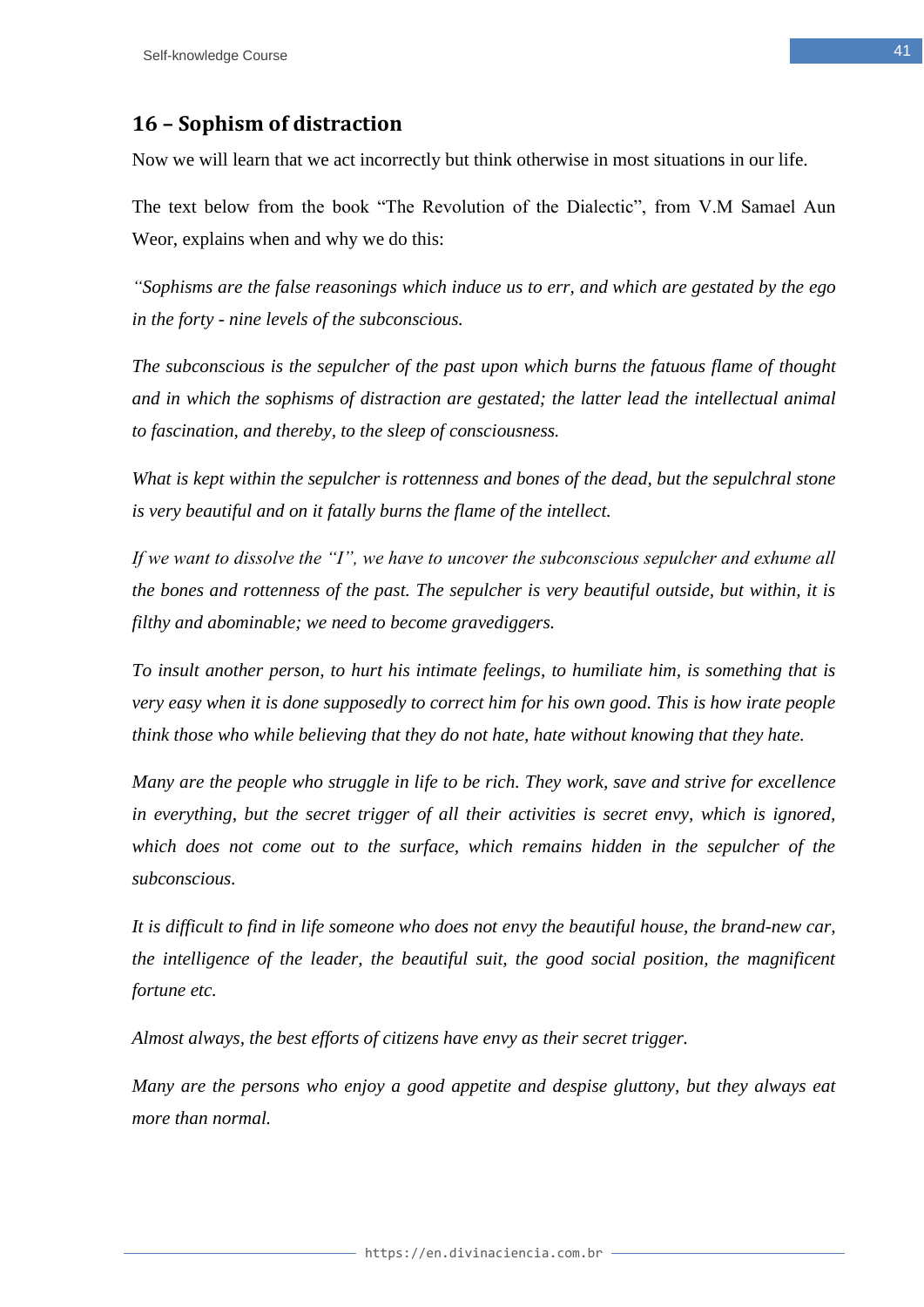*Many are the people who watch their spouse in an exaggerated manner, but they despise jealousy.*

*Many are the students of certain pseudo- esoteric and pseudo- occultist schools who despise the things of this world and who do not work at all because everything is vanity, but they are jealous about their virtues and never accept anyone classifying them as lazy.*

*Many are those who hate flattery and praise, but they have no inconvenience in humiliating with their modesty, the poor poet who composed a verse for them with the only purpose of obtaining a coin to buy bread.*

*Many are the judges who know how to fulfill their duty, but also, many are the judges who with the virtue of duty have assassinated others. Numerous were the heads that fell at the guillotine of the French Revolution.*

*All executioners fulfill their duty and already, millions are the innocent victims of executioners. No executioner feels guilty; they all fulfill their duty...*

*Prisons are full of innocent people, but the judges do not feel guilty because they are fulfilling their duty.*

*Full of anger, the father or mother whip and beat their small children, but they do not feel remorse because supposedly, they are fulfilling their duty and they would accept everything except being classified as cruel.*

*Let us not say my "I" has envy, hatred, jealousy, anger, lust etc. it is best to not divide ourselves, it is better to say: I have envy, hatred, jealousy, anger, lust etc.* 

*When we study the Sacred Books of India, we become enthusiastic thinking on the Supreme Brahatman and in the union of Atman with Brahatman; but really, as long as a psychological "I" with its sophisms of distraction exists, we will be unable to achieve the bliss of uniting ourselves with the Universal Spirit of Life.* 

*Once the "I" is dead, the Universal Spirit of Life is in us like the flame in the lamp."*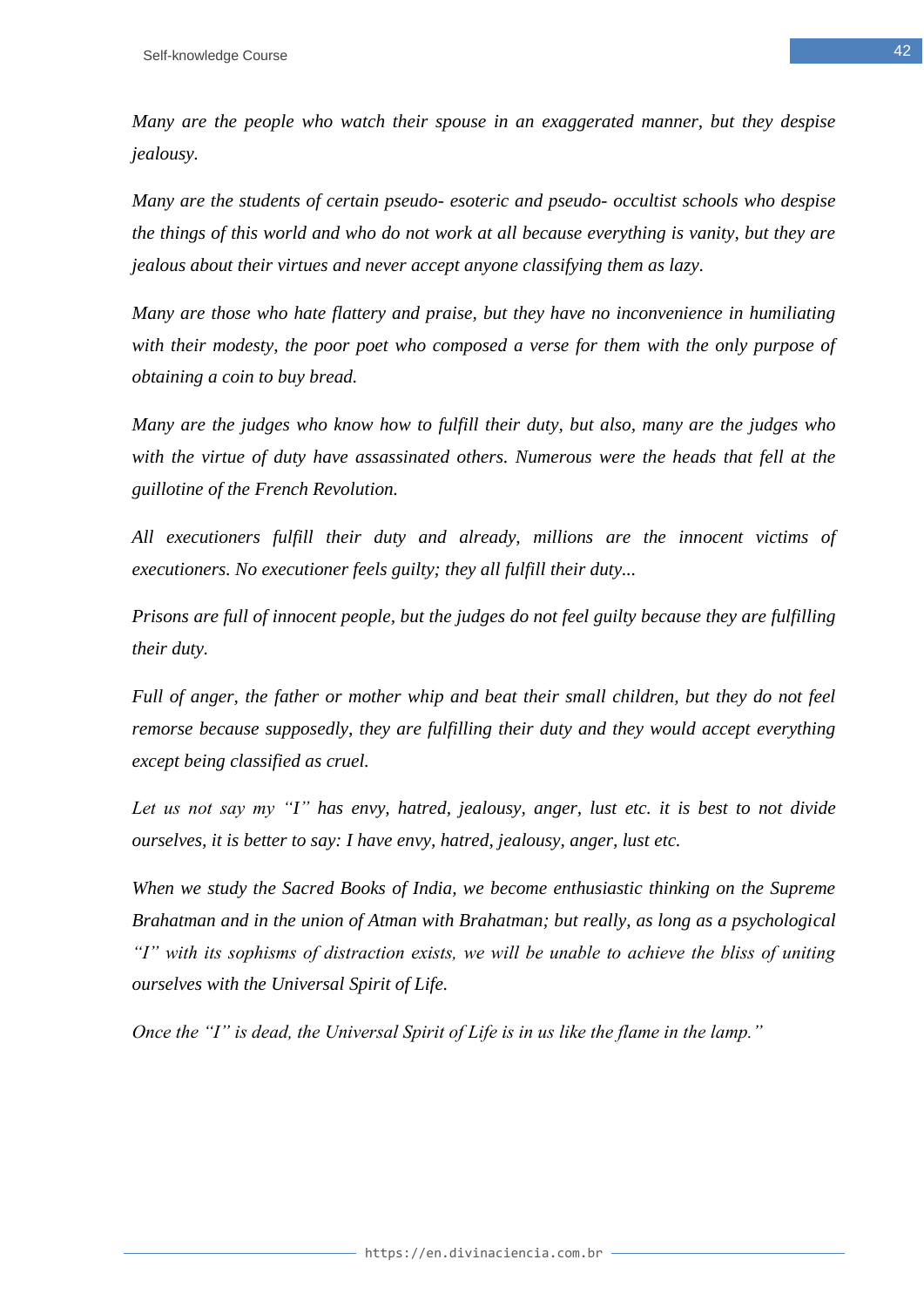# <span id="page-42-0"></span>**17 – Astral projection techniques**

In this lesson we will study a bit more about the astral projection, this time learning new techniques in which the concentration plays a very important role.

#### **Mantra technique.**

A mantra is a set of sounds that we can pronounce (vowels, syllable or words) verbally or mentally, which vibrations will produce a desired effect.

The following mantras have as an effect the astral projection:

- FARAON pronounced in three parts, like this: FFFFFFAAAAAAAAAAAAAA....RRRRRRRAAAAAAAAA…OOOOOOONNNNNN
- LARAS pronounced in two parts, like this: LLLLLLAAAAAAAAAAAAAA...RRRRRRRRRRRAAAAAAAA
- TAIRERERERERE pronounced in a single part, like this: TAAAIIIIII RE RE RE RE RE RE RE RE RE
- EGIPTO pronounced in two parts, like this: EEEEEEEEEEEEEEEEEEEEEEEEEE...GGGGGGGIIIIIIIIIIIIIIIIIIIIIIIII P TTTTTTTTTTTOOOOOOOOOOOOOOOOOOOOOOOOOO

In order to practice this, we should lie down in a comfortable position, relax the body and then start pronouncing the mantra.

When we start the practice, we can pronounce the mantra verbally a few times to get used to its sound, but after we should "pronounce" it mentally, repeating indefinitely until reach the astral projection.

When practicing you must be fully concentrated on pronouncing the mantra. You don't have to worry about anything else. Thoughts or doubts of any kind must be discarded.

Just focus on pronounce the mantra until reach the astral projection. That's all you need to do.

Avoid changing the mantra often. It doesn't help. Choose a mantra that you feel is the easiest to pronounce and practice using it.

#### **Concentration on the heart technique.**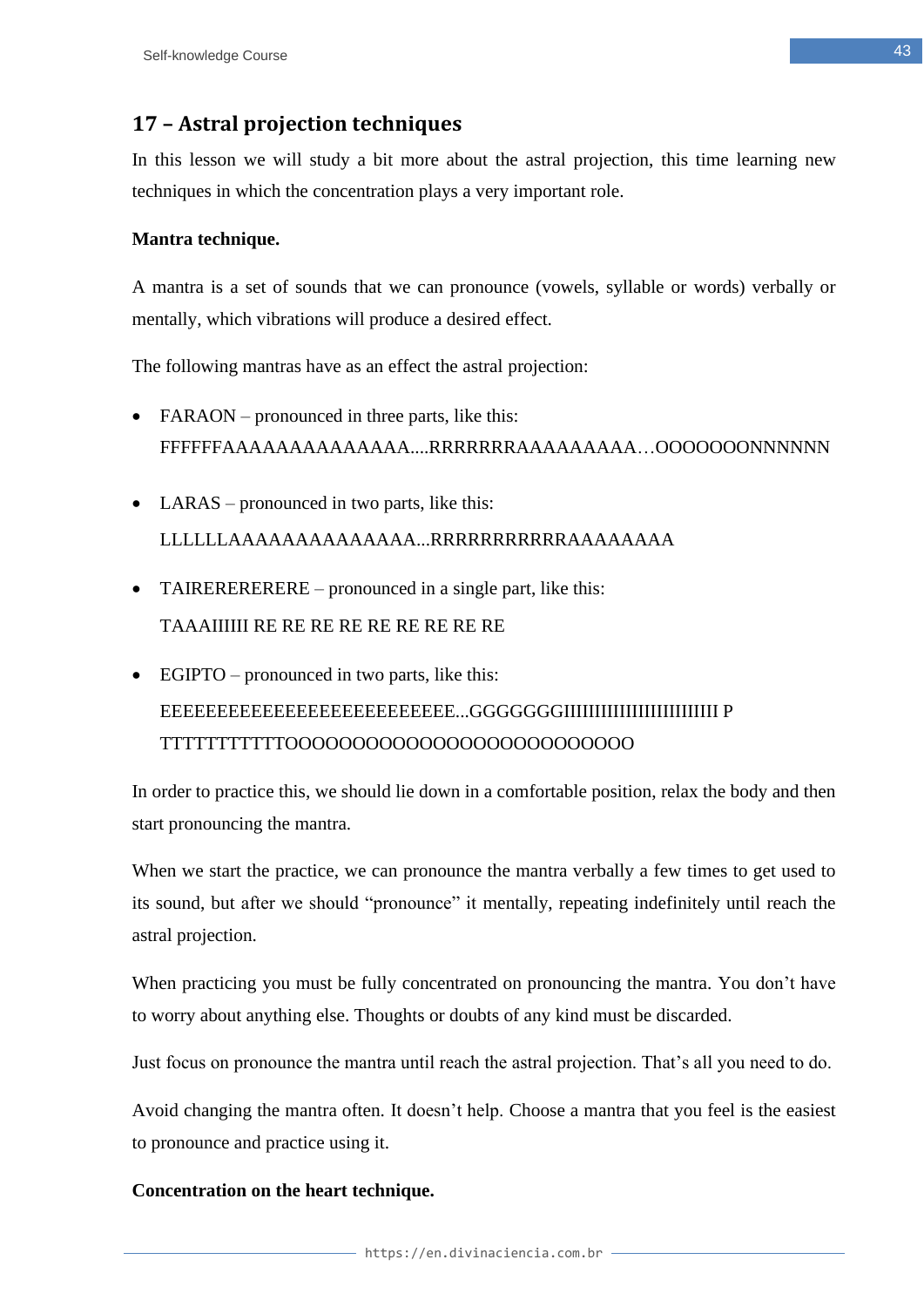Another effective technique which is used to get the astral projection is the concentration on the heart.

The preliminary steps to practice are the same as we just saw above, that is, lie down at a comfortable position and relax the body.

After that you should concentrate and imagine your heart.

Try to see your heart, how it beats, how it looks externally, its color, texture and so on.

Don't be worried if you don't know how a heart really is, or beats etc. Just imagine it the way you think it is. With practice you will see the real appearance of this organ ("wise man that imagines sees").

When you were satisfied with your external investigation of the heart, go deeper with your imagination into the heart and see how it works internally (the way you think it does).

Next, go even deeper into the heart and see its cells. Next, focus on just a cell seeing its nucleus.

Make this practice slowly and in the best way you can. Don't rush to finish it.

As in the mantra technique, you must be fully concentrated in the practice. Don't worry about anything else. Just do it until reach the astral projection.

#### **Important tips.**

It is essential that you practice also self-observation and psychological death during the day, because that is how you will get more and more lucidity in your astral experiences.

All the techniques described in this lesson lead to the astral projection. However, the concentration on the heart is the most effective one, which means faster and better results. We recommend special attention to that technique.

It is known that by practicing such techniques during early morning, after sleeping a few hours, it is easier to achieve an astral projection, because the physical body is more rested. That doesn't mean however, you cannot practice before sleeping or even during the day.

You can be sure that doing the practices as described above you will achieve the expected results.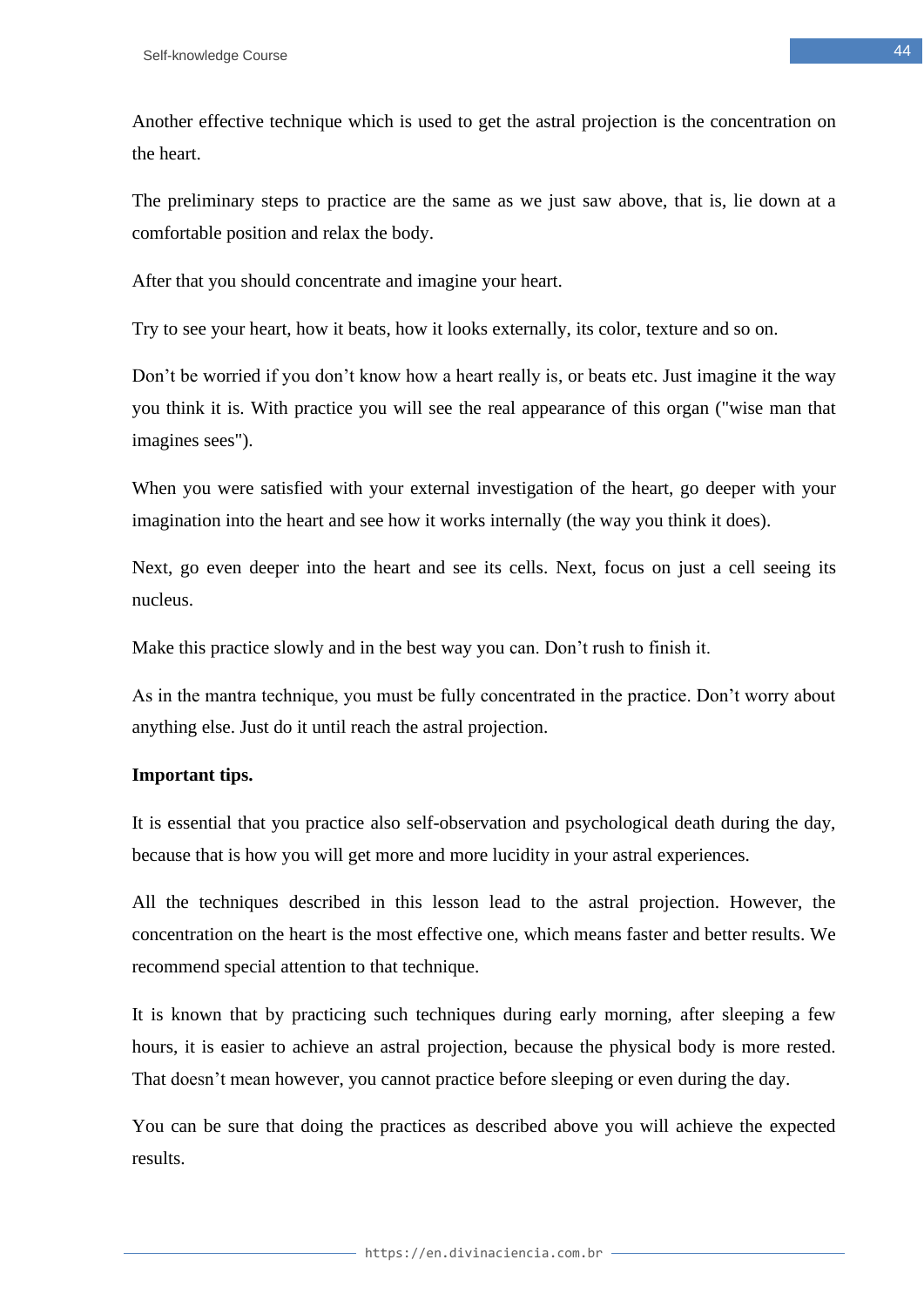Many people by using the techniques mentioned above have been experienced the reality of the astral projection.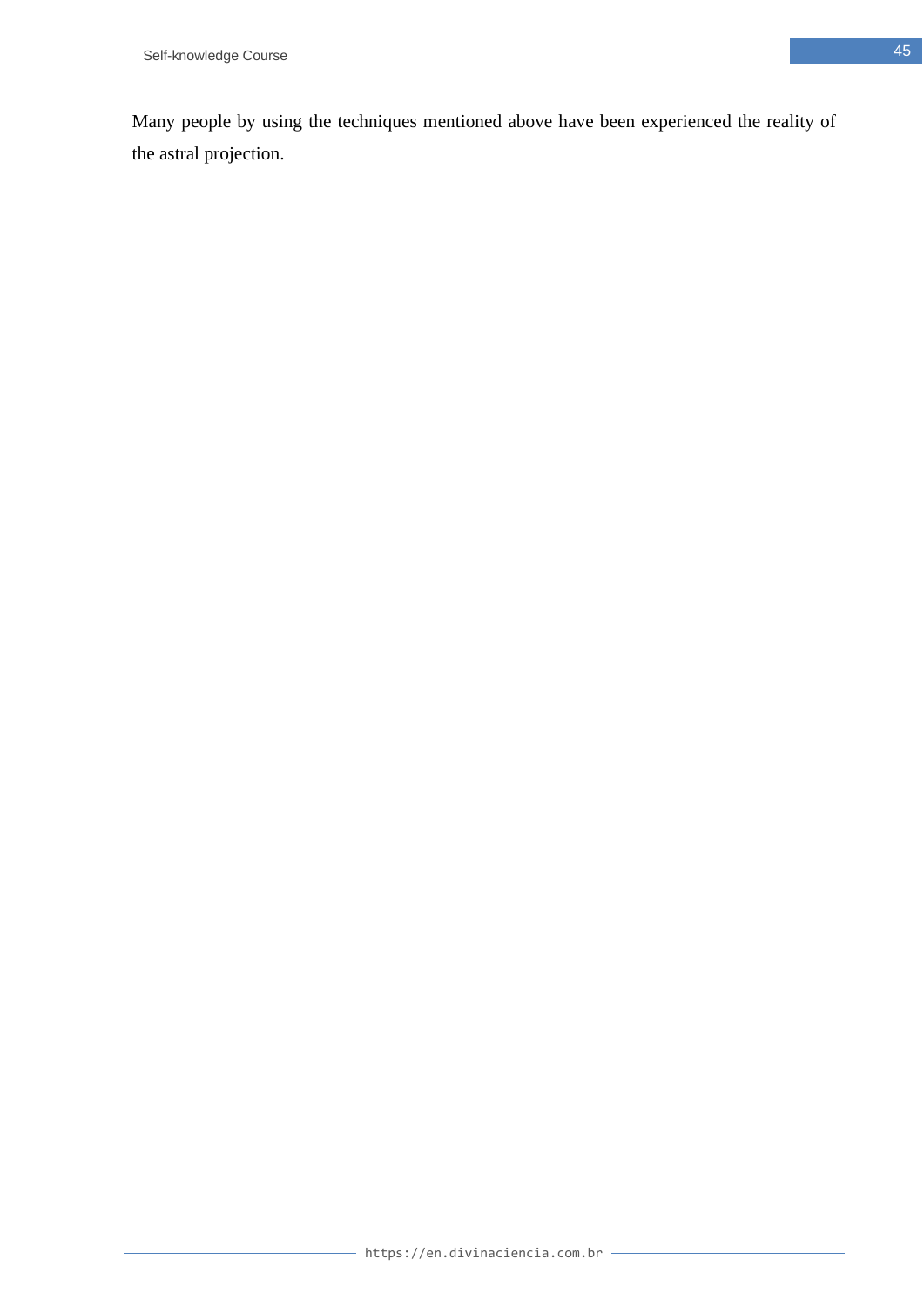## <span id="page-45-0"></span>**18 – Past lives and present events**

On this lesson we will study two mechanical laws of nature which are directly related to our past lives and the events in this present existence.

These are the laws of Return and Recurrence.

Below we will see a chapter of the book "Treatise of Revolutionary Psychology" written by Samael Aun Weor, which give us an explanation of these laws and what needs to be done in order to transcend them.

Below we will review a chapter of the book "Treatise of Revolutionary Psychology" written by Samael Aun Weor, which provides us with a detailed explanation of these laws and what needs to be done in order to transcend them.

"*A person is what his life is. Therefore, if he does not modify anything within himself, if he does not radically transform his life, if he does not work on himself, he is miserably wasting his time.* 

*Death is the return to the very beginning of one's life with the possibility of repeating it once again.*

*Much has been stated in pseudo-esoteric and pseudo-occultist literature about the subject of successive lives. Yet, it is better to be concerned about successive existences.*

*The life of each one of us with all its seasons is always the same. Life repeats itself from existence to existence throughout innumerable centuries.*

*Unquestionably, we continue in the seed of our descendants. This is something which has already been demonstrated.*

*The life of each one of us is individual. Life is a living movie that we carry along with us to eternity when we die.*

*Each one of us takes his movie with him and brings it back to project it once again on the screen of a new existence.*

*The repetition of dramas, comedies and tragedies is a fundamental axiom of the Law of Recurrence.*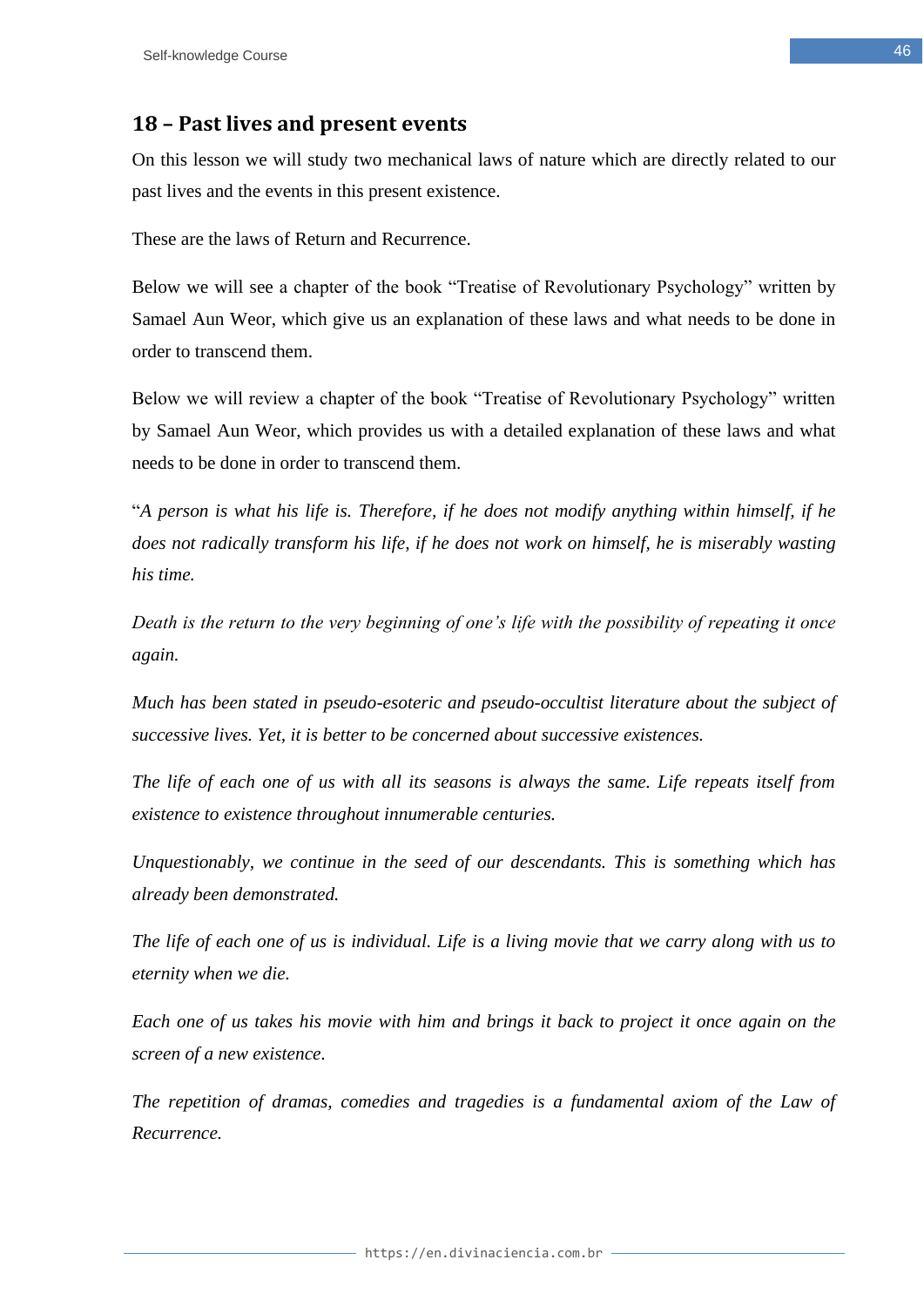*The same circumstances always repeat themselves in each new existence. The actors of such scenes, which are always repeated, are those people who live within us, the Selves.*

*If we disintegrate those actors, those Selves which give rise to the constantly repeated scenes of our life, then the repetition of such circumstances will be more than impossible.*

*Obviously, each of these characters (Selves) which we carry within repeats the same role from existence to existence. If we disintegrate them, then the actor dies, and the role is concluded.*

*Seriously reflecting on the Law of Recurrence or the repetition of events in each return, we discover through intimate self-observation the secret motivations of this matter.*

*If we had a love affair in a past existence at the age of twenty-five, without a doubt the Self with such a commitment will look for the lady of his dreams at the age of twenty five in his new existence.*

*If the lady in question was only fifteen years old, the Self of that affair will look for her beloved in her new existence at just the same age.*

It is clear to understand that the two Selves, hers as well as his, will look for each other *telepathically, and reunite again in order to repeat the same love affair of their past existence.*

*Two enemies who fought to the death with each other in a past existence will look for one another again in the new existence, to repeat the tragedy at the corresponding age.*

*If two people had a quarrel over possessions at the age of forty in their past existence, they will look for each other telepathically at the same age in their new existence, to repeat the same thing.*

*It is irrefutable that many people live within each of us, loaded with commitments.*

*A thief has a "den" of thieves within him, with several delinquent commitments. The murderer carries a "gang" of murderers within him, and the lustful carries a "brothel" within his psyche.*

*Gravest of all is that the intellect knows nothing about the existence of such people or Selves within oneself, or about the commitments which are going to be fatally fulfilled.*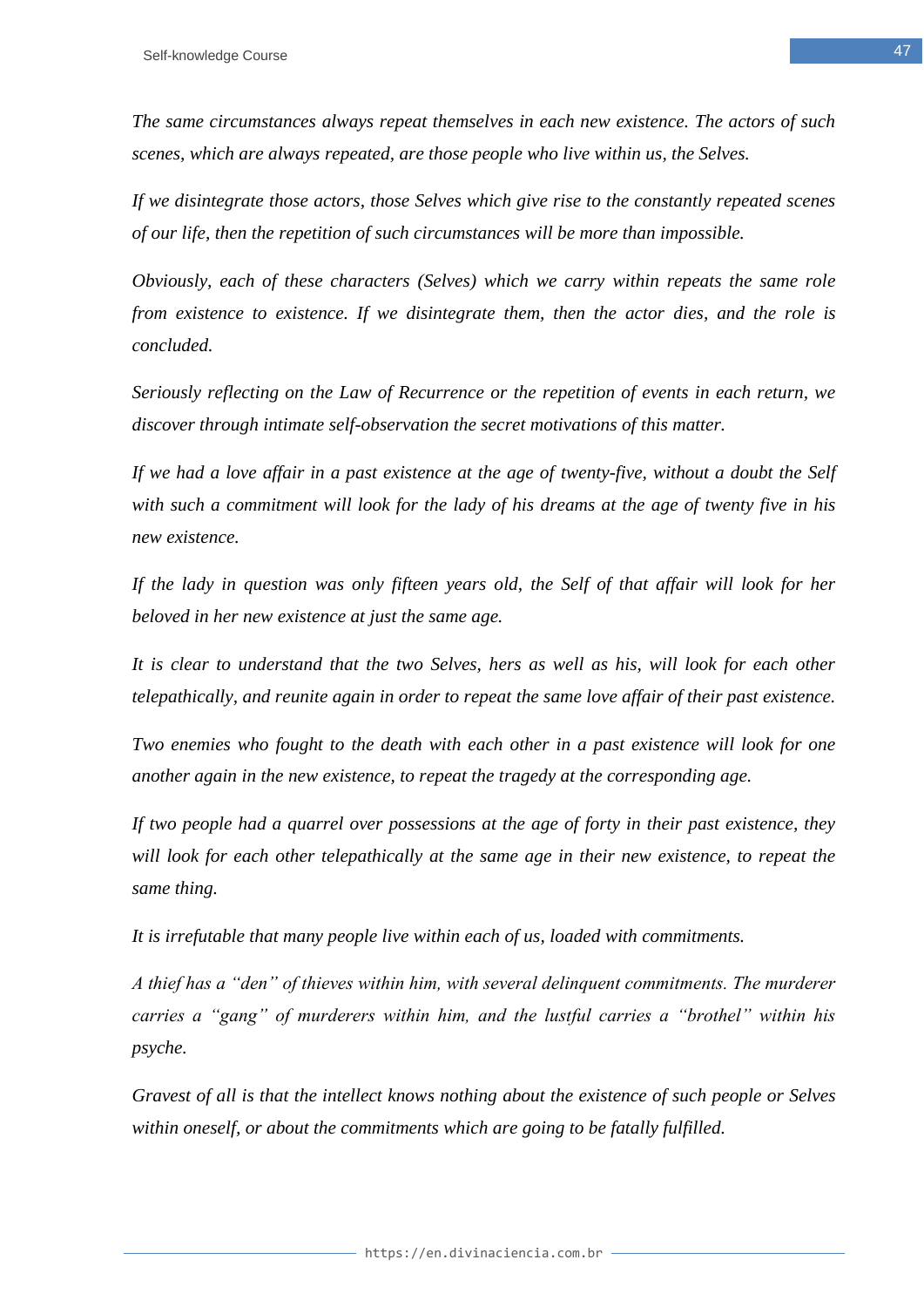*All these commitments of the Selves which dwell within us are carried out beneath our reasoning.*

*They are facts which we are ignorant of; things happen to us, events which are processed in our subconscious and in our unconscious.*

It has been rightly said that everything happens to us, just as when it rains or when it *thunders.*

*We really have the illusion that we are doing things; however, we do nothing. Things happen to us; this is fatal, mechanical…*

*Our personality is only an instrument for the different people (Selves), through which each of these people carry out their commitments.*

*Many things happen beneath our capacity of cognition. Unfortunately, we do not know what goes on beneath our poor reasoning.*

*We believe that we are wise men, when in reality, we do not even know that we are not. We are wretched wood dragged along by the rough waves on the ocean of existence.*

*To come out of this misfortune, from this unconsciousness and from such a regrettable state in which we find ourselves, is only possible by dying to ourselves…*

*How can we awaken if we do not previously die to ourselves? Only with death does the new come. If the seed does not die, the plant is not born.*

*He who truly awakens acquires, for that reason, full objectivity of his consciousness, the authentic enlightenment and happiness…"*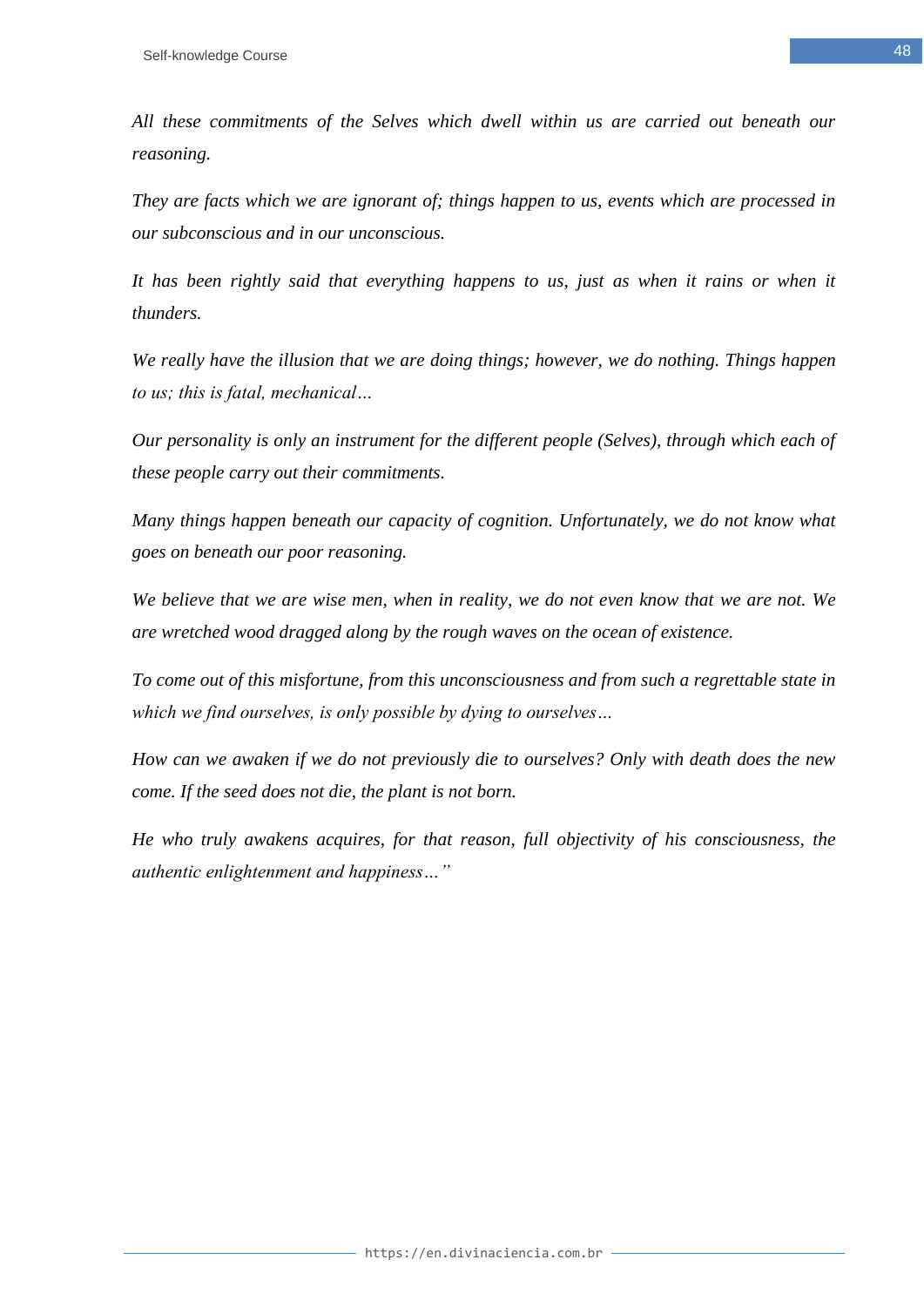# <span id="page-48-0"></span>**19 – Psychological slavery**

On this lesson we will study the psychological slavery.

Let us see the following text extracted from the book "The Revolution of the Dialect", by Samael Aun Weor, which explains this issue pretty well:

"*Psychological slavery destroys interaction. Psychological dependence on someone is slavery. If our manner of thinking, feeling and acting depends on the manner of thinking, feeling and acting of those persons who interact with us, then we are enslaved.*

*We constantly receive letters from many people who are desirous of eliminating the 'Selves', but they complain about the wife, children, brother, family, husband, boss etc. Those people demand conditions in order to dissolve the 'Selves', they want luxuries in order to annihilate the ego, they demand magnificent conduct from those with whom they interact.*

*The funniest thing of all of this is that those poor people seek different subterfuges; they want to flee, abandon their home, their job etc. supposedly to realize themselves in depth.*

*Poor people..., their adored torments are their bosses, naturally. These people have not yet learned to be free; their conduct depends on the conduct of others.*

*If we want to follow the path of chastity and aspire that our wife first be chaste, then we are failures already. If we want to cease being drunkards but we become embarrassed when we are offered a drink because of what others will say, or because our friends could become angry, then we will never cease to be drunkards.*

*If we want to cease being angry, irascible, irate, furious, but as a prior condition we demand that those who interact with us be sweet and serene and that they do nothing that bothers us, then yes, we are failures because they are not saints and at any moment they will put an end to our good intentions.*

*If we want to dissolve the 'Selves', we need to be free. The one who depends on the behavior of others will not be able to dissolve the 'Selves'. Our conduct should be our own and should not depend on anyone. Our thoughts, feelings and actions should flow independently from the inside towards the outside.*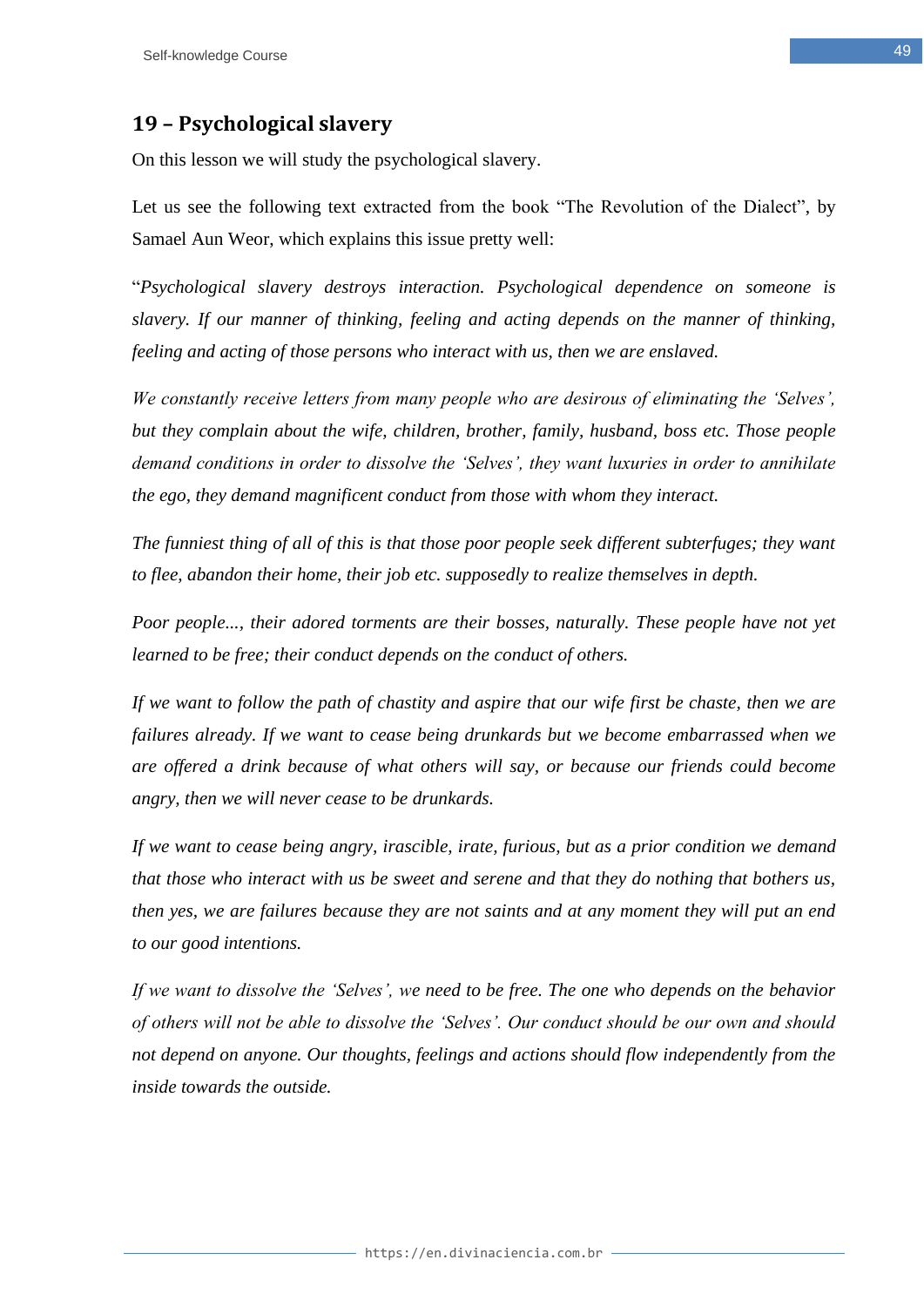*The worst difficulties offer us the best opportunities. In the past there existed many sages surrounded by all types of luxuries and without difficulties of any type. Those sages, wanting to annihilate the 'Selves', had to create difficult situations for themselves.*

In difficult situations we have formidable opportunities to study our internal and external *impulses, our thoughts, feelings, actions, our reactions, volitions etc.*

*Interaction is a full - length mirror where we can see ourselves as we are and not as we apparently are. Interaction is a marvel; if we are properly attentive, we can discover at each instant our most secret defects, they flourish, leap out when we least expect it.*

*We have known many persons who say: "I no longer have anger", and at the least provocation they thunder and flash like lightning. Others say: "I no longer have jealousy", but one smile from the spouse to any good neighbor is enough for their faces to be green with jealousy.*

*People protest because of the difficulties that interaction offers them. They do not want to realize that those difficulties are providing them precisely the necessary opportunities for the dissolution of the 'Selves'. Interaction is a formidable school; the book of that school is made up of many chapters; the book of that school is the 'I'.*

*We need to be really free if we really want to dissolve the 'Selves'. The one who depends on the conduct of others is not free. Only the one who becomes truly free knows what love is. The slave does not know what true love is. If we are slaves of the thinking, feeling and doing of others, we will never know what love is.*

*Love is born in us when we put an end to psychological slavery. We need to comprehend very profoundly, and in all the areas of the mind, that entire complicated mechanism of psychological slavery.*

*There are many forms of psychological slavery. It is necessary to study all those forms if we really want to dissolve the 'Selves'.*

*Psychological slavery exists not only internally but also externally. Intimate, secret, occult slavery exists which we do not even remotely suspect.* 

*The slave believes that he loves, when in reality he only fears. The slave does not know what true love is.*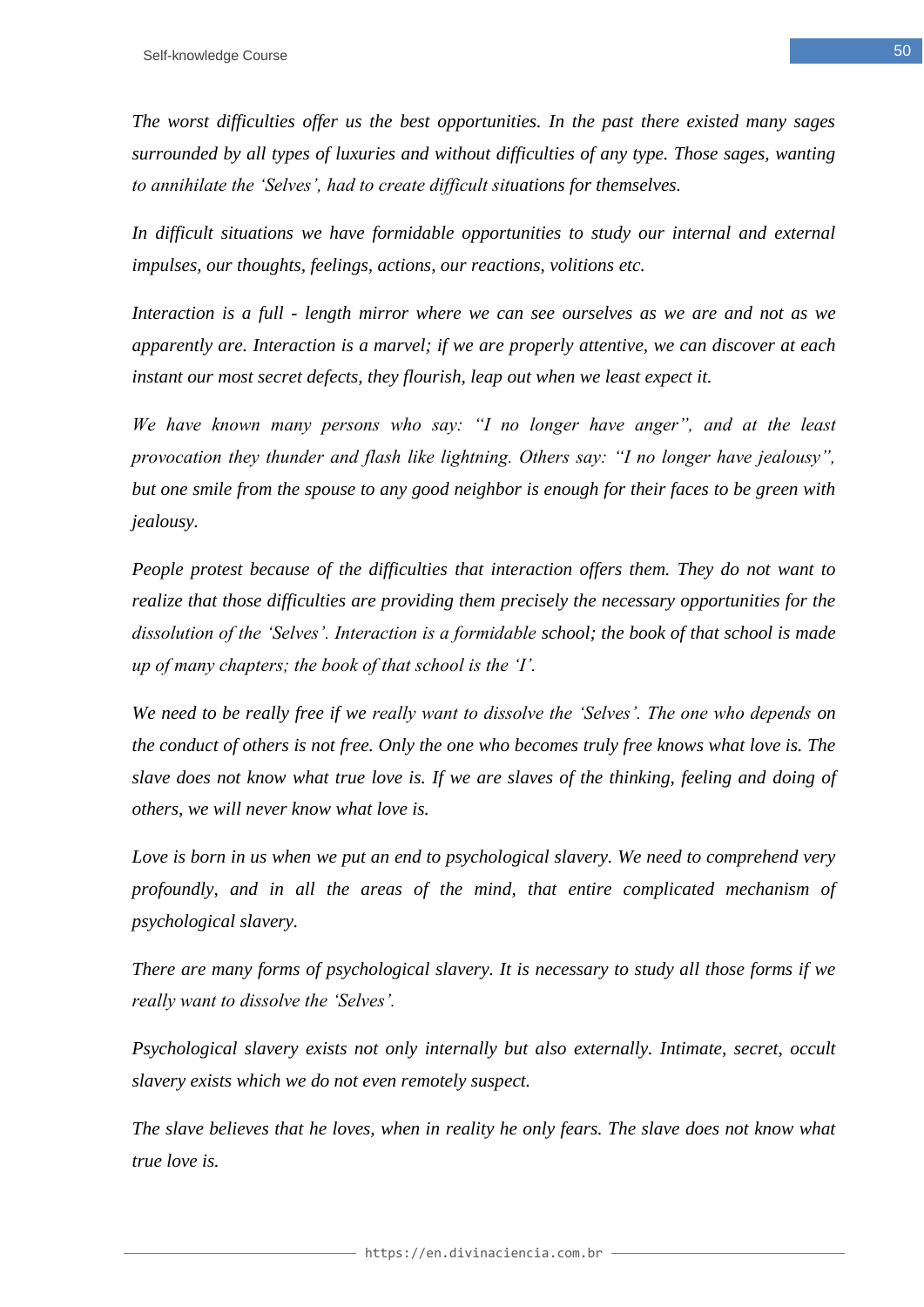*The woman who fears her husband believes that she adores him when truly, she only fears him. The husband who fears his wife believes that he loves her when in reality what is happening is that he fears her. He may fear that she may leave with someone else, or that her character may become sour, or that she may deny him sexually etc.*

*The employee who fears the boss believes that he loves him, that he respects him, that he cares for his interests etc. No psychological slave knows what love is; psychological slavery is incompatible with love.*

*There are two types of conduct: the first is the one which comes from the outside to the inside and the second one is the one which goes from the inside to the outside.* 

*The first is the result of psychological slavery and is produced by reaction: We are hit, and we hit back, we are insulted and we reply with insults.* 

*The second type of conduct is the best, that of one who is no longer a slave, that of one who no longer has anything to do with the thinking, feeling and doing of the others. That type of conduct is independent; it is upright and just conduct. If we are hit, we answer with blessings; if we are insulted, we keep silent; if they want to get us drunk, we do not drink even when our friends become angry etc.*

*Now our readers will comprehend why psychological freedom brings what is called love.*"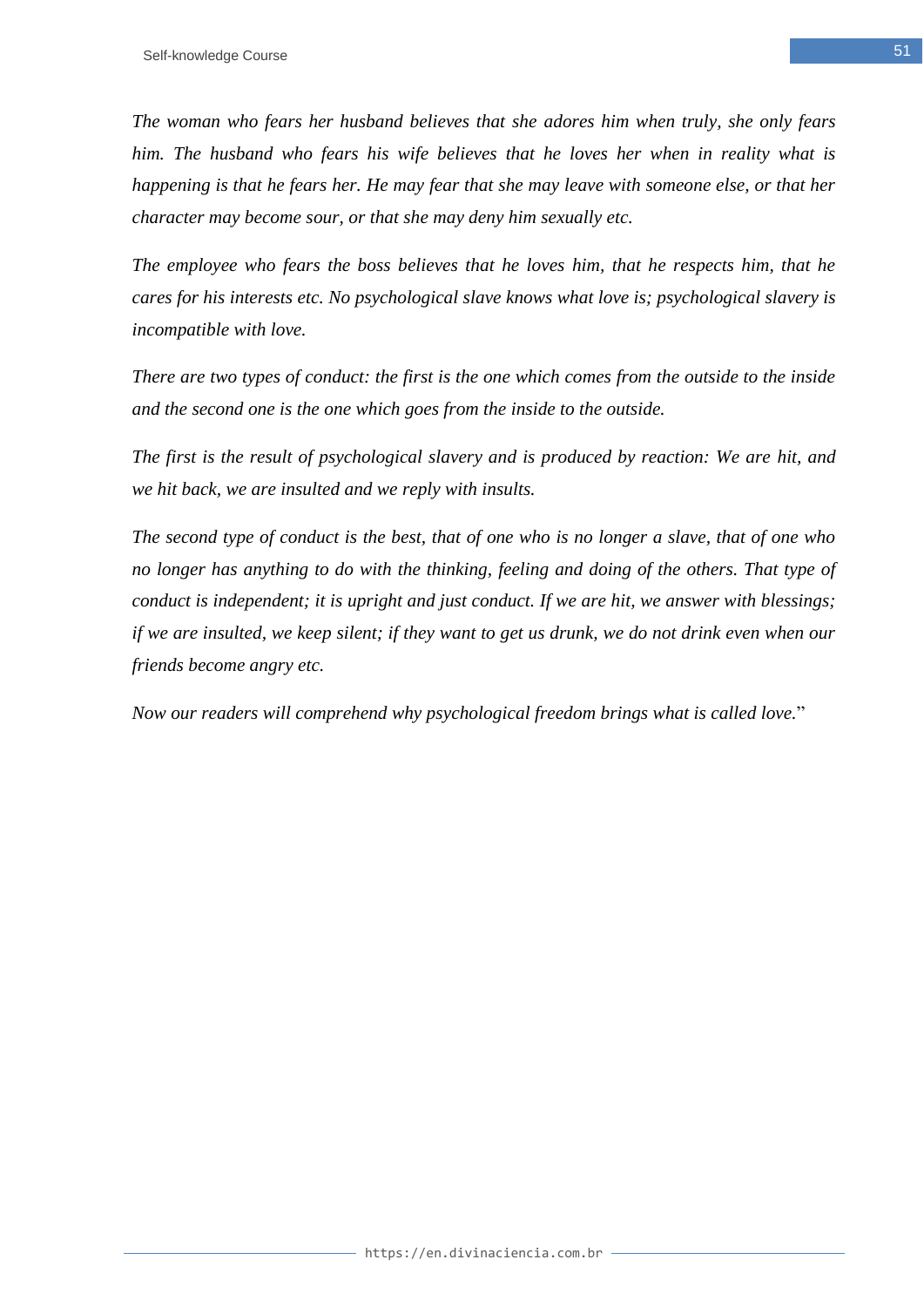# <span id="page-51-0"></span>**20 – Evolution and involution**

On this lesson we will study the laws of evolution and involution. We can notice those laws in action in the human being since childhood, growing, developing, aging and when dying.

If we observe other beings we will find the same patterns, for instance in the plants.

After an evolution cycle always comes an involution cycle. That's the law.

However, we will see below that we can transcend those mechanical laws through the awakening of the conscious.

Before, for a better understanding, we will learn some new concepts about the dimensions of nature and about where we came from.

#### **The Absolute.**

It's where all creation came from, worlds, beings and nature's laws that embraces all the four kingdoms: mineral, vegetal, animal and human.

Those laws rule the evolution and involution processes of planets creation.

Every creation, world, galaxy etc. comes from what we call Absolute.

It's not easy to understand something so huge and beyond the human mind, but for now it's enough to understand the Absolute as the origin and the return point of all creation, something beyond good and evil and where true happiness and divine harmony reigns.

#### **The Dimensions.**

From the Absolute came all the dimensions or regions of nature. These dimensions are parallel worlds which coexist with each other without mixing.

There are seven dimensions or parallel worlds.

The examples of dimensions that are closer to our reality (or maybe is better to say perception skill) are the third dimension in which exists our physical world, and the fifth dimension in which exists the astral world that we have been talking about through the course.

#### **The Real Being.**

The Monadas leave the Absolute to be fully conscious of all the dimensions and of their own existence and divinity.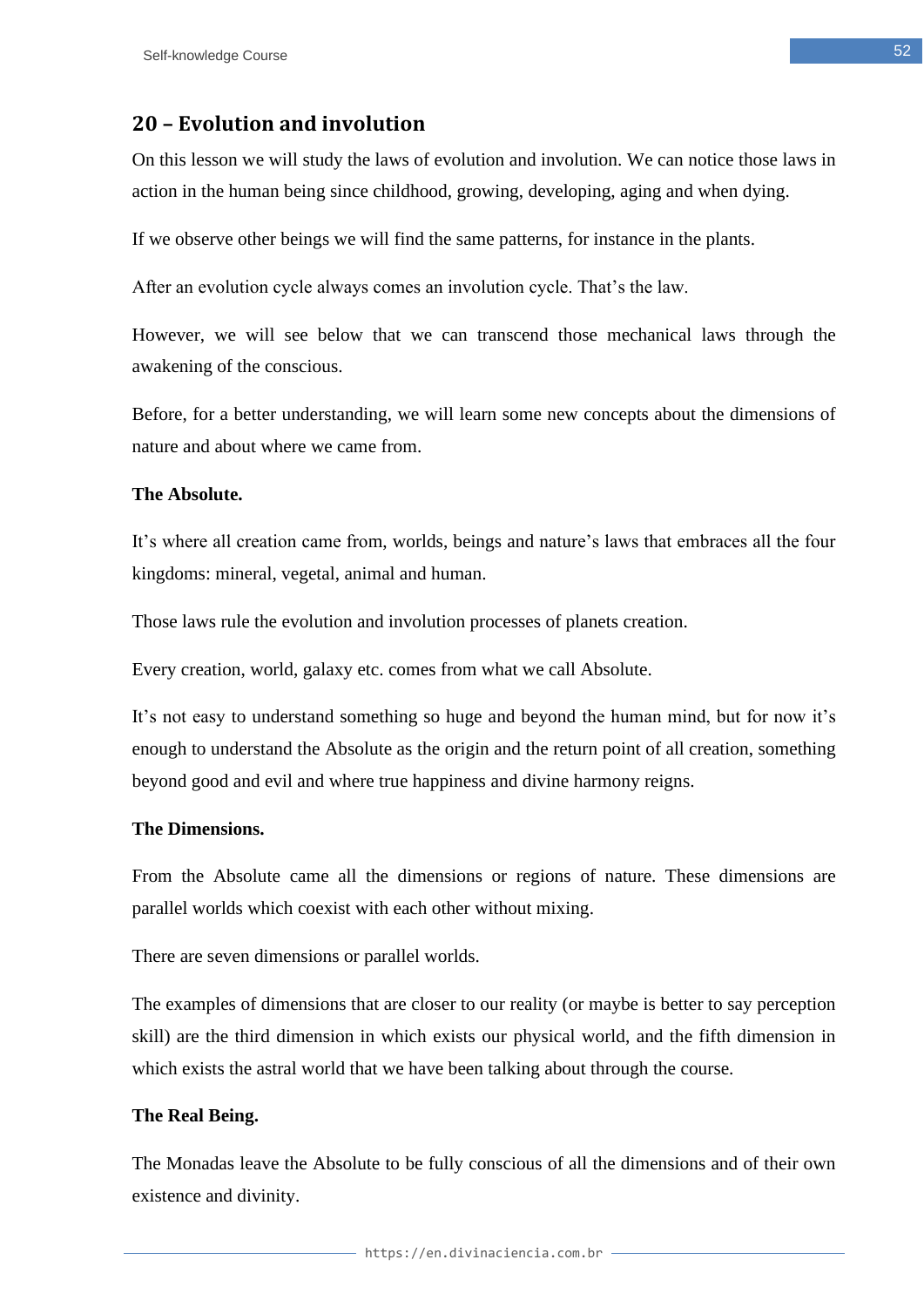That concept is called Intimate Self-Realization of the Being. Monad is the same as Being, the Real Being or the Father.

Each of us has our own Real Being or Father, who is our individual God or Master and that is what we really are.

"*But when you pray, go into your private room, and, closing the door, pray to your Father, Who is in secret; and your Father, Who sees in secret, will reward you in the open.*"

Jesus Christ (Matthews 6:6)

The Real Being sends his Essence (or soul) through the dimensions in order to do its duty: the work of Intimate Self-Realization of the Being.

We already saw that we are the Essence. The Essence is a part, a particle, of the Real Being.

Our Divine Mother is another part of our Real Being.

Our Real Being pushes us to get to the necessary knowledge for Self- Realization, to search for something superior and to do our duty.

That's why there's something that we don't see nor entirely understand but simply feel an insistent willingness to search for something superior.

It is the Real Being of each one that pushes your Essence to work, to search the knowledge to do the Self-Realization.

The big problem is that we forget all that because we have our conscious so asleep and so fascinated by the temporary and illusory things of this world that we don't even know what our role in life is.

The result is that we create and feed the ego, which take us further and further away from our Father.

The consequence of that are pain, ignorance, misery and suffering. On the other hand, when we do our Father's will, when we are close to Him, everything goes fine.

#### **The evolutional cycle.**

Every Essence that comes to the physical world starts its evolution by the mineral kingdom. Every mineral, rock, crystal etc. is the physical body of an elemental.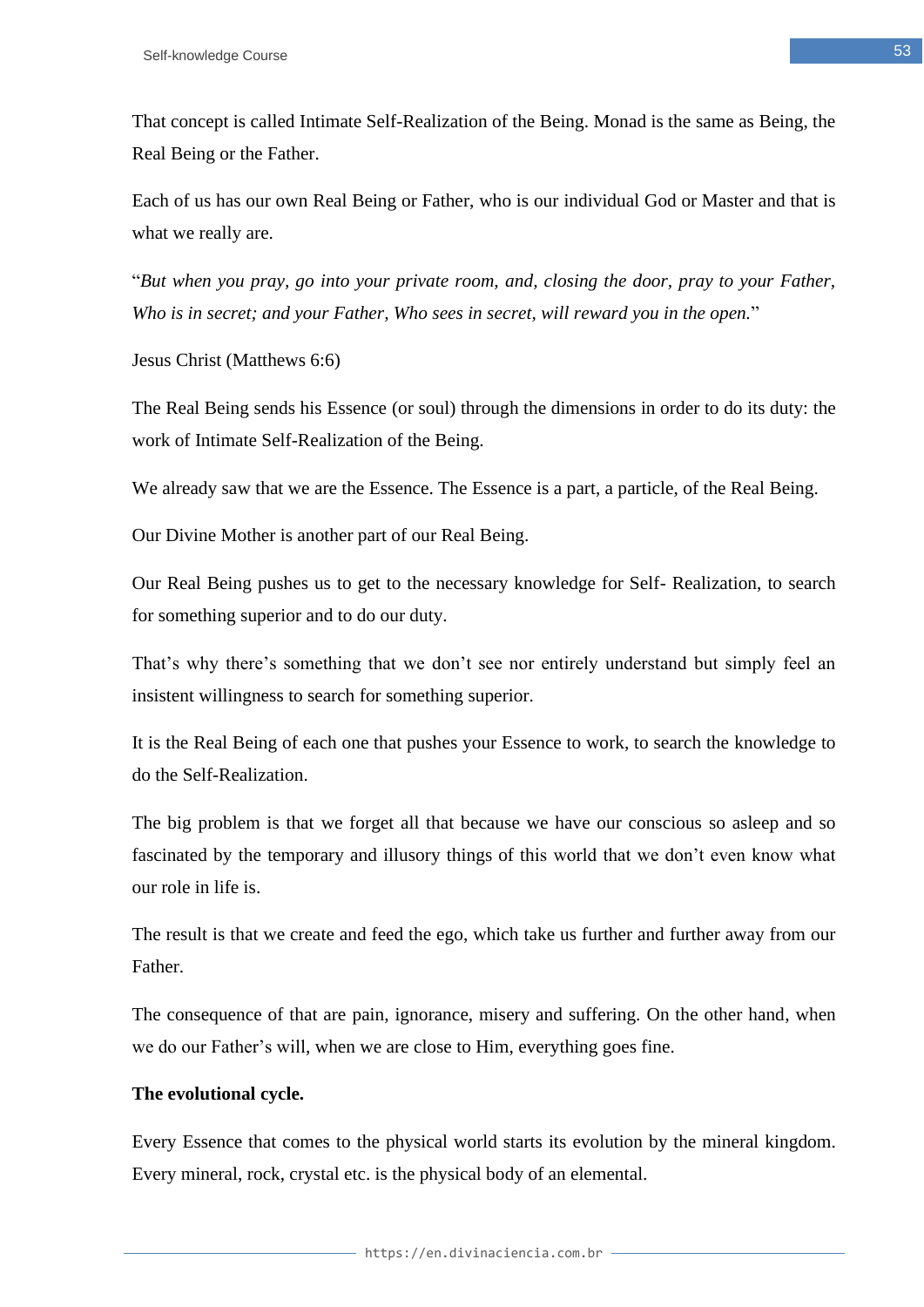Essence and elemental are synonyms, but we use the term Essence for the soul that lies within human kingdom and Elemental is used for the soul within the other kingdoms (mineral, vegetal and animal).

This elemental is instructed by superior beings, whose function is to lead these elementals wisely through kingdoms during the evolution process. These beings are called Devas of the nature.

When they get to the human kingdom the elementals, which we'll now call Essences, will need new instructors to lead them to Self-realization.

These instructors are now called Avatars, real masters of wisdom who already did or are very ahead in their own Self-realization work. They are the only ones able to teach us about the Self-realization.

Through the ages we can mention great Avatars like Jesus Christ, Krishna, Buddha, Quetzalcoatl, Hermes Trismegistus, Pythagoras among other.

These Avatars came to the physical world to teach the doctrine of Self-realization. Many people accepted but many don't want to do anything for themselves.

When a master leaves the original doctrine is changed by men little by little and the wisdom gets lost. That's why in every age was (and is) necessary that an Avatar comes to teach humanity.

However, an amount of 108 existences is given to each one of us to do our duty. That is symbolically represented on the 108 beads on Buda's necklace.

If we don't achieve the Self-realization within those 108 existences, we enter in the process of involution. Then we go to the opposite way. From the human kingdom and involution back until the mineral kingdom.

#### **The involutional cycle.**

This process is necessary to destroy the ego we have been created and fed through our existences. It's a slow and painful process in the infra-dimensions of nature.

The stronger the ego, the longer it will take to be destroyed.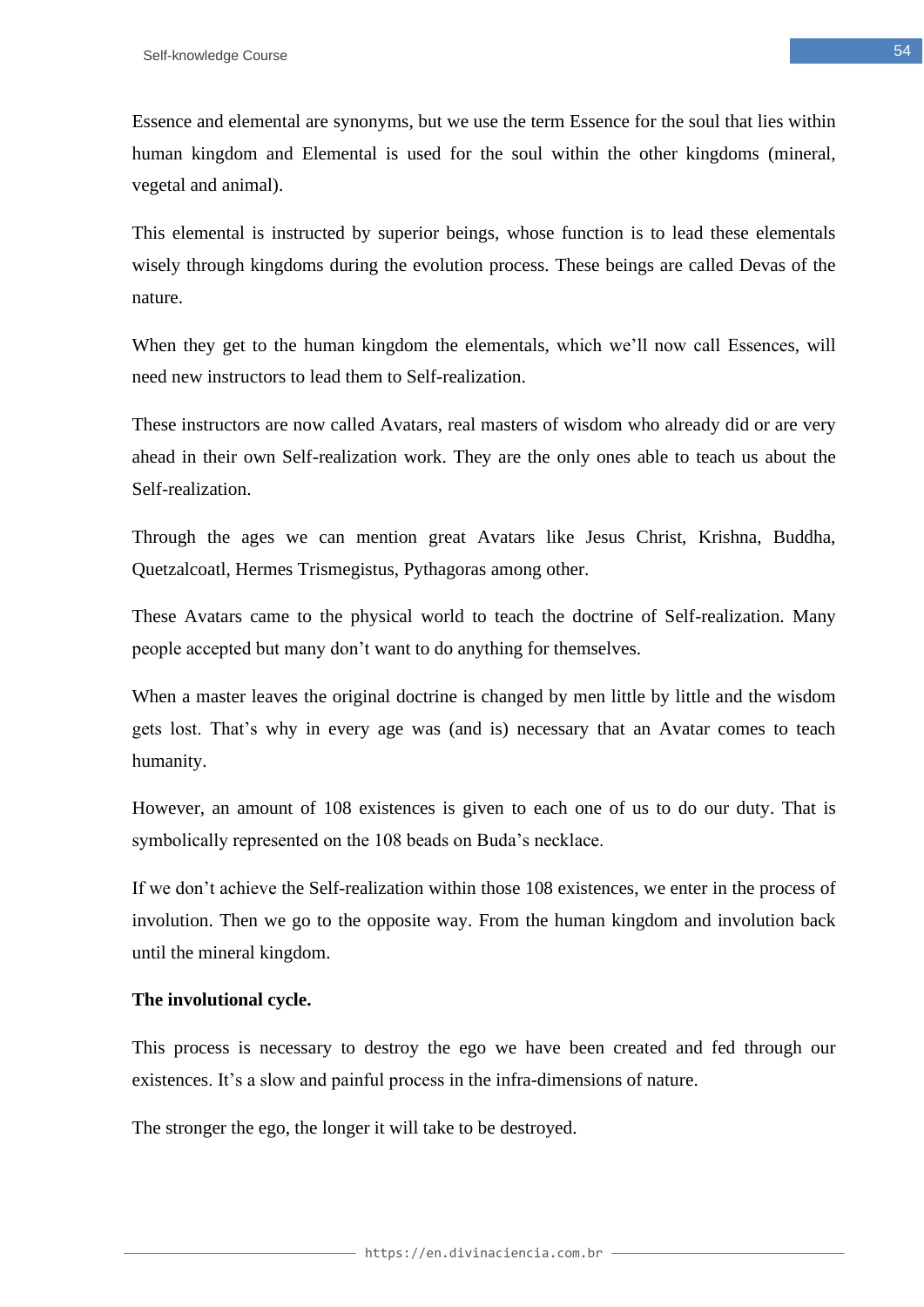The infra-dimensions are symbolic described in the book "The Divine Comedy" by Dante Alighieri. The infra-dimensions are what are known as Hell.

When finishing the involution at the mineral kingdom the ego is destroyed and the imprisoned Essence is freed. This is the second death mentioned in the Bible.

The Devas examine the elemental so that they can place it again at the evolution process that will start, as we saw, from the mineral kingdom to the human kingdom.

Thus, the Wheel of Samsara completed a run. Or, in other words, an evolutive-involutive cycle has ended.

Then the Essence will have 107 more existences to do the work of Self-knowledge.

But the Wheel of Samsara spins 3000 times on each existence. After the last spin every door will be closed.

The Real Being then retrieves its Essence, which will return unconsciously to the Absolute.

Concluding we have  $108 \times 3000 = 324000$  existences to do our duty.

The problem is that we are very old, we have been passed through the evolution and involution process many times and we don't know how many existences we have yet to live.

Fortunately, we can destroy the ego, here and now, and escape from the involution process.

That is the very purpose of the psychological death, which is so essential for the Intimate Selfrealization of the Being as we have seen in detail through this course.

So, what are we going to choose?

Destroy the ego voluntarily and go towards the Father and His wisdom, or enter into the involution process until the second death?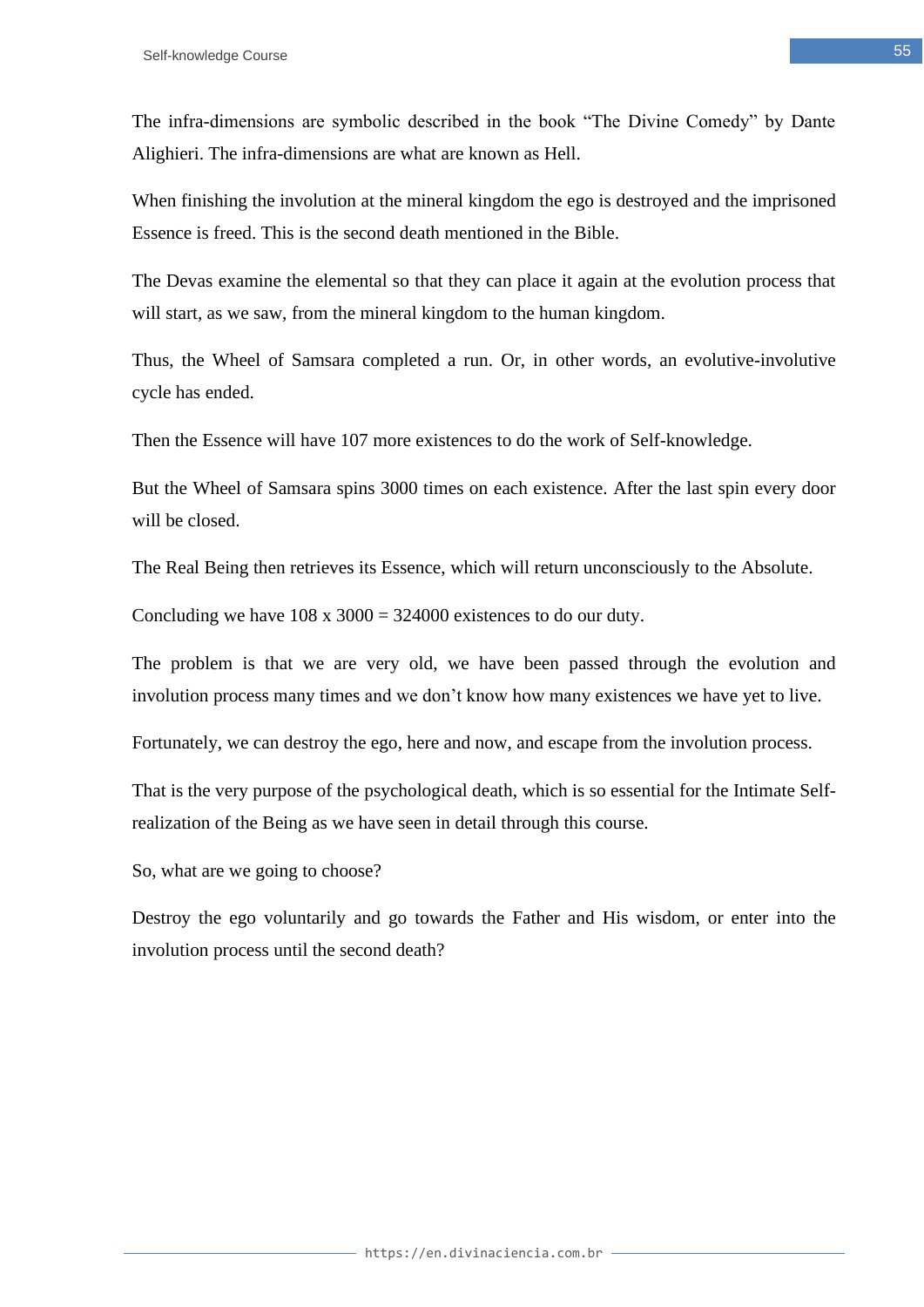# <span id="page-55-0"></span>**21 – The Revolution of the Consciousness**

On this lesson we will learn about the three factors of Revolution of the Consciousness.

We have been learning so far the importance of the psychological death to truly change ourselves, our consciousness and, by consequence, our destiny. The psychological death is actually one of those three factors.

Revolution of the Consciousness means a radical change of consciousness provoked by us through effort and conscious self-work.

#### **The Three Factors of Revolution of the Consciousness.**

In order to achieve the Intimate Self-Realization of the Being, which is our purpose in life, we need to work evenly with the following factors:

1 – To die or the death of psychological defects.

It's the so-called psychological death which we have been studied in detail during the course. It must be clear that this factor of dying doesn't have any correlation with physical death or the death of the body. It's something strictly psychological and interior.

The psychological death is the first factor because it is essential and without it, we will not be capable of practicing the other factors effectively.

2- The Birth.

It is the conscious and intelligent manipulation of the sexual energy, known and studied covertly by the Greek, Egyptian, Chinese, Indian schools of initiation. Some terms that refer to the Birth are Alchemy, Supra-Sex or Sahaja Maithuna.

This is an advanced issue that is not approached in this course. We just let this teaching of the great master:

"*Very truly I tell you, no one can enter the kingdom of God unless they are born of water and the Spirit*."

Jesus Christ (John 3:5)

3 - Sacrifice for Humanity.

The Latin word for sacrifice is *sacrificium*, from *sacer* (sacred) and *facere* (to make).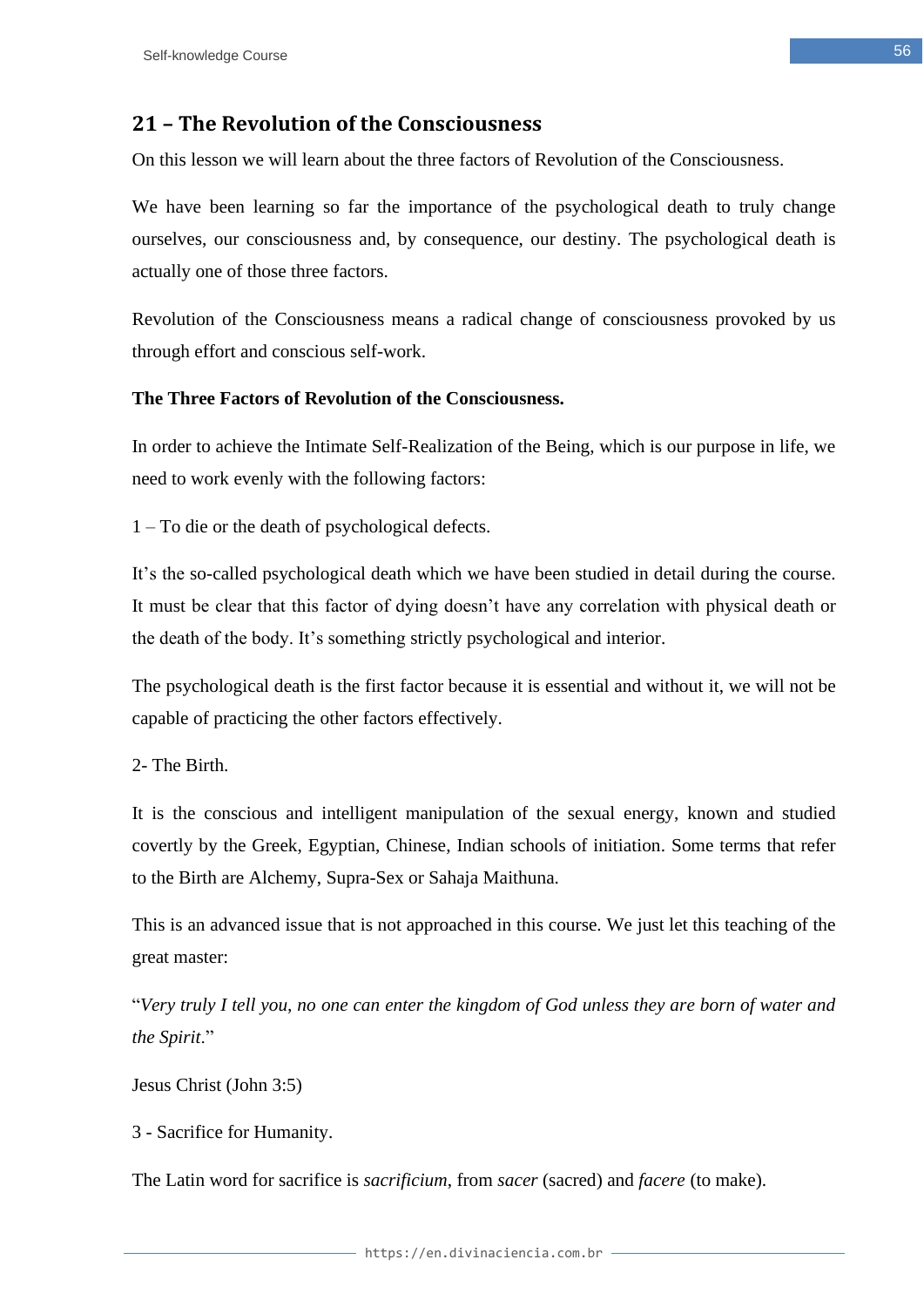The third factor of the Revolution of the Consciousness is the giving of the knowledge needed to someone achieve such revolution. In other words, the giving of the three factors of Revolution of the Consciousness to any person who wants to learn them, without discrimination of any kind and without asking or waiting for something in return.

There are examples of several masters or Avatars who gave this knowledge to people at their age through preaching, writings, books, schools etc. without ever asking for anything.

Charging for something that is universal and a divine legacy to mankind is an absurdity.

There are several ways to sacrifice for humanity:

- Teaching this knowledge to people that show interest, but never forgetting to respect the free will of others.
- Taking and practicing these lessons.
- Helping people to find this knowledge, for example on the website http://www.divinaciencia.com/en or sharing the files available for downloading.

We can also conclude that the opposite of sacrifice for humanity is to sacrifice the humanity. So, we should never:

- Charge or expect something in return for giving this knowledge.
- Receive these teachings and not practice them. That will eventually, even if we try to disguise it, be noticed in the bad actions, bad examples and it will only discourage others to practice it.
- Consume, offer or sale alcohol or drugs. We already know how harmful they are for the humanity.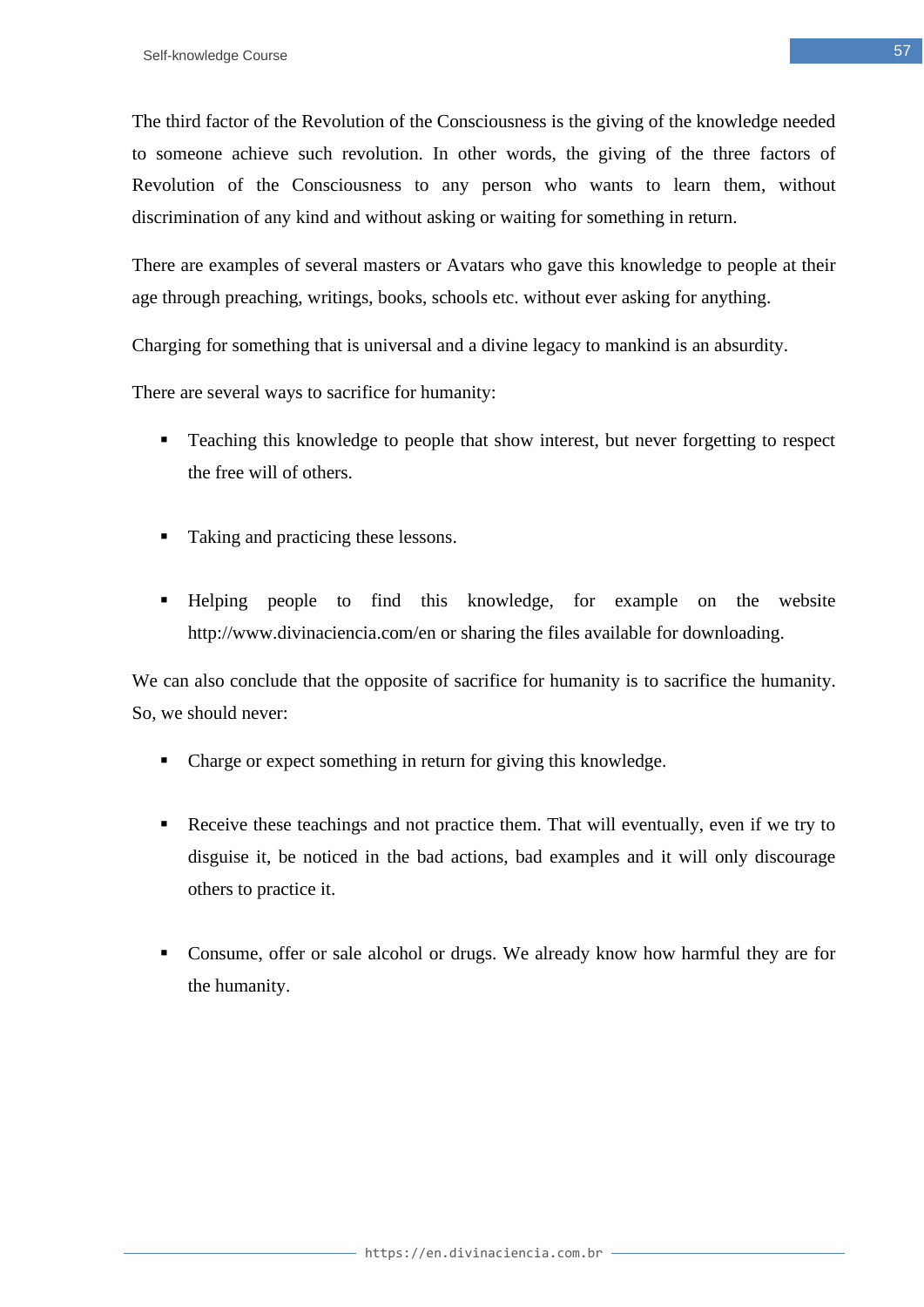# <span id="page-57-0"></span>**22 – Karma and Dharma laws**

On this lesson we will learn about two superior laws to which we are subject, and for this reason is very important to understand how they operate in order to know what to do to conduct our lives according to the superior forces.

If we do good deeds, the consequences will be good for us. On the other hand, if we do bad deeds the consequences will be harmful.

There is no effect without a cause or cause without effect.

In the superior worlds there is the Court of Divine Justice to judge our actions, which we also call Divine Law. It consists of superior beings, masters of the awakened consciousness, whose purpose is to analyze our good and bad deeds and then apply the sentence, which is the consequence of our actions.

#### **The Court of Divine Justice.**

This Court is ruled by Anubis and his 42 judges.

In the pyramids of Egypt several illustrations of the Court of Divine Justice were found. In these illustrations the regent Anubis is represented by a jackal-headed man and the 42 judges are symbolized by several animals.

The Divine Law's foundations are justice and mercy. Justice without mercy is tyranny. Mercy without justice is tolerance, is to be complacent with evil.

When our deeds are judged, if we have made more good than bad ones it produces Dharma, which is like a reward for our behavior in life.

On the other hand, if the bad deeds prevail the result is Karma, that is, suffering, pain, all kind of adversities etc.

#### **Types of Karma.**

There are several types of Karma:

**Individual**: when applied to a specific person. Example: in the case of a sickness. It is important to clarify that not all suffering or bad circumstances are effects of Karma, because due to our unconsciousness we can directly provoke our own suffering. Example: a person who crosses a street without taking proper care can be run over.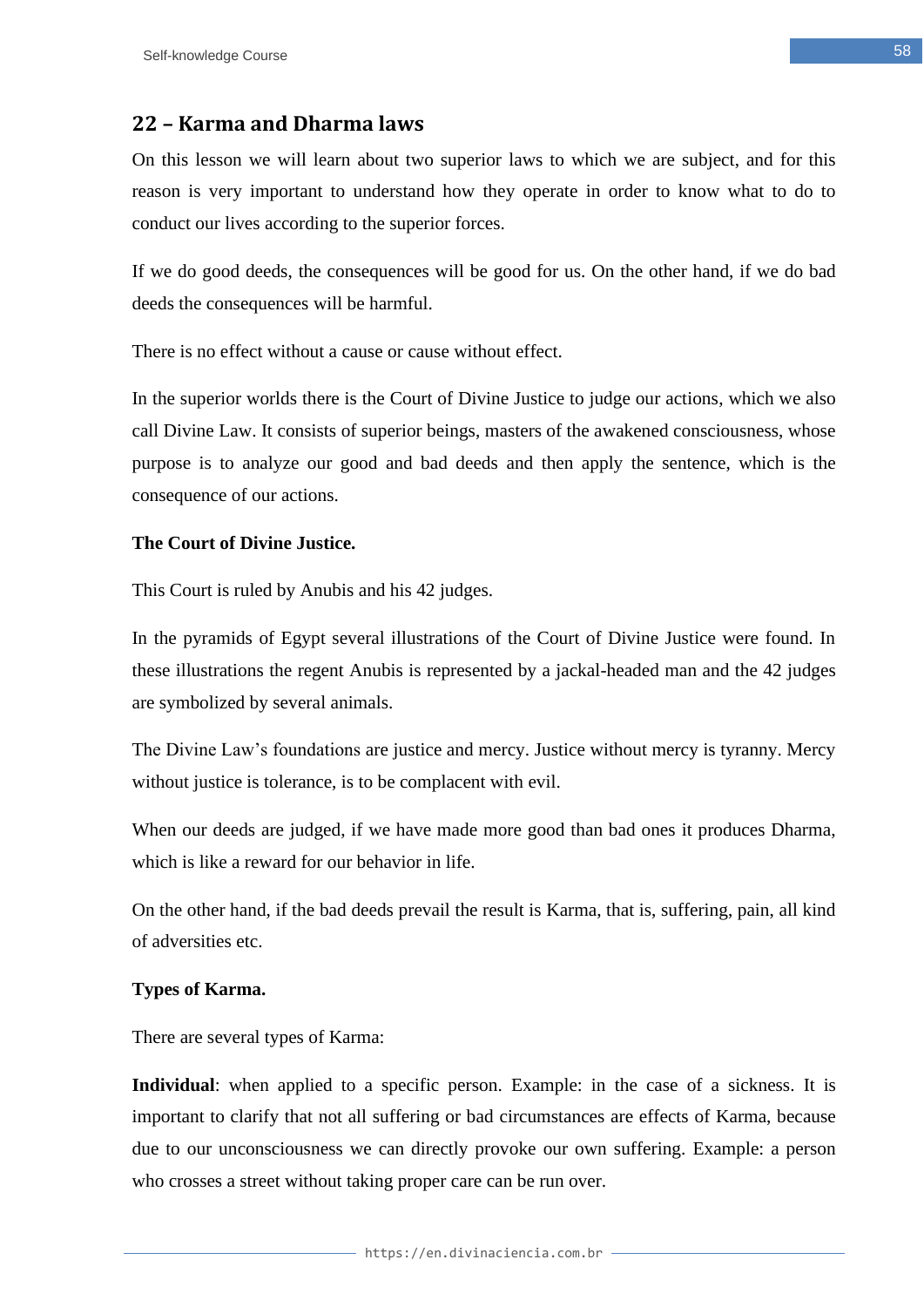**Family**: when applied in such a way that it affects a whole family. For example, a family which has a drug or alcohol addicted. This can bring suffering to all the family.

**Regional**: when applied to a specific region. For example, droughts, floods or other weather adversities that happen in specific places.

**National**: it is a magnification of the regional karma. We have the example of some countries which are destroyed by war, dictatorships, misery, natural catastrophes etc.

**Global**: when applied to all mankind. We have the example of world wars, and currently we can see the global economic problems, imminence of nuclear war, large natural disasters etc.

We must alert at this point that the mankind is passing through a difficult process due the global karma.

It is urgent that we change ourselves or, in other words, practice the psychological death as much as we can right now. Otherwise, we will fall with all the mankind.

**Katancia**: this is the most severe karma, which is applied to Masters, who in spite of their countless perfections, can make mistakes and consequently be penalized.

**Kamaduro**: the karma applied to the most serious faults, such as murders, ambushes, tortures etc. This kind of karma is not negotiable and when applied, goes irreversibly to the ultimate consequences.

**Karmasaya**: this karma is also not negotiable and is applied when a person commits adultery.

In the Holy Scriptures it is written:

"*And so I tell you, every kind of sin and slander can be forgiven, but blasphemy against the Spirit will not be forgiven*."

Matthew 12:31

The blasphemy against the Holy Spirit is the sin of adultery.

But what is considered adultery by Divine Justice?

In Divine Law, when two people are sexually joined they are married in the superior worlds (regardless of whether they are married by physical laws or not).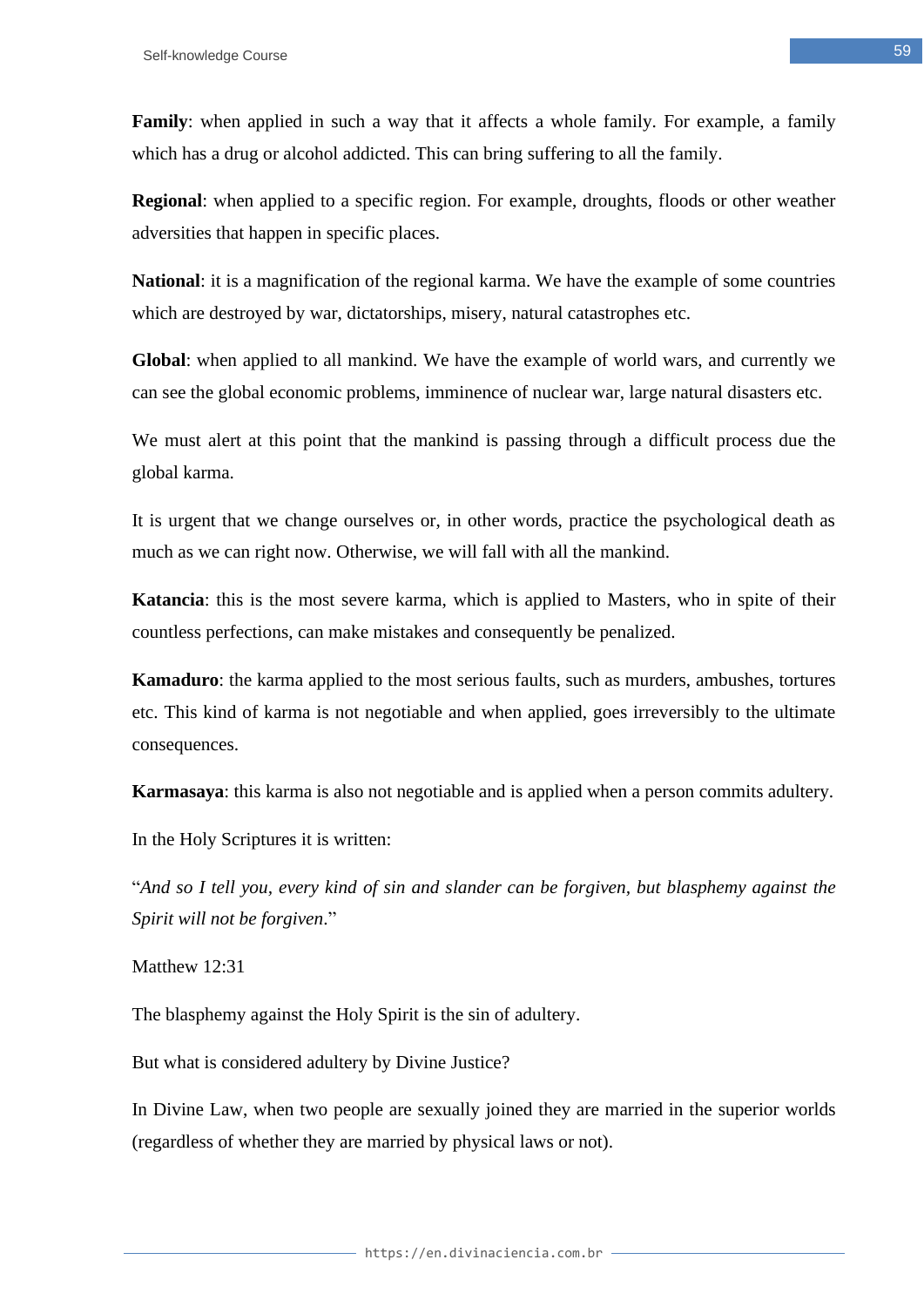Thus, if a person has more than one sexual partner in a period of time (less than a year), this person commits adultery and brings karma to him or herself.

Furthermore, when two people are sexually joined, by being married in the inner world, their karmas are joined and become common to both of them.

And if one of these two people has a sexual relation with a third person, the last one will have the accumulated karma of all three people.

Knowing this, we can have an idea of how serious the karmic situation of mankind is.

#### **The Businesses.**

As stated above, the foundations of Divine Law are justice and mercy. This means that we can pay off our debts with good deeds instead of paying it with sufferings.

"*Do good works to pay off your debts. Fight the Lion of the Law with the scales.*"

"*Whoever has means to pay, will pay and his business will prosper; whoever has no means to pay, will pay with pain.*"

We are all big debtors, whether by our deeds in the current existence or in the past ones. For this reason, it is imperative that we change ourselves immediately.

Instead of protesting if we are in trouble, we should make an effort to help others.

Instead of complaining when we get sick, we should give medication to people who can't afford it, take people to the doctor that can't go etc.

Instead of complaining against people who slander us, we should learn to see things from others' viewpoint, and abandon once and for all every kind of slander, intrigue, complaining etc.

Our karma can be forgiven if we eliminate the cause of our mistakes, of our anger, of our envy, of our arrogance etc.

The cause of our errors and, therefore, of our suffering is the ego, the psychological defects. The ego makes us unhappy, perverse and miserable.

The world would be a paradise if people would eradicate from their lives these inhuman abominations.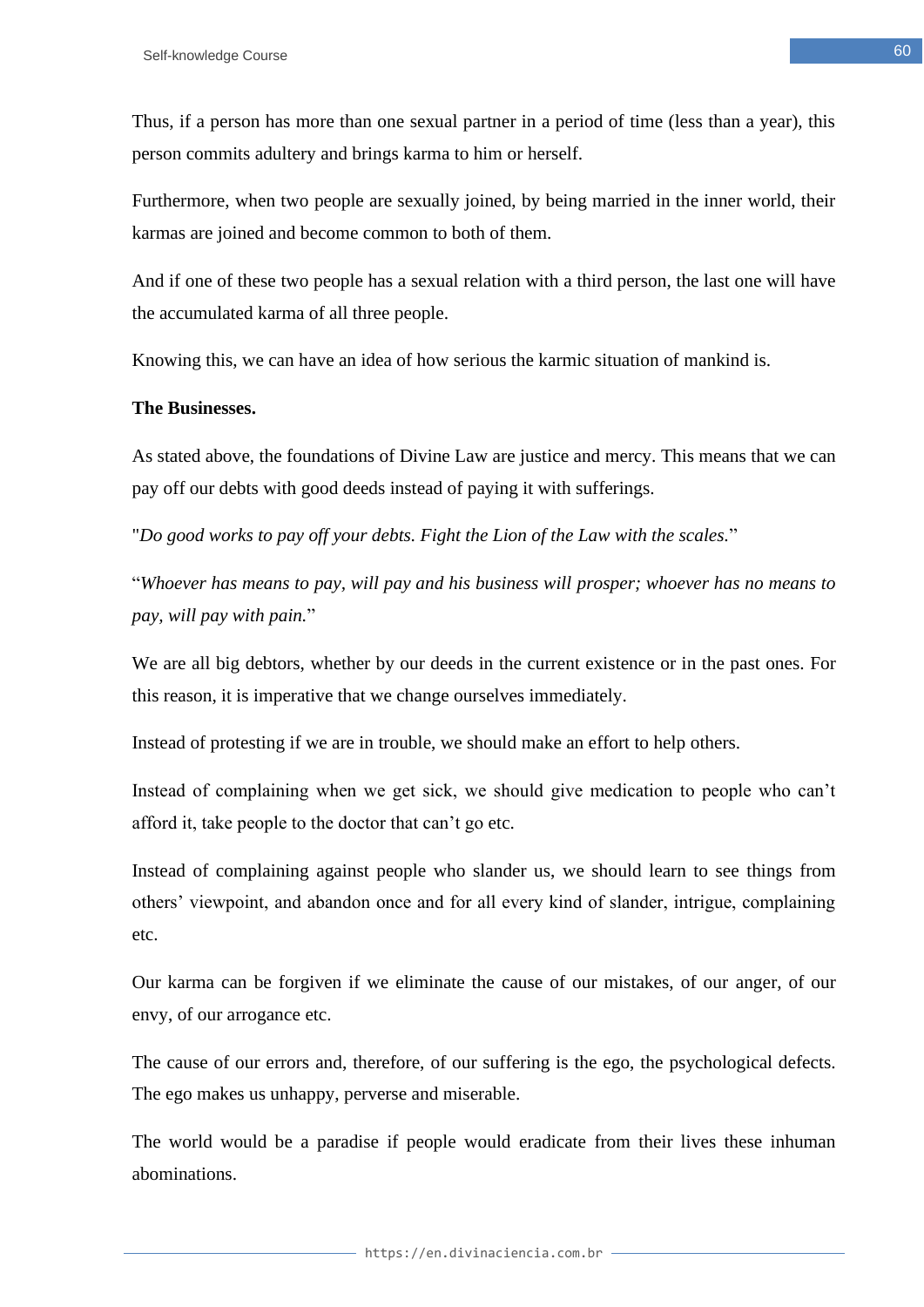As we eliminate our own psychological defects, the karma related to those eliminated defects is forgiven. This is mercy.

We should never complain against our karmic situation, since this can only worsen it.

Karma is a medicine applied to us so that we can see our biggest defects (the cause of our suffering) and then start eliminating them through psychological death.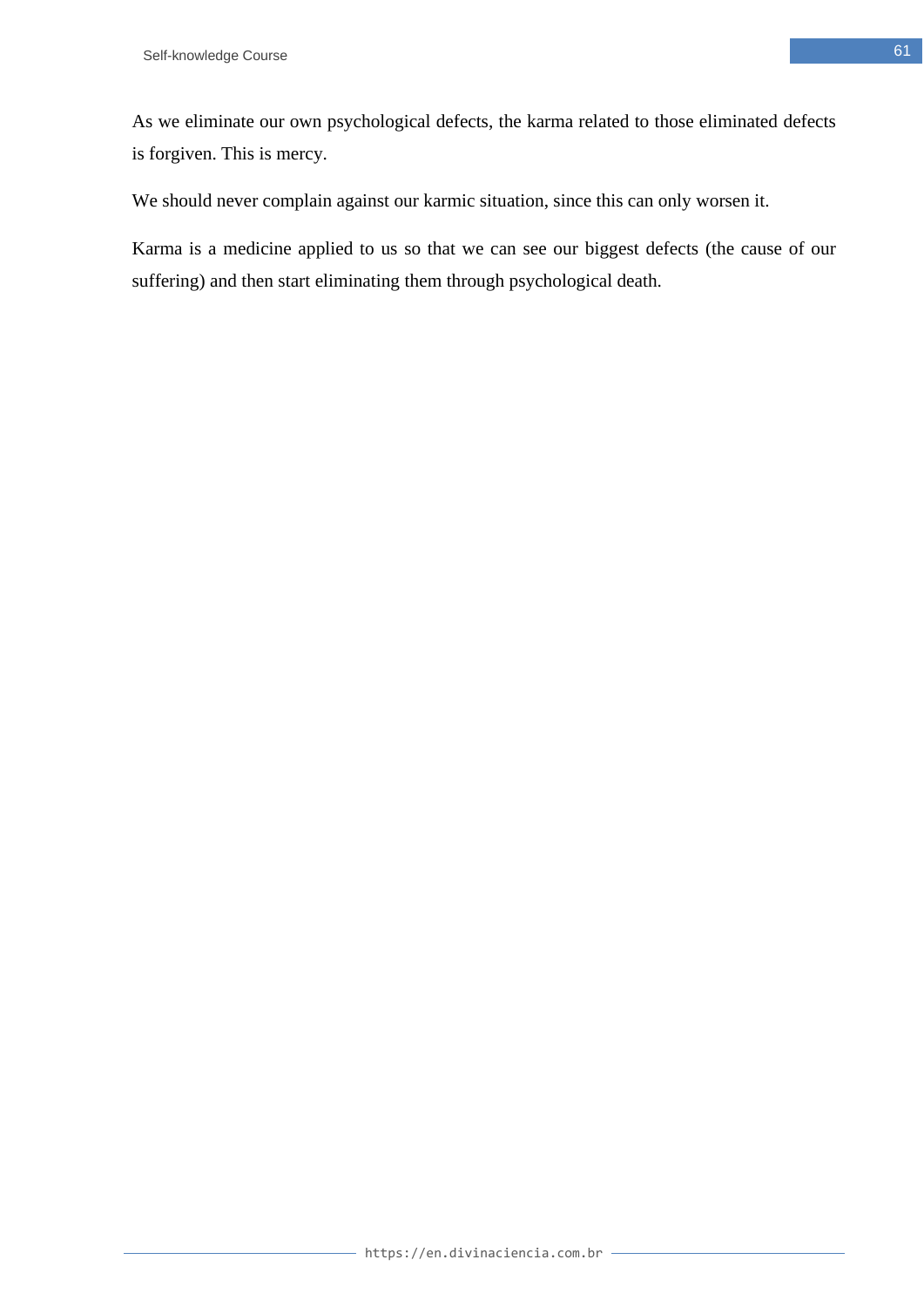# <span id="page-61-0"></span>**23 – Searching for the objective knowledge**

Through the course we have been learning how to practice the astral projection. On this lesson we will see what the main purpose of the astral projection is.

That purpose is to search for the objective knowledge in the astral world, that is, the authentic wisdom that will allows us to continue evolving towards self-knowledge and spiritual evolution, and in this path leaning about lots of mysteries surrounding us, from different dimensions of nature and all creation.

That wisdom doesn't have limits; it's infinite and can't be found in books. Everything that the great Avatars have been teaching publicly to mankind is exactly what to do in order to be able to achieve such wisdom.

But, after all, where do we find authentic wisdom? And who can teach us?

In the astral world we can find the Wisdom Temple or Gnostic Church.

The Wisdom Temple is a place where beings of awaken conscience, beings who work with the three factors of Revolution of the Consciousness, which also includes aiding mankind in the best way possible by instructing and teaching people who are in the search of true wisdom and spiritual evolution.

If you came through this lesson, then probably you are one of these people.

How to get to the Wisdom Temple?

Here is where we apply what has been learning so far.

Well, if the Wisdom Temple only exists in the astral world, then the first step is to be conscious in the astral world. We already know that we use the astral projection techniques to do that.

It doesn't matter which technique we use. What really matters is to be conscious in the astral world.

Once we have passed that first stage, we can now get to the Wisdom Temple.

But how can we, if we don't even know where we really are or what direction to take?

What we need to do is to ask our Real Being, as soon as we become conscious in the astral world, that he takes us to the Wisdom Temple.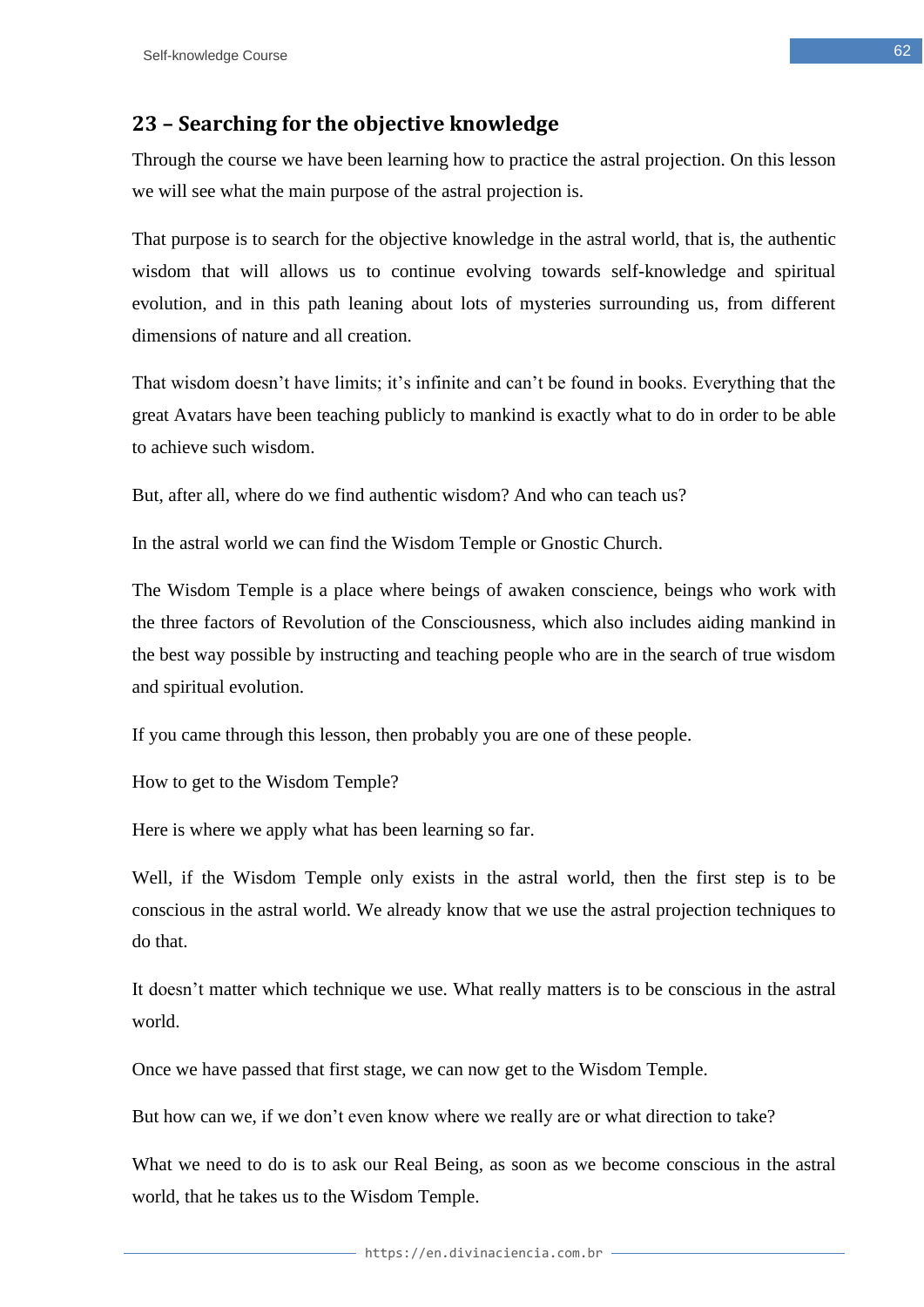Just do that and He will take you there.

But it is necessary to show that we are really interested and determined to get there.

And we need to show that with facts that we are really determined to receive the teachings directly from the Masters.

This requires hard work in the elimination of psychological defects and persistence with the astral projection.

What was learned in these lessons, if taken to practice, is enough to reach the Wisdom Temple.

We only have to make our choice: to be or not to be?

It's normal in the beginning that we ask our Real Being to be taken to the Wisdom Temple and nothing happens.

We can eventually be really taken to the Wisdom Temple and find nothing but a closed door.

All these experiences show that it is not the time yet; that we need to work more in order to be allowed into the Wisdom Temple.

However, these experiences already show good progress on this work.

Good work and nice experiences.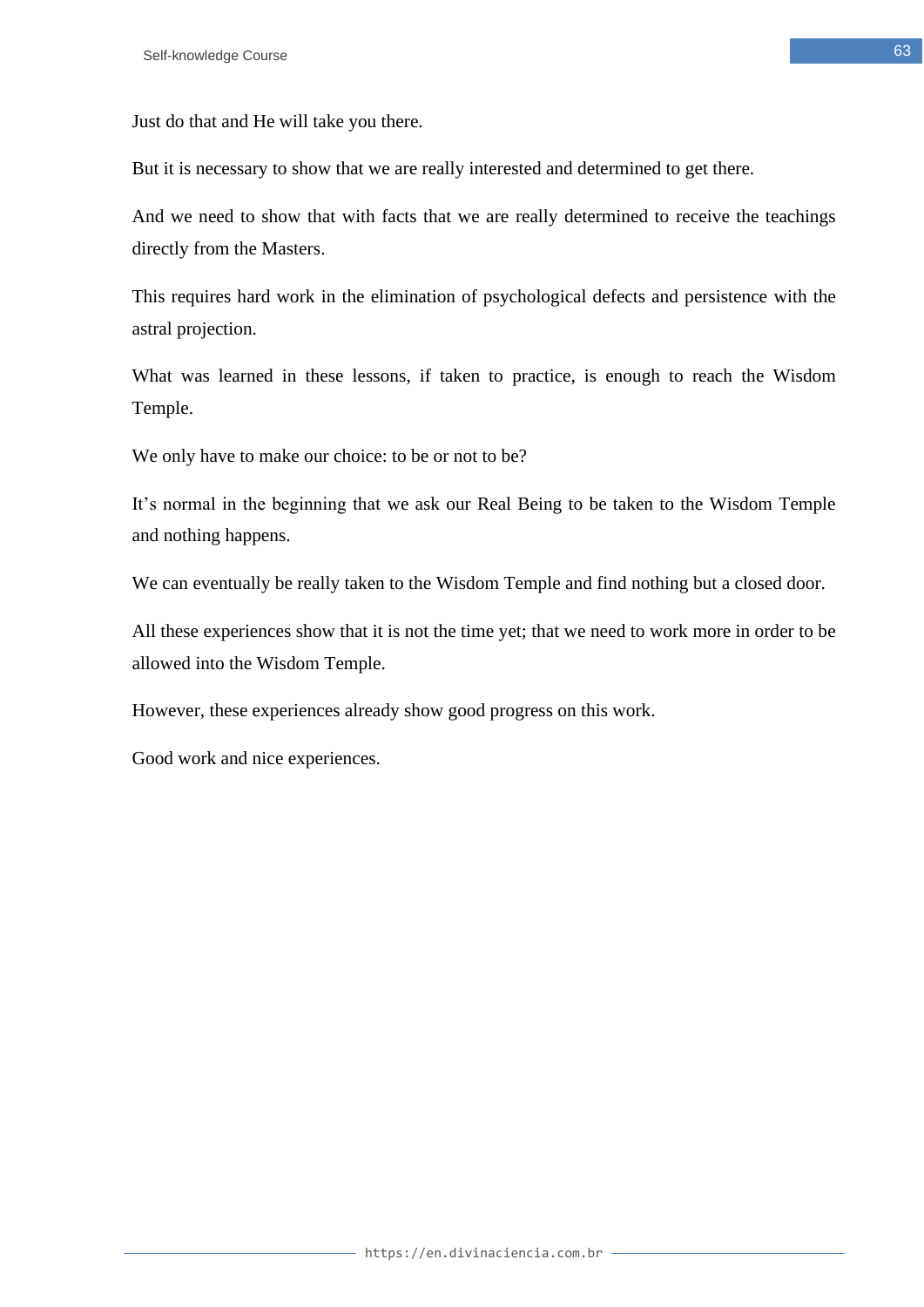# <span id="page-63-0"></span>**Final message**

Hello dear friend.

Unfortunately, just a few people get interested about the issues approached in this course.

The reason is quite simple: people don't really want to change themselves, especially if it requires some effort to accomplish.

People in general choose to go through the easy way; the way that leads to nowhere. Sadly, the result is to live an existence of delusion and no sense.

Just a few people will dare to take the hard way, swim against the current to achieve the awakening of conscious and the Intimate Self-Realization of the Being, which are the priceless reward for all this work.

"*Enter through the narrow gate. For wide is the gate and broad is the road that leads to destruction, and many enter through it. But small is the gate and narrow the road that leads to life, and only a few find it.*"

Matthew 7:13-14

That is why we would like to congratulate those who finished this course.

"*So what now? Is this it? What should I do to keep studying?*"

These are common questions from people who have completed all lessons. Obviously, this course is only the basic knowledge, but it is essential to move on ahead.

Once finished the course, the first step is start practicing intensively what was learned, especially psychological death and astral projection. One should become a specialist on those.

The second step is to go to the Wisdom Temple to get, just like other people, the advanced lessons directly from the Masters. We talk about that on the previous lesson.

There is no need for more theories. Now is time to practice.

It is important to have patience and perseverance because it is not easy to swim against the current (especially when we are starting learning to swim).

But if you made it this far you can go further. Just don't ever stop swimming.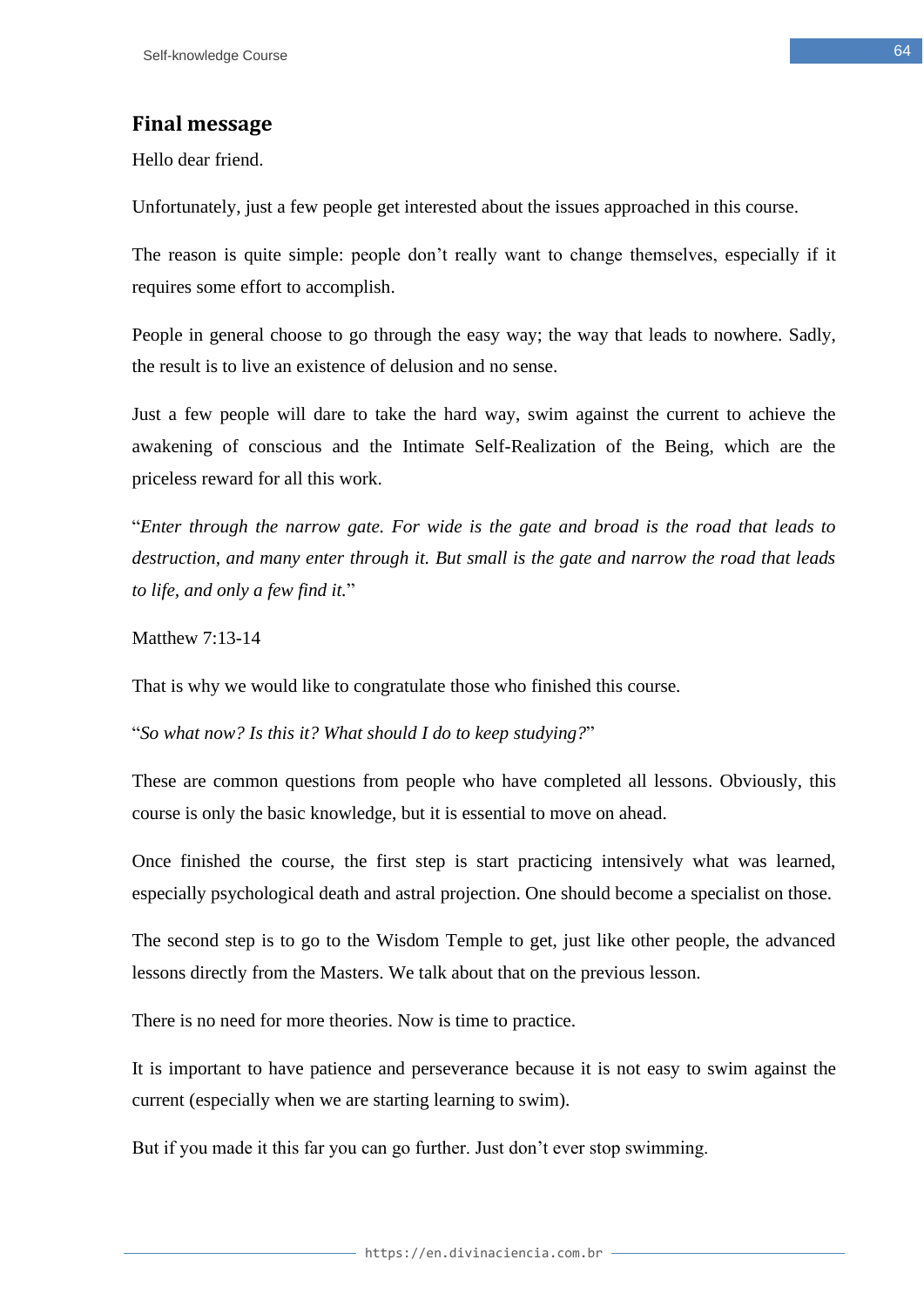Be careful. Do not to be satisfied with only theories, reading books and texts. This is the most common mistake made by people who do not practice. They end up taken by the current.

Well, now it's up to you. But you can be sure that you will never be alone on this road. Never forget your Divine Mother. Always ask for her help when you need.

Besides there are many "Celestial Eyes" praying and even cheering for you. Don't disappoint them.

We wish you all the strength and light on your way.

Divina Ciencia team.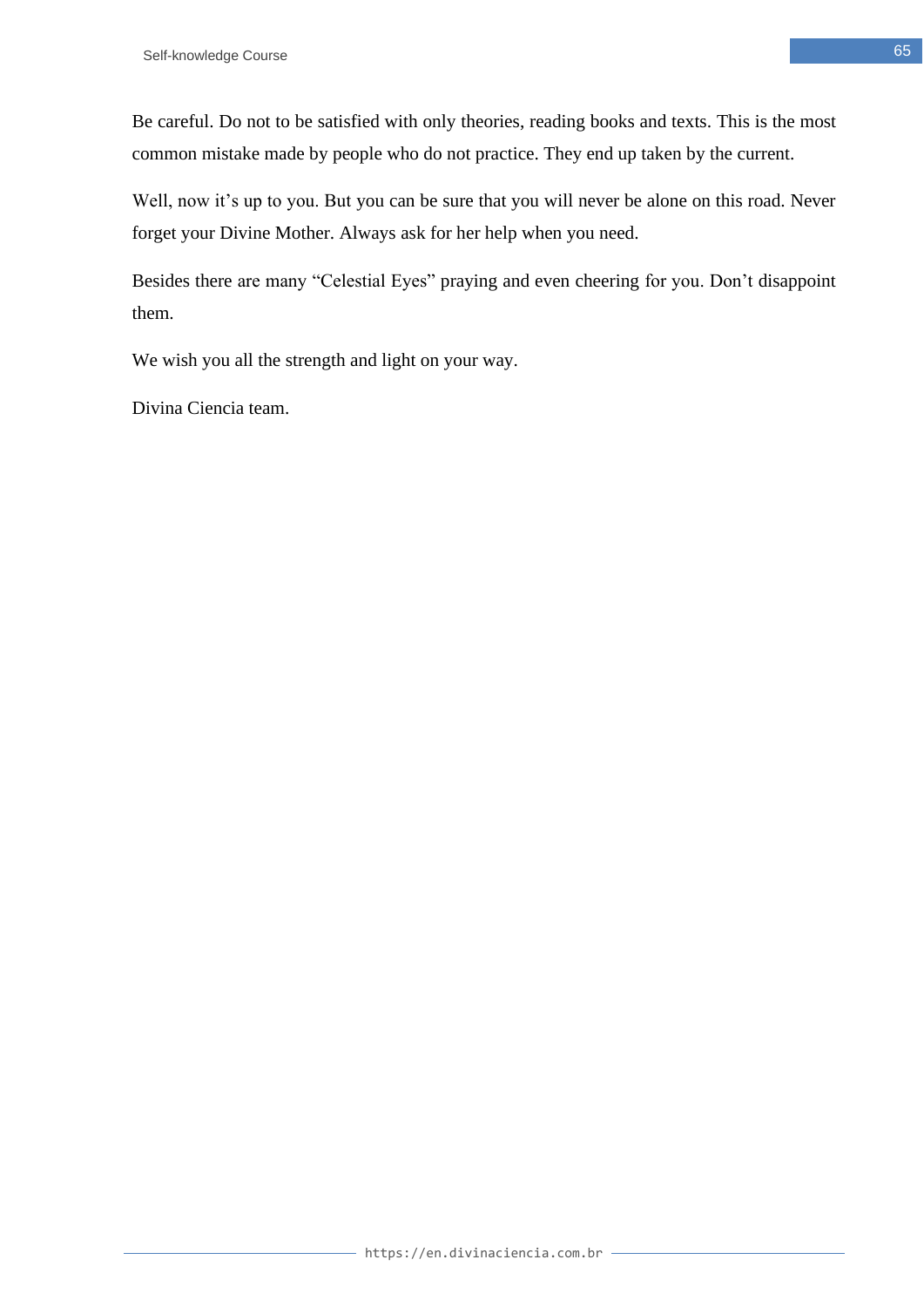# <span id="page-65-0"></span>**Bibliography**

This course is based on the Gnostic knowledge or Gnosis (a Greek word that basically means or refers to a superior knowledge).

The Gnosis is something as old as the humanity and that has always been present in the several epochs and cultures of the history.

We can find Gnostics elements in the philosophy and in the art of the Egyptian, Greek, Babylonian, Chinese, Indian, Mayan and Aztec civilizations, in the primitive Christians etc.

In our contemporary epoch that knowledge was uncovered by Samael Aun Weor, who wrote several books about the subject.

The course is based on the main books of Samael Aun Weor and other Gnostic works.

## **V.M Samael Aun Weor.**

Samael Aun Weor was born on March 3, 1917, in Colombia. His great spiritual restlessness carried him to do profound investigations in the fields of the Psychology, Anthropology, Science, practical Esoterism and primitive Christianity.

Besides of his correct life, his doctrine was printed in more than a hundred works translated in different languages; teaching that was summarized in five great books, by him recommended for everyone that really wants to deepen in your interior world through the direct experience and is an indispensable requisite for him "*Go beyond the crude literal interpretation, of intellectual character*".

Books of reference to this course:

- The Mystery of the Golden Blossom (1971)
- The Three Mountains (1973)
- Yes there is hell Yes there is devil Yes there is karma (1974)
- The Great Rebellion (1975)
- Treatise of Revolutionary Psychology (1976)
- The Revolution of the Dialectic (1977)